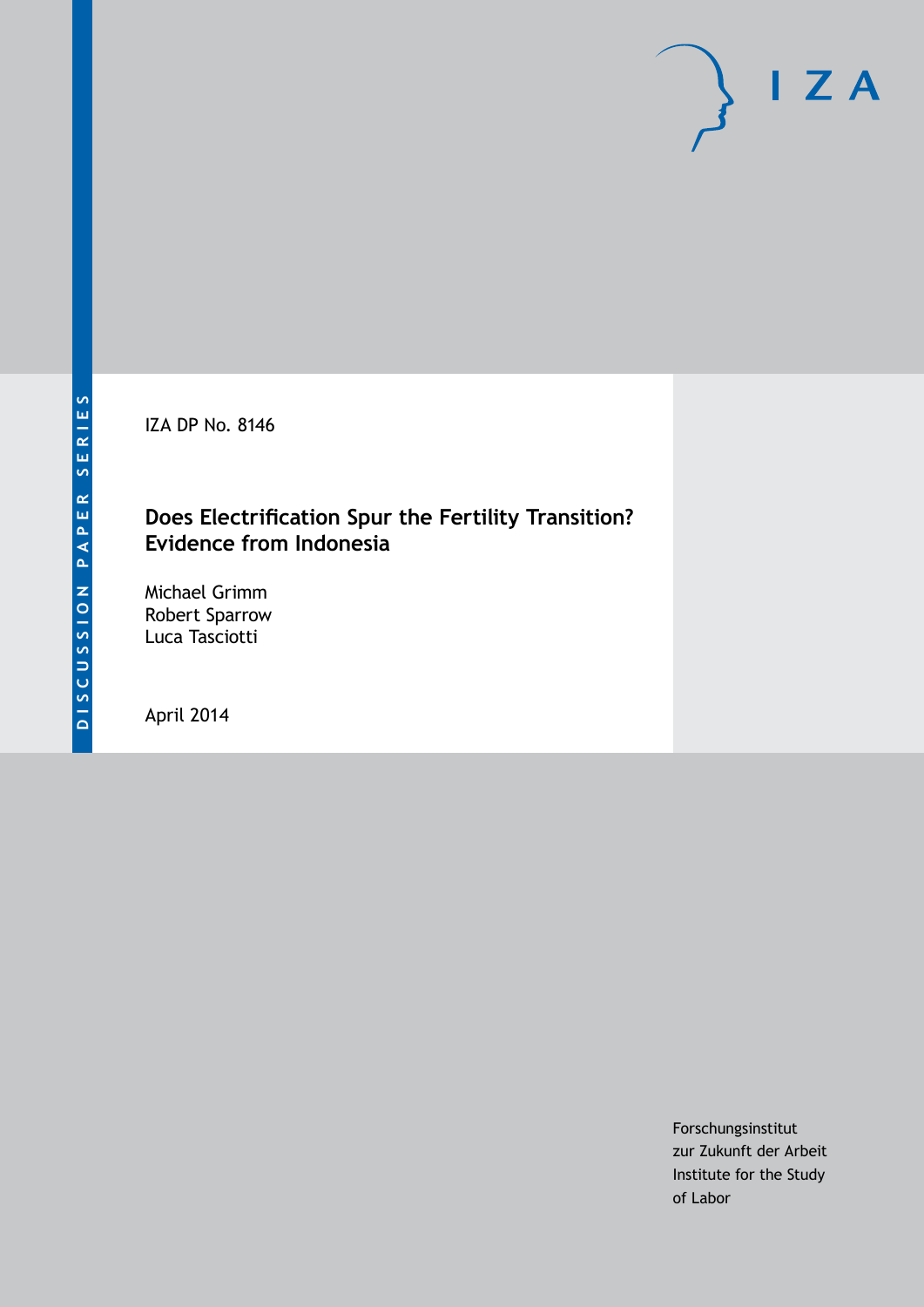# **Does Electrification Spur the Fertility Transition? Evidence from Indonesia**

# **Michael Grimm**

*University of Passau, Erasmus University Rotterdam and IZA*

# **Robert Sparrow**

*Australian National University and IZA*

# **Luca Tasciotti**

*Erasmus University Rotterdam*

Discussion Paper No. 8146 April 2014

IZA

P.O. Box 7240 53072 Bonn Germany

Phone: +49-228-3894-0 Fax: +49-228-3894-180 E-mail: [iza@iza.org](mailto:iza@iza.org)

Any opinions expressed here are those of the author(s) and not those of IZA. Research published in this series may include views on policy, but the institute itself takes no institutional policy positions. The IZA research network is committed to the IZA Guiding Principles of Research Integrity.

The Institute for the Study of Labor (IZA) in Bonn is a local and virtual international research center and a place of communication between science, politics and business. IZA is an independent nonprofit organization supported by Deutsche Post Foundation. The center is associated with the University of Bonn and offers a stimulating research environment through its international network, workshops and conferences, data service, project support, research visits and doctoral program. IZA engages in (i) original and internationally competitive research in all fields of labor economics, (ii) development of policy concepts, and (iii) dissemination of research results and concepts to the interested public.

<span id="page-1-0"></span>IZA Discussion Papers often represent preliminary work and are circulated to encourage discussion. Citation of such a paper should account for its provisional character. A revised version may be available directly from the author.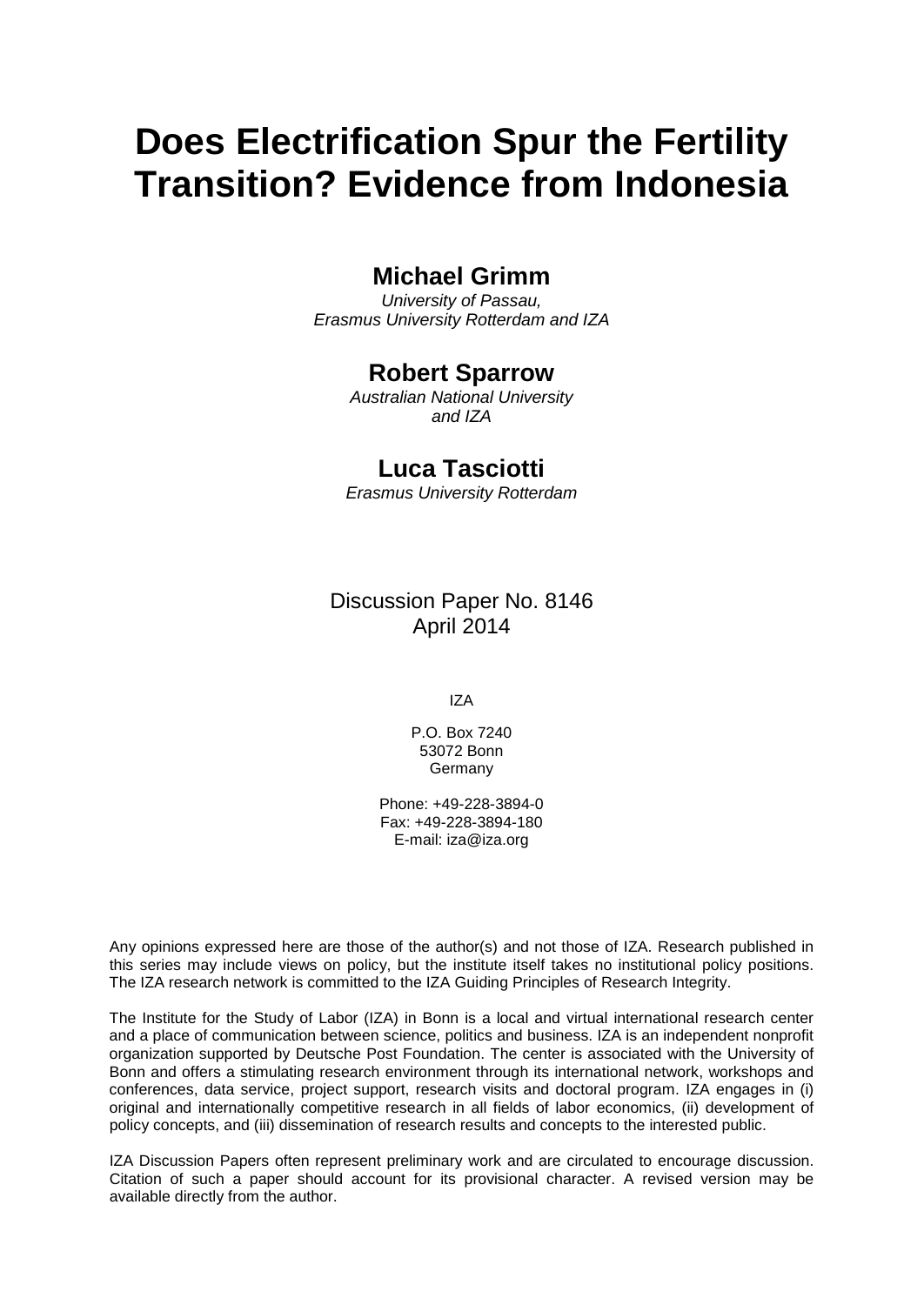IZA Discussion Paper No. 8146 April 2014

# **ABSTRACT**

# **Does Electrification Spur the Fertility Transition? Evidence from Indonesia[\\*](#page-1-0)**

We analyse various pathways through which access to electricity affects fertility, using a pseudo-panel of Indonesian districts covering the period 1993-2010. Identification of causal effects relies on a district-fixed effects approach and controlling for local economic development. The electrification rate increased by about 65 percent over the study period and our results suggest that the subsequent effects on fertility account for about 18 to 24 percent of the overall decline in the fertility rate, depending on the specification. A key channel through which electrification affects fertility is increased exposure to TV, explaining about a quarter of the total fertility effect. Using in addition several waves of Demographic and Health Surveys, we find suggestive evidence that increased exposure to TV affects in particular fertility preferences and increases the effective use of contraception. Reduced child mortality seems to be another important pathway linking access to electricity and fertility. We find no evidence that changes to direct and indirect costs of children play a role. Overall, the results suggest that electrification contributes substantially to the fertility decline. In a context in which family planning policy still plays an important role this second order effect should be taken into account in cost benefit analyses of publicly funded grid expansion policies.

JEL Classification: H43, H54, J13, J22, O18, Q40

Keywords: fertility, fertility transition, electrification, family planning, television, infrastructure, child mortality

Corresponding author:

Robert Sparrow Arndt-Corden Department of Economics Crawford School of Public Policy Australian National University Canberra, ACT 0200 Australia E-mail: [robert.sparrow@anu.edu.au](mailto:robert.sparrow@anu.edu.au)

We thank colleagues from the SMERU Research Institute for their help in obtaining data on power plants in Indonesia. We also thank Terry Hull as well as participants at the ESPE 2013 in Aarhus, the CSAE 2014 in Oxford, research seminars at the Erasmus School of Economics, the International Institute of Social Studies, the Aix-Marseille School of Economics, the Australian National University, Curtin University, the University of Western Australia and the German Economic Association (committee Development Economics) for valuable comments and suggestions. Moreover, we thank Erwin Winkler for excellent research assistance.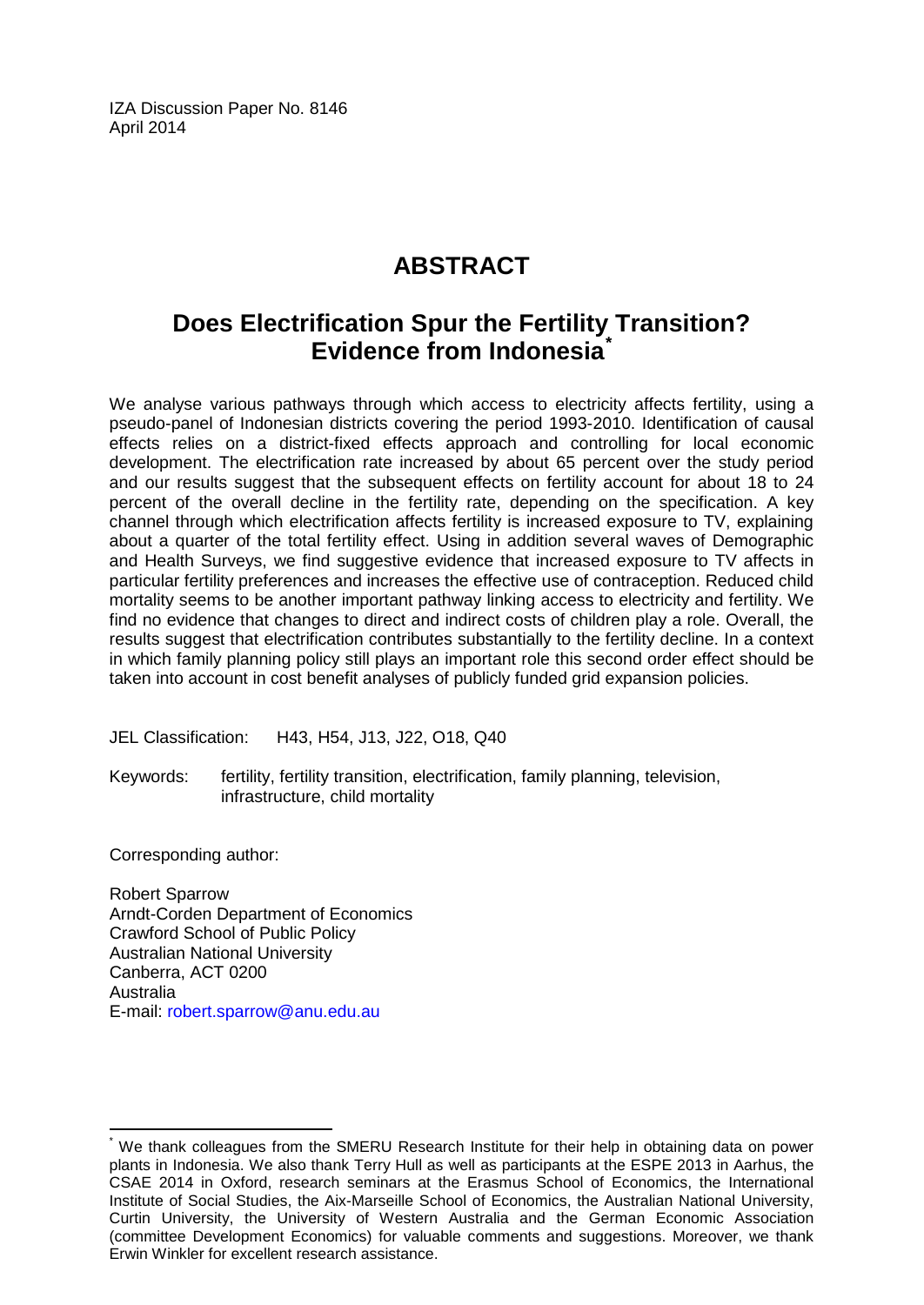### **1. Introduction**

Electric power went out in New York City and much of the Northeast in the late afternoon of November 9, 1965, and stayed out for up to ten hours. Nine months later, births went up in several large hospitals in the same region. This convinced many people that electricity, or more precisely light, has an effect on fertility. The idea is old, already Friedrich Wilhelm III of Prussia (1797-1840) used to send music bands to villages to wake up peasants when it was still too early to go out and work in the fields and too late to go back to sleep hoping that this would help him to double the size of the Prussian army (Simon, 1955). Although a few years after the New York blackout Udry (1970) showed that what had happened in New York was not necessarily a causal effect, but rather within the usual boundaries of statistical variation, there are theoretically many potential channels through which electricity more broadly could indeed affect fertility. Besides the effect of light on human interaction, electricity may affect fertility via information transmitted through radio and television, via the changes in the direct and indirect costs of children and via improved survival chances of both mothers and their new-borns (see also Harbison and Robinson, 1985). The role of media received recently particular attention. La Ferrara *et al.* (2012) showed that the exposure to soap operas, in particular of women of lower socio-economic status, lowered fertility through the role models that were portrayed. Jensen and Oster (2009) found similar effects for India. Modern media may also enable couples to close the gap between desired and actual fertility by providing information about modern contraception, which in turn helps to reduce unwanted fertility (Bongaarts, 1993). Watching television and radio might also be associated with less social interaction (Olken, 2009) and physical intimacy.

In developing countries fertility is declining almost everywhere, albeit at different paces within and across countries. Understanding the causes and channels of that decline is important to advice policy. For example, the effect of family planning is in reality often lower than commonly thought, as these programs may only affect unwanted fertility, but not fertility preferences, unless these are large scale comprehensive programs that include campaigns promoting smaller families.<sup>1</sup> If access to electricity affects fertility preferences as well as the demand and supply side of fertility through different channels than this factor needs to be taken into account in population policies and policies of reproductive health.

The objective of this paper is to investigate the net effect of electrification on fertility and to shed light on some of the transmission channels suggested by the theoretical literature. We consider the case of Indonesia which is one of the largest and most diverse countries in the world. Indonesia introduced family planning programs in 1970, expanding rapidly throughout the country accompanied by an intense family planning campaign diffused through radio and television and, more recently, other modern media (Hull and Hull, 2005). In the decade that followed the total fertility rate declined by 22 percent, from 5.6 in 1970 to 4.1 in 1980, and then by another 23 percent in the following five years,

<span id="page-3-0"></span> $<sup>1</sup>$  A case in point is the Matlab project in Bangladesh (Pritchett, 1994).</sup>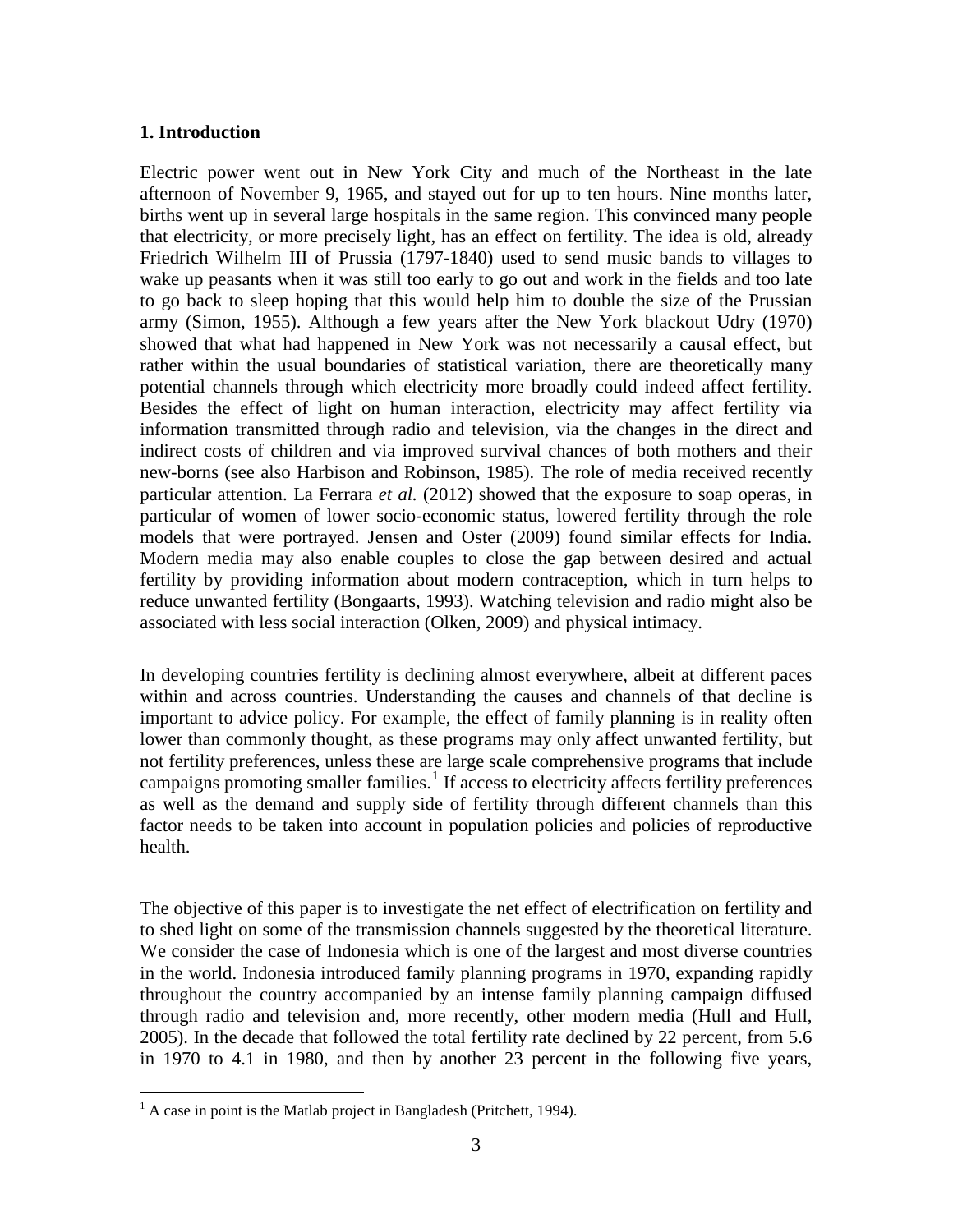reaching 3.[2](#page-3-0) in 1985 (BPS, 1998).<sup>2</sup> This decline is often attributed to the dramatic rise in contraceptive use and an associated increase in the age of marriage. The proportion of women using contraception rose from 27 percent in 1980 to 47 percent in 1987 and the average age of marriage went from 19.3 in 1971 to 21.1 in 1985 (Adioetomo et al., 1990; Hull and Hatmadji 1990). However, a number of studies also highlight the effects of expanding women's education and labour market opportunities, which may have been more important drivers of fertility decline than family planning (Hull et al., 1977; McNicoll and Singarimbun, 1983; Hull and Hatmadji, 1990; World Bank, 1990, Pitt et al., 1993; Gertler and Molynaux, 1994; Molynaux and Gertler, 2000; Angeles et al., 2005). The share of households with an electricity connection also increased substantially over this period; between 1993 and 2010 alone from 58 to 95 percent and this may have influenced fertility through enhanced diffusion of contraceptive knowledge and norms as well as a driver of economic development. In both cases electrification would imply second order effects that might easily be overseen in a standard cost benefit analysis of publicly funded electricity grid expansion.

The effect of electrification on fertility has so far received little attention in the literature. In general, the existing empirical studies find a negative correlation between fertility and electrification (Cornwell and Robinson, 1988; Herrin, 1979; Hardison and Robinson, 1985). However, only a few studies look at causal effects. Potter, Schmertmann and Cavenaghi (2002) and Bailey and Collins (2011) confirm the negative effects of expanding electricity connection on fertility in Brazil from 1960 to 1990 and in the US from 1940 to 1960, respectively. Both studies identify causal effects by exploiting geographic variation over time in a fixed-effects analysis. Burlando (2013) exploits the effect of a months-long power outage across electrified and non-electrified villages in Zanzibar and finds a strong positive effect on fertility. Similar results have been obtained by Fetzer et al. (2013) who examine periods of power rationing in Colombia. Peters and Vance (2011) find contrasting patterns for urban and rural areas of Côte d'Ivoire, based on a cross sectional analysis, as electrification is associated with a decrease in fertility for rural households but an increase in fertility for urban households.

Our results are largely in line with these previous empirical studies, as we find that the increase in the electrification rate contributes substantially to the fertility decline between 1993 and 2010. Increased exposure to TV and reduced child mortality rates appear to be key pathways through which access to electricity affects fertility.

We use a unique data set combining annually repeated cross section household survey data with village census information to construct a pseudo-panel for 261 districts, covering the period 1993 to 2010. The district pseudo-panel allows for a district level analysis of the causal relationship between regional expansion of the electricity grid and

<span id="page-4-0"></span> $2$  The total fertility rate (TFR) of a population is the average number of children that would be born to a woman over her lifetime if she were to experience the exact current age-specific fertility rates through her lifetime, and she were to survive from birth through the end of her reproductive life. It is obtained by summing the single-year age-specific rates at a given time.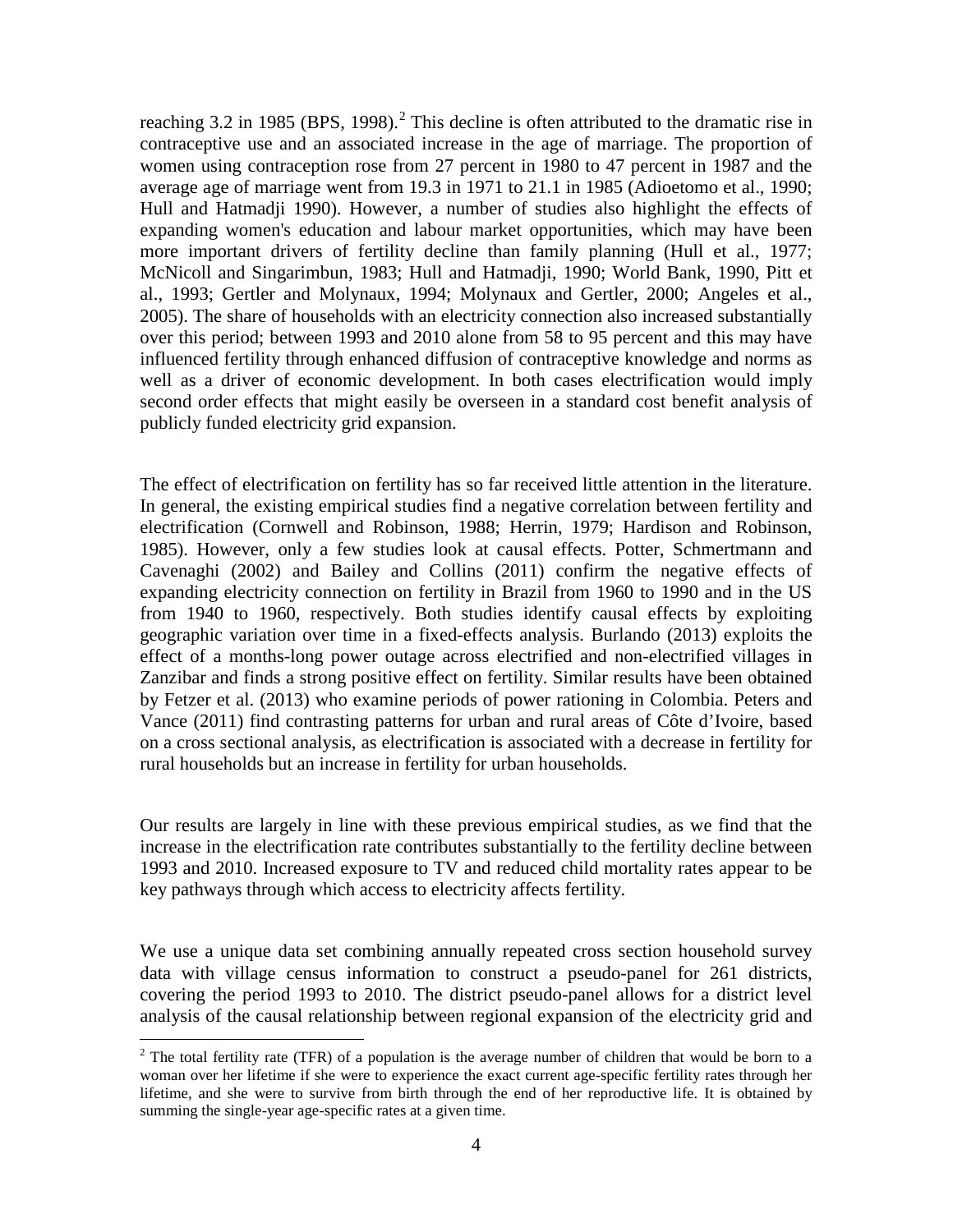lagged changes in the fertility rate, as well as the transmission channels, while controlling for district and time fixed effects. In addition, the data includes a large set of variables that capture socio-demographic change, and economic and infrastructure development in districts. Finally, we apply an instrumental variables strategy, exploiting variation over time and across districts in the proximity of power plants. The fixed effects estimates are robust to including the control variables as well as the IV approach, suggesting that unobserved time-dependent and district specific shocks are unlikely to drive the results.

The remainder of the paper is organized as follows. Section 2 presents the theoretical framework guiding our empirical analysis. Section 3 describes the data base and the Indonesian context. Section 4 shows the empirical specifications. Section 5 presents and discusses our results. Section 6 concludes.

#### **2. Theoretical framework**

As we have argued above there are various channels by which electrification could potentially affect fertility decisions and fertility outcomes. We use a simple theoretical framework that accounts for these various effects, to guide our subsequent empirical analysis. We start from a standard Beckerian model of the demand for children (see e.g. Becker and Lewis, 1973; Willis, 1973; Becker, 1981). We assume that each family maximizes a utility function over the quantity (or number) of children that survive to adulthood, *n*, and the consumed quantity of an aggregate commodity, *Z*, i.e.

$$
U = U(n, Z) \qquad \text{with} \quad n, Z \ge 0. \tag{1}
$$

The budget constraint is given by

$$
Y = p_z Z + p_n n,\tag{2}
$$

where  $p_z$  is the price of the aggregate commodity and  $p_n$  is the fixed cost of raising a child to adulthood. This includes direct costs such as food and clothes, but also indirect costs such as the opportunity costs of mothers' time.<sup>[3](#page-4-0)</sup> Children may also directly contribute to family income, *Y*, for instance by providing labour on the family farm. This can be interpreted as a net reduction in the price  $p_n$ , which then becomes endogenous.

Families may value *n* directly, i.e. for pure altruistic reasons, or because of the children's possible contribution to income. For simplicity we will ignore the issue of old-age support, and only consider a one period model. We also ignore a possible trade-off that

<span id="page-5-0"></span><sup>&</sup>lt;sup>3</sup> Assuming that in most societies mothers still provide the bulk of the time needed to raise children.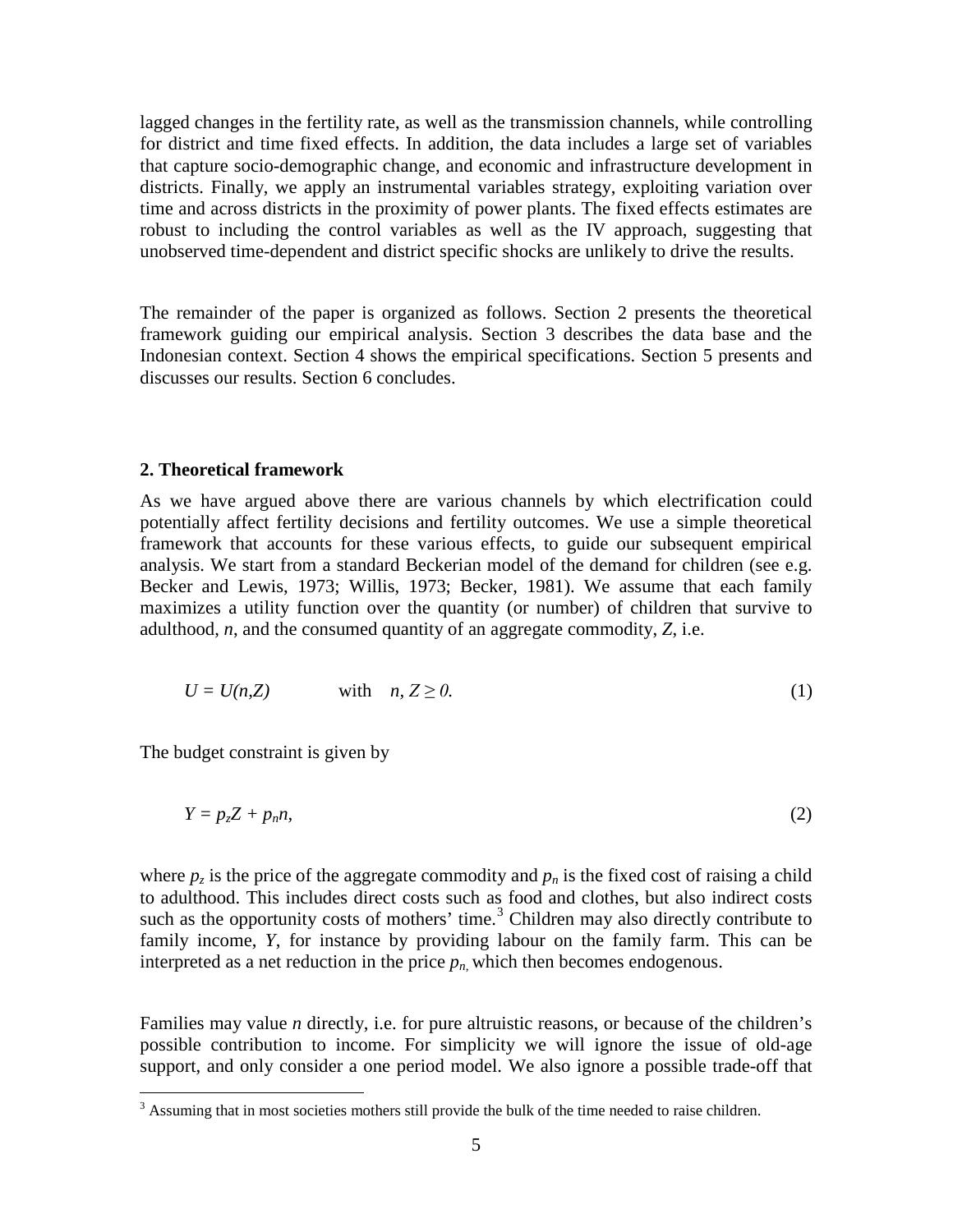may exist between the quantity and the quality of children, as we do not want to focus on a possible interaction between access to electricity and returns to investment in education (Becker, 1981).

Given  $p_n$ ,  $p_z$  and *Y*, and excluding that children contribute to *Y*, the optimal quantities of *n* and *Z* are determined by the budget constraint and the usual marginal utility condition (Becker, 1981)

$$
\frac{\partial U}{\partial n} / \frac{\partial U}{\partial Z} = \frac{p_n}{p_Z} \,. \tag{3}
$$

If children do contribute to household income,  $p_n$  depends in turn on the children's marginal productivity. Condition (3) implies a demand function for children  $n^d$  of the form

*d*

$$
n^d = d_n(p_Z, p_n, Y). \tag{4}
$$

Hence the demand for children depends on the price of raising children, the price of the aggregate commodity and on income. For example, the demand for children should increase with fathers' income and decrease with the prices  $p_n$  and  $p_z$  assuming that both  $n$ and *Z* are normal goods and not too close substitutes.

We now extend the basic demand framework by two elements. First, we allow preferences, *U*, to vary, for instance in response to the exposure of parents to new role models or to family planning messages. Second, we add exogenous supply side factors to the analysis, such as the quality of available health care that may affect the survival chances of unborn children and infants (Easterlin and Crimmins, 1985). To account for the first effect, we simply rewrite the demand for children as being conditioned by the marginal utility of *n* for a given set of prices and income, i.e.

$$
n^d = d_n(p_Z, p_n, Y \mid \partial U / \partial n_{\mid pZ, pn, Y}).
$$
\n<sup>(5)</sup>

To account for the second effect, we write *n*, the actual number of children that have survived to adulthood, as a function of demand  $n^d$  and survival chances *s*, i.e.

$$
n = f(n^d(s), s). \tag{6}
$$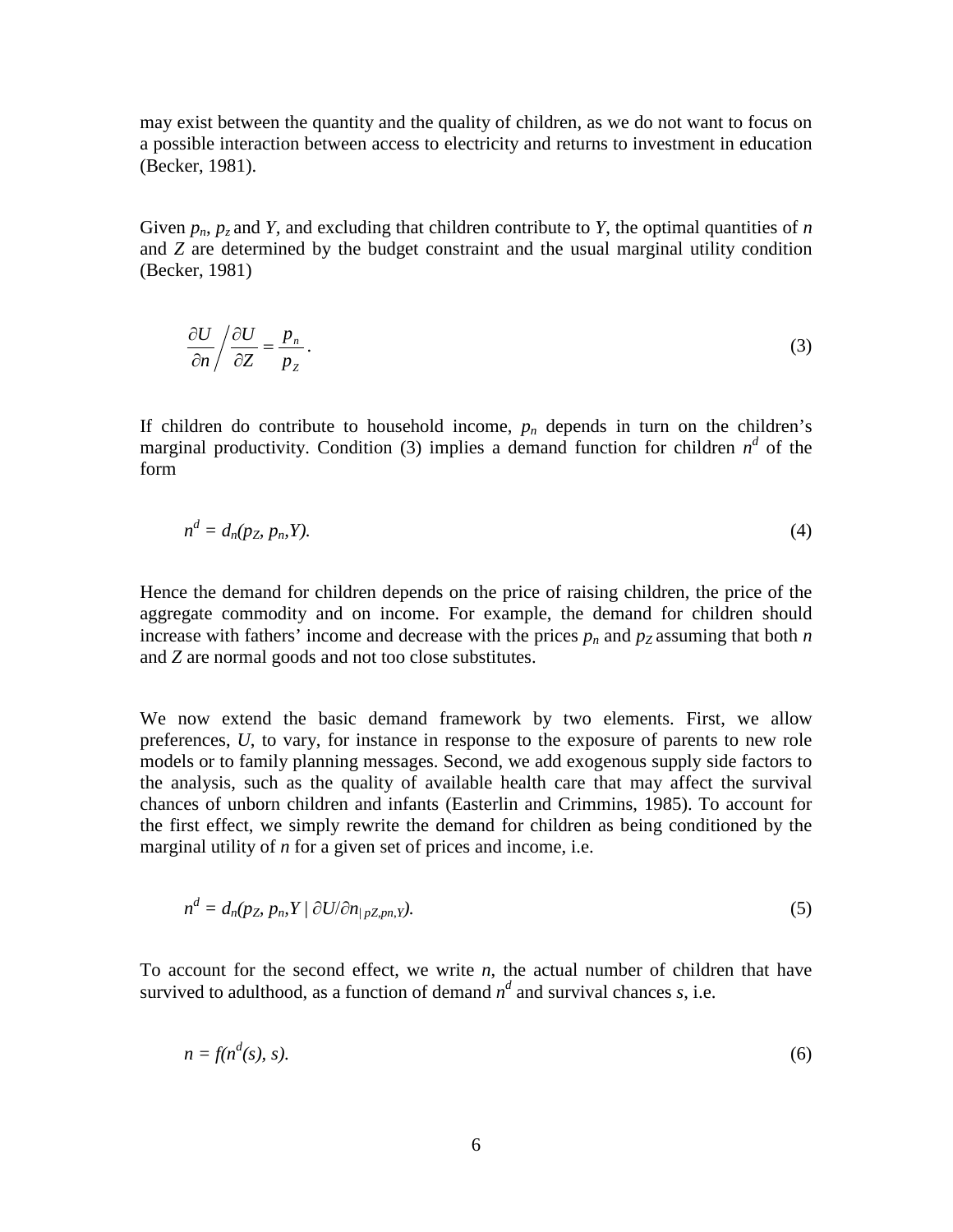Survival chances *s* may also have a direct effect on  $n^d$ , for instance if parents are risk averse and anticipate that a certain fraction of their children will die. In this case  $n<sup>d</sup>$  must be higher in order to make sure that *n* is at least as high as  $n^d$  (Schultz, 1997).

We now have all ingredients to illustrate how electricity may have an effect on  $n^d$  and n. First, access to electricity, *e*, may influence the (shadow) price of children by affecting both the direct and indirect cost of raising children. The direct costs increase as electricity improves the productivity on the labour market of the main caregiver and hence the opportunity cost of time for raising children. But electricity also affects the productivity of child labour and, subsequently, the indirect cost of raising children. Thus we can rewrite (5) as follows

$$
n^d = d_n(p_Z, p_n(e), Y \mid \partial U / \partial n_{\mid pZ, pn, Y}).
$$
\n(7)

The direction of the effect of  $p_n(e)$  on *n* depends on the net effect resulting from the direct and indirect effects on the price of children. Empirically this implies investigating the effect of access to electricity on fertility directly and on male, female and children's labour market participation and wages. For South-Africa, Dinkelman (2011) finds relatively strong effects of household electrification on women's labour market participation. Barron and Torero (2013) find somewhat smaller effects for El Salvador. Access to electricity may of course also have a direct effect on the price of *Z*, if this reduces the production costs of *Z* or the transactions costs of acquiring *Z*. [4](#page-5-0) Electrification may also increase income directly and by this increase fertility. This could happen if electrification opens up new business opportunities or increases the productivity of existing businesses. Such effects have been recently shown by van de Walle et al. (2013), Lipscomb et al. (2013), Khandker et al. (2013) and Chakravorty (2013). However, overall the evidence is mixed (Bernard, 2012).

Second, electricity may affect  $\partial U/\partial n_{/pZ, pn, Y}$  through the exposure to television and other electronic media that portray new role models which may alter fertility preferences

$$
\partial U/\partial n_{|p \mathbf{Z}, p \mathbf{n}, \mathbf{Y}} = f(e). \tag{8}
$$

Obviously, even if the desired number of children is not affected, the exposure to new media may still affect the actual number of children if more information about family planning services helps to reduce unwanted births by reducing the cost of not having a child (which is equivalent to an increase in  $p_n$ ). In this case we are back to the channel illustrated in Equation (7), i.e. a change in the direct cost of children. Modern media may also have an effect on the opportunity cost of time, if the availability of television

<span id="page-7-0"></span><sup>&</sup>lt;sup>4</sup> Access to electricity may improve the information about prices and the availability of certain goods on certain markets, thereby reducing the transactions costs of getting *Z*.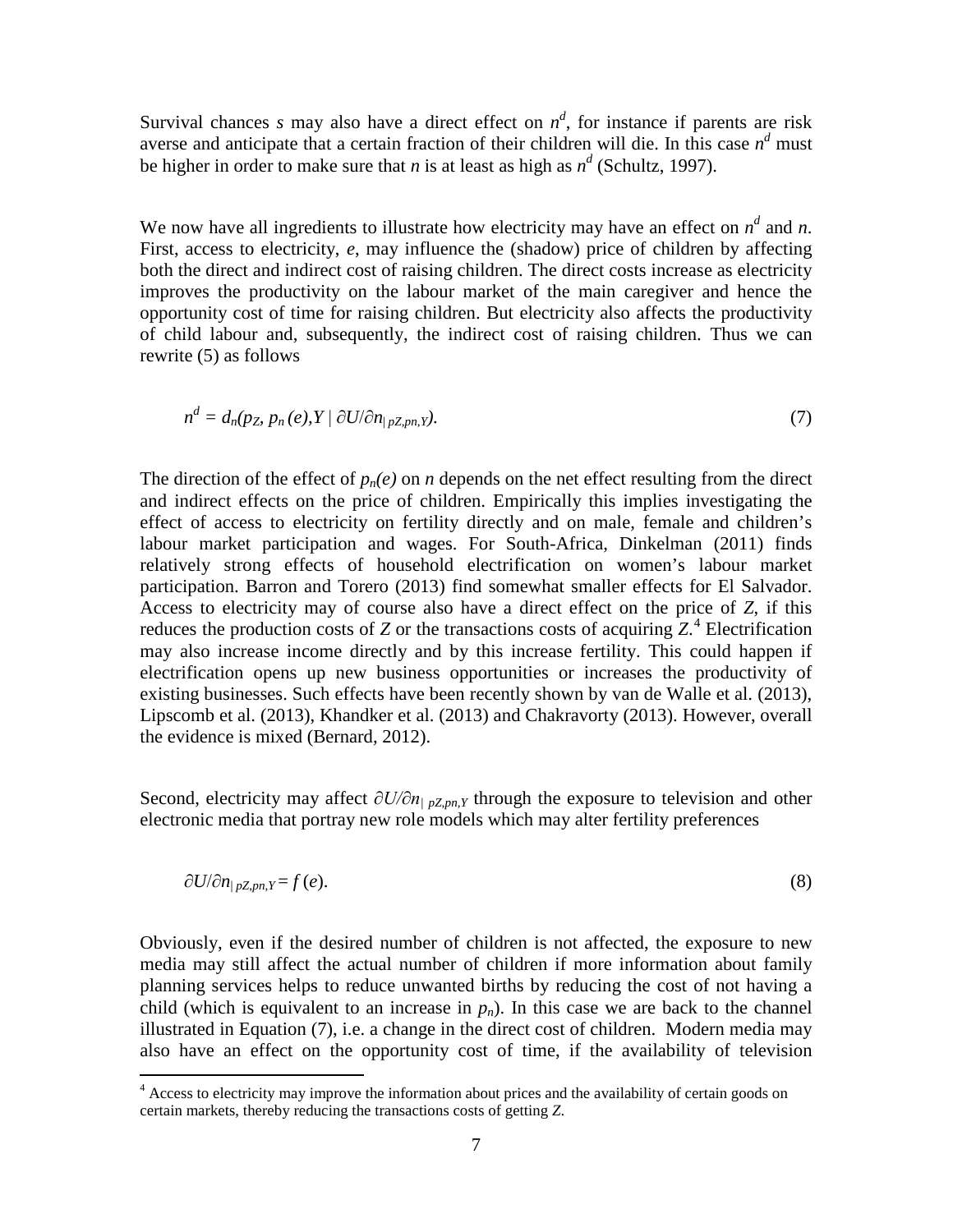increases the costs of time spent on physical intimacy and, subsequently, also the cost of producing a child. This would further increase *pn*.

Finally, if electrification improves the quality and accessibility of health care, because new technologies can be used or simply because standard treatments can also be undertaken in the absence of daylight, then we can write survival chances as a function of access to electricity

$$
n = f(n^d, s(e)).
$$
\n<sup>(9)</sup>

Assuming that the increase in survival chances is unrelated to income, prices and preferences, the resulting increase in surviving children that parents will experience can be interpreted as an exogenous shift in the biological supply of children (Schultz, 1997). This shift reduces the cost of producing a survivor, while it also reduces the number of births needed to have a survivor. If parents' demand for surviving children is price inelastic and the cost per surviving child decreases in proportion to the increase in the survival rate, then theoretically parents should respond by reducing the number of births, since they need fewer births to attain a given number of survivors (Sah, 1991; Schultz, 1997). If, in addition, parents are risk averse, the need for hoarding declines as well, which will further reduce the number of births (Schultz, 1997). In this case  $n^d$  becomes a direct function of *s(e)*, i.e.

$$
n^d = f(s(e)).\tag{10}
$$

In the next section we present the data that will allow us to test some of these channels empirically and provide more information about the context. The empirical specifications that derive from our theoretical framework are then introduced in Section 4. Besides the reduced form analysis of the direct effects of access to electricity on actual fertility, we will investigate the effect of access to electricity on fertility through various forms of media exposure, the use of contraceptives and on women's and children's labour market participation.

#### **3. Data and context**

In this paper we use four different sources of data. The core of our analysis draws on the annual Indonesian national socioeconomic household survey (Susenas) from 1993 to 2010. In addition, we use data from the village census (Podes) which was conducted in 1996, 2000, 2003, 2006 and 2008 and data from the Indonesian Demographic and Health Surveys (DHS) which was conducted in 1991, 1994, 1997, 2002/03 and 2007. Finally, we use a dataset containing information on all power plants with a capacity of more than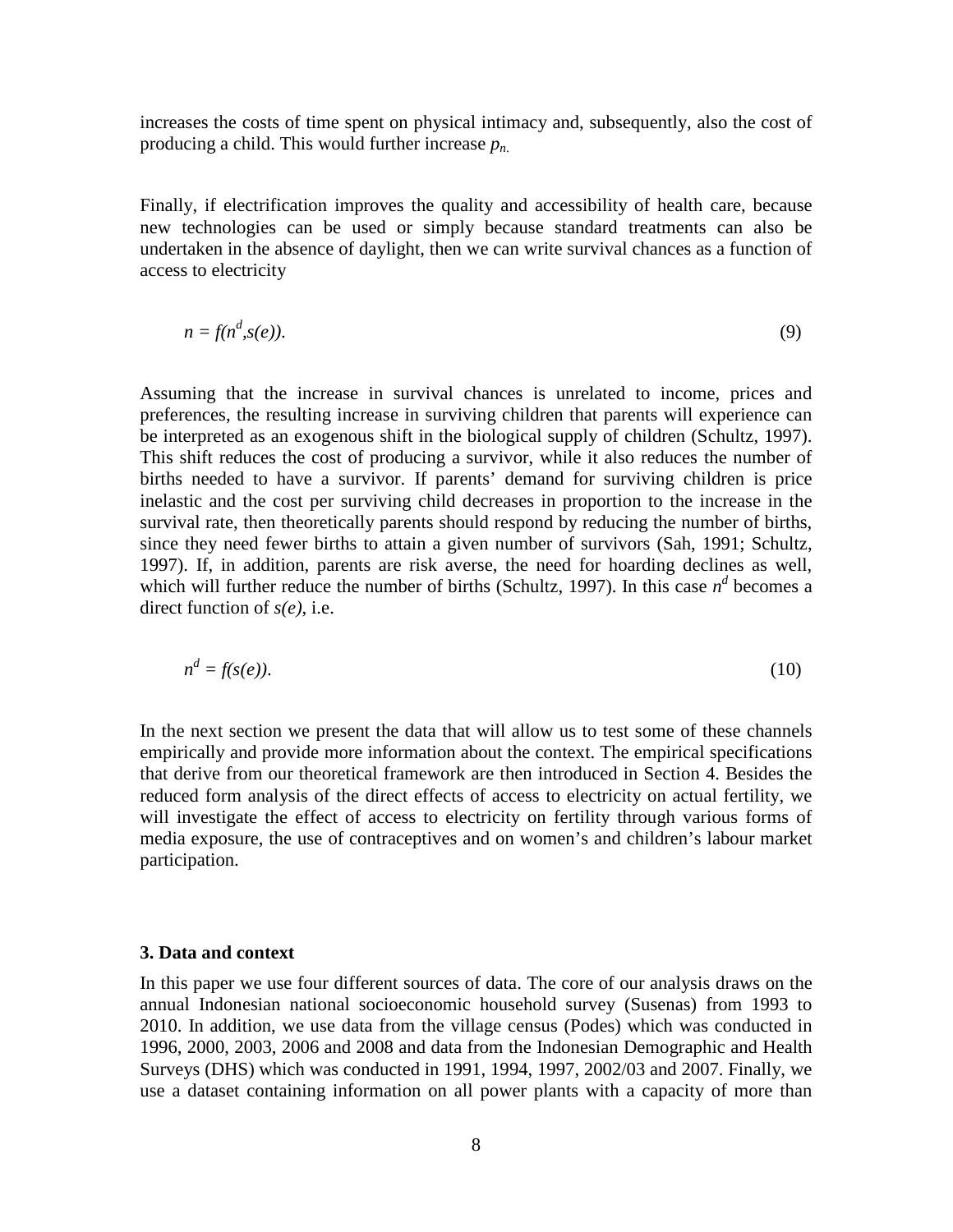1MW, their exact location, the date they started operation and, if applicable, the date the plant was shut down. Between 1993 and 2010 there were in total 133 power plants of that size in operation.

The annual cross section data that can be drawn from the Susenas is representative at the district level and can be used to construct a district pseudo panel, yielding a balanced panel of 261 districts for 16 years. We had to drop the districts in the provinces of Aceh, Papua and the Maluku Islands, which were not included in the survey in some years due to violent conflicts. Other than that, all districts are represented in each year. Due to a number of districts splitting up over time, in particular after 2001, we apply a geographic definition of districts that is consistent over time. To this end, we use the 1993 districts definition for all years, combining districts that split up to form the original parent district. [5](#page-7-0)

The Susenas includes a question on the source of lighting for the household, which we use as indication of electricity connection. This question is included in the questionnaire in all years, except in 2005. Based on this information we construct a variable measuring the district-specific share of households reporting electricity as the main source of lighting. Information on fertility is based on questions to women aged 10 years and older, regarding the number of biological children. We construct fertility rates as the average number of live births per women. Given that the number of children a woman has depends strongly on age, we control in all our regressions for the district-specific age composition. Moreover, we also estimate the main regressions separately for different age groups to see whether our results differ across age (or cohorts). A problem with our fertility measure could arise if electrification affects the timing of birth, i.e. if electrification leads woman to have their children later without altering the total number of children they have. In this case we would overestimate the effect of electrification on completed fertility. However, we do see no particular reason why electrification should just affect the timing of births.

The survey further includes an array of socioeconomic variables, including education (highest level completed), use of contraceptives, labour market participation, and detailed household spending. We use these household expenditures as a proxy for income in the analysis. For the years 1993 to 1998 the questionnaire also included a module on mass media, asking respondents whether they have watched TV, listened to radio or read a newspaper in the previous week, allowing testing whether electrification affects fertility through the exposure to new media.

<span id="page-9-0"></span> $<sup>5</sup>$  Districts splits followed almost entirely sub-district boundaries within the relevant district, and did not</sup> affect borders with neighboring districts. See Fitrani, Hofman and Kaiser (2005) for a more complete account of this process. Statistics Indonesia maintains a full list of district codes over time (see http://www.bps.go.id/mstkab/mfkab\_03\_09.pdf).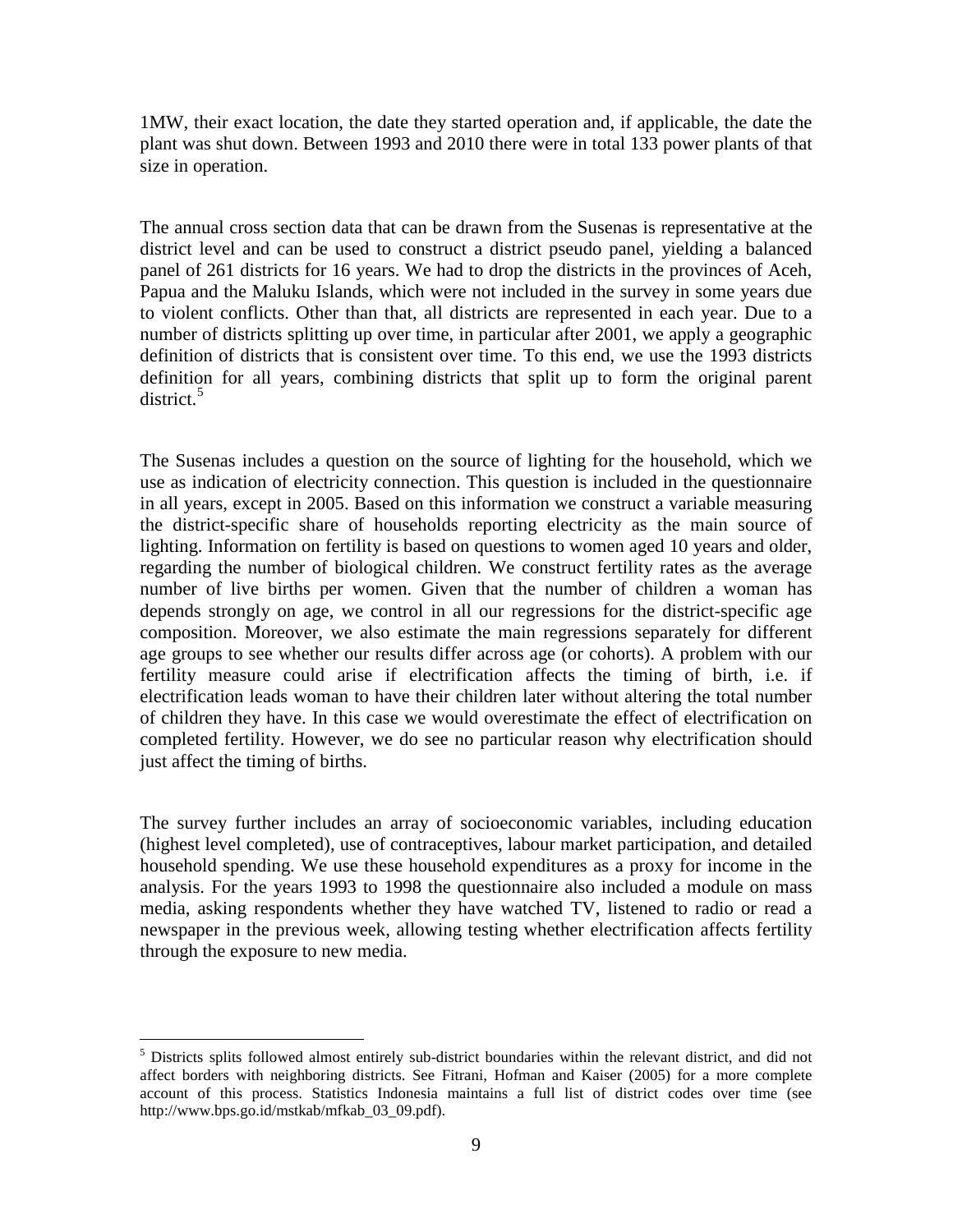The Podes village census covers all villages (*desa*) and urban precincts (*kelurahan*) in Indonesia, collecting information from the village or precinct head. The village census is aggregated at the district level using village population weights and then merged to the Susenas district pseudo-panel. The Podes village census provides information on infrastructure and economic development. We found consistent questions across Podes waves regarding economic structure (agriculture as the main activity), presence of a market with a (semi-) permanent building or larger shopping complex, the quality of roads (whether the majority of traffic uses an asphalt road), source of clean drinking water (pump or piped water), health care providers (maternity clinic/hospitals, health centers and village maternity posts) and schools in the village.

The DHS data is used to probe the hypotheses regarding desired fertility and child mortality that cannot be tested with the Susenas data. To collect information on desired fertility, the DHS survey asks all women aged 15 to 49 "if they could start afresh, how many children in all they would want". Interpretation of answers to this kind of questions has been subject of controversy. The main point of criticism is that the response may reflect the preferences of the current context women live in and the associated social pressure, rather than intrinsic fertility preferences. However, BPS<sup>[6](#page-9-0)</sup> and Macro International (2008) argue that this criticism may not be relevant for Indonesia, where family planning is widely supported and used, and social pressure is likely to be less of an issue. The main drawback of the DHS data is that it is not suitable for building a district pseudo-panel as the sample is not representative at the district level. Hence, we cannot claim to identify causal effects for the analysis based on the DHS data.

Descriptive statistics for the variables at the district level are presented in Table 1. The electrification rate has increased strongly from 1993 to 2010, in particularly during the 1990s. Based on the Susenas data, Table 2 shows that the share of the population with access to electricity increased from 57.6 percent in 1993 to 94.9 percent in 2010. Most electricity connections are to the national electricity grid of the state utility PLN (PT Perusahaan Listrik Negara), with only 2 to 4 percent of household having a connection to an alternative source. Alternative sources include for instance diesel generators, car batteries and solar panels. The temporal roll out of access to electricity across the archipelago is illustrated in Figure 1, showing that in 1993 the electrification rate was highest on Java and relatively low on most other islands. By 2001, the electrification rate exceeded 50% on almost all islands, with North Sumatra and East Kalimantan exceeding 80%. By 2010 all districts except a few other remote rural areas on Sumatra, West and Central Kalimantan and Sulawesi realised electrification rates of at least 80%.

[insert Tables 1, 2, 3; Figure 1]

<span id="page-10-0"></span> <sup>6</sup> *Badan Pusat Statistik* (Statistics Indonesia).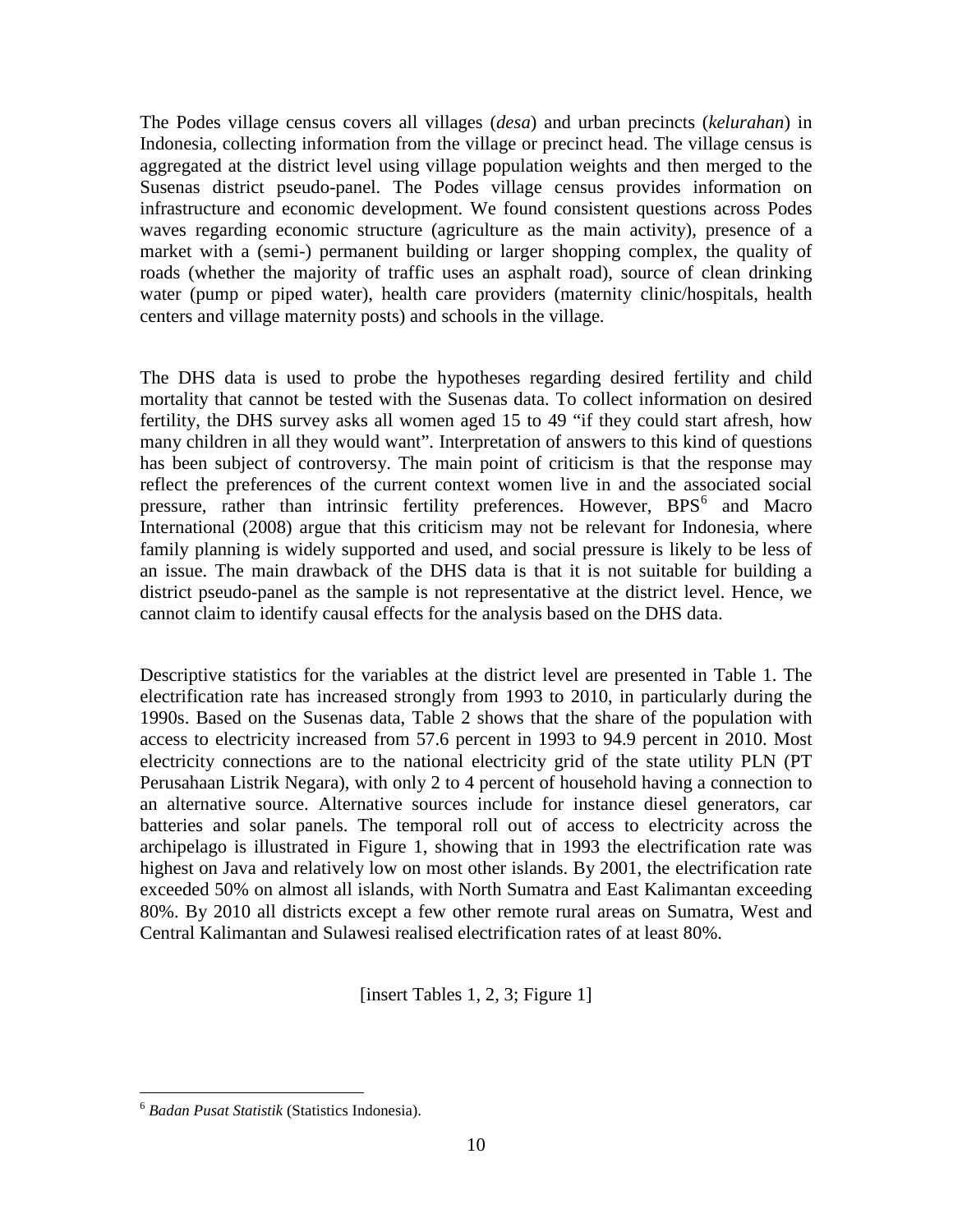Both the level and rate of change in access to electricity also varies greatly by income level. Using per capita expenditure as a proxy for income and ranking the population into per capita expenditure quintiles, Table 3 shows that in 1993 only a third of the poorest quintile had access to electricity, against 86.4 percent for the richest quintile. But the expansion of the PLN grid over the following 16 years has led to a more than proportional increase for the poorest. By 2008, households in the richest quintile have close to universal access (98.5 percent), while the poorest have almost caught up (88.0 percent).

The increase in electrification coincides with a gradual decrease in the fertility rate. The trends in the fertility rate are shown in Table 4. Over the period 1993 to 2008, the average number of live births per women aged 15 to 49 has decreased from 2.1 to 1.8. The temporary rise of fertility in 2001 most likely reflects a post-crisis catch-up effect. The small increase of fertility visible after 2005 might be due to the reversal of the trend in the average age at marriage. Hull (2013) shows that in 2005 the age at marriage started to decline again after a long rise.

The general trend is similar to what DHS data reveals, although the level is clearly different, since we do not focus on completed fertility but on age-specific fertility. Another difference is that the Susenas data includes all women between 15 and 49 years old, whereas the DHS focuses only on married women. This leads to a significant overestimation of women's fertility in the DHS data (Hull, 2008). In 1994 the DHS based total fertility rate stood at 2.9 and in 2007 at 2.6, suggesting that fertility declined by about 9 percent (Measure DHS, 2008). Our data yields a quite similar negative growth rate of 12.4 percent over the same period. Moreover, if we condition on married, divorced and widowed women aged 15 to 49, we find 2.854 children per woman for 1994 and 2.413 children per women for 2007 which is relatively close to the DHS figures.

# [insert Table 4]

Figure 2 shows that the aggregate time series of electrification and fertility<sup>[7](#page-10-0)</sup> are strongly correlated. Particularly striking is the strong increase in electrification and decline in fertility between 1993 and 2000. After 2000 the rate of change slows down for both variables. But while the electrification rate maintains a steady increase until 2010, fertility shows strong fluctuations around a slight declining trend. The main empirical challenge in this study will be to discern the causal relationship from this correlation.

[insert Figure 2]

<span id="page-11-0"></span><sup>&</sup>lt;sup>7</sup> Note that in this figure the decline in the fertility rate includes both a general decline in fertility and changes in the age composition over time.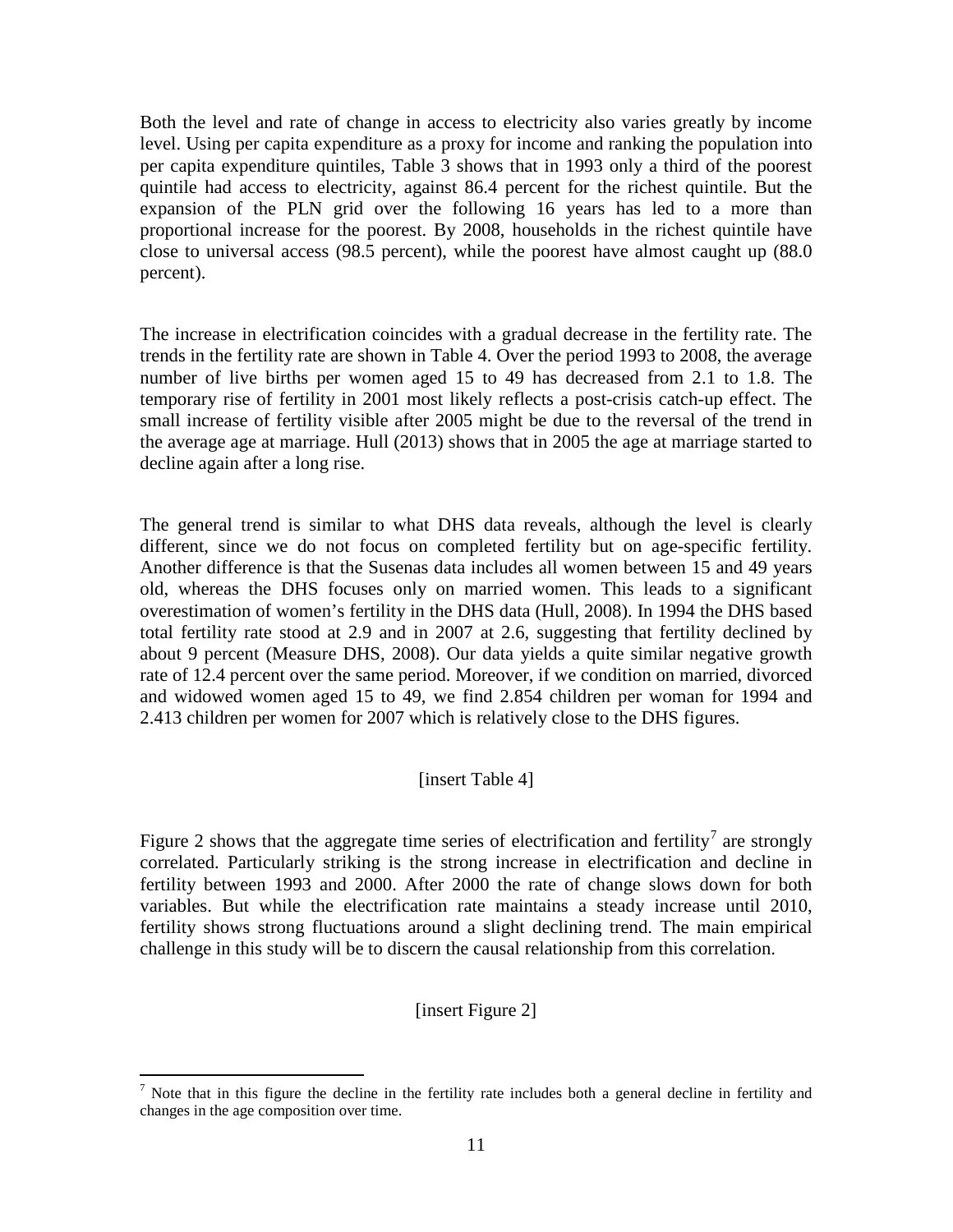#### **4. Empirical specifications**

#### *4.1 Fertility and electrification*

We model the fertility rate in a district *i* at time *t* as a linear function of the electrification rate  $e_i$  in that district and a set of time variant district characteristics  $x_i$ 

$$
fr_{it} = \alpha + \beta e_{it-l} + \gamma x_{it-l} + \eta_i + \delta_t + \varepsilon_{it} \tag{11}
$$

We further include district fixed effects  $\eta_i$  and time dummy variables  $\delta_t$ , with the error term  $\varepsilon$ <sub>*it*</sub> assumed to be a random disturbance. The electrification rate and control variables are lagged by one year, given that fertility decisions and conception occur at least nine months prior to the timing of the household survey. Since the number of reported live births depends on the age of the woman,  $x_i$  includes in all regressions the district-specific age composition of women. Note that  $fr_{it}$  is rather a measure of *n* than of  $n^d$ , since  $fr_{it}$  is based on live births. However, using the DHS data we will also investigate the determinants desired fertility, which is a good proxy for  $n^d$ . The control variables  $x_i$  also include the rural population share in the district, the average education levels of women aged 15 to 59, the use of modern and traditional contraceptives, and average per capita household expenditure.

The empirical relationship between fertility and the electrification rate is prone to several sources of bias. There may be simultaneity bias, as an expanding population is likely to increase the demand for electricity and energy in general. By taking up lagged values of  $e_i$  and  $x_i$ , any bias due to direct reverse causality should be eliminated. Omitted variables are another source of bias. Time invariant characteristics, such as cultural and institutional determined factors, are controlled for by including district fixed-effects. Time variant characteristics are more difficult to deal with, as we may expect potentially confounding trends in wealth, and economic and infrastructural development in districts, that could simultaneously affect PLN grid expansion and fertility preferences. First, average district wealth is captured by average per capita household expenditure, lagged by one year. Second, we use data from the Podes village census on economic and infrastructural development characteristics of villages, to conduct a sensitivity analysis for the subset of years in which the Podes was fielded. If the results are biased due to confounding economic and infrastructural development, then we would expect the estimates to be sensitive to adding Podes village variables. Third, the problem of omitted time-variant factors is reduced by the fact that due to the time lag between the district averages of fertility and electrification both variables are not computed over the same sample of women since the Susenas draws a new sample of households every year.

Finally, to further assess the robustness of our fixed effects estimates, we take an instrumental variable approach (following the empirical strategy suggested by Van de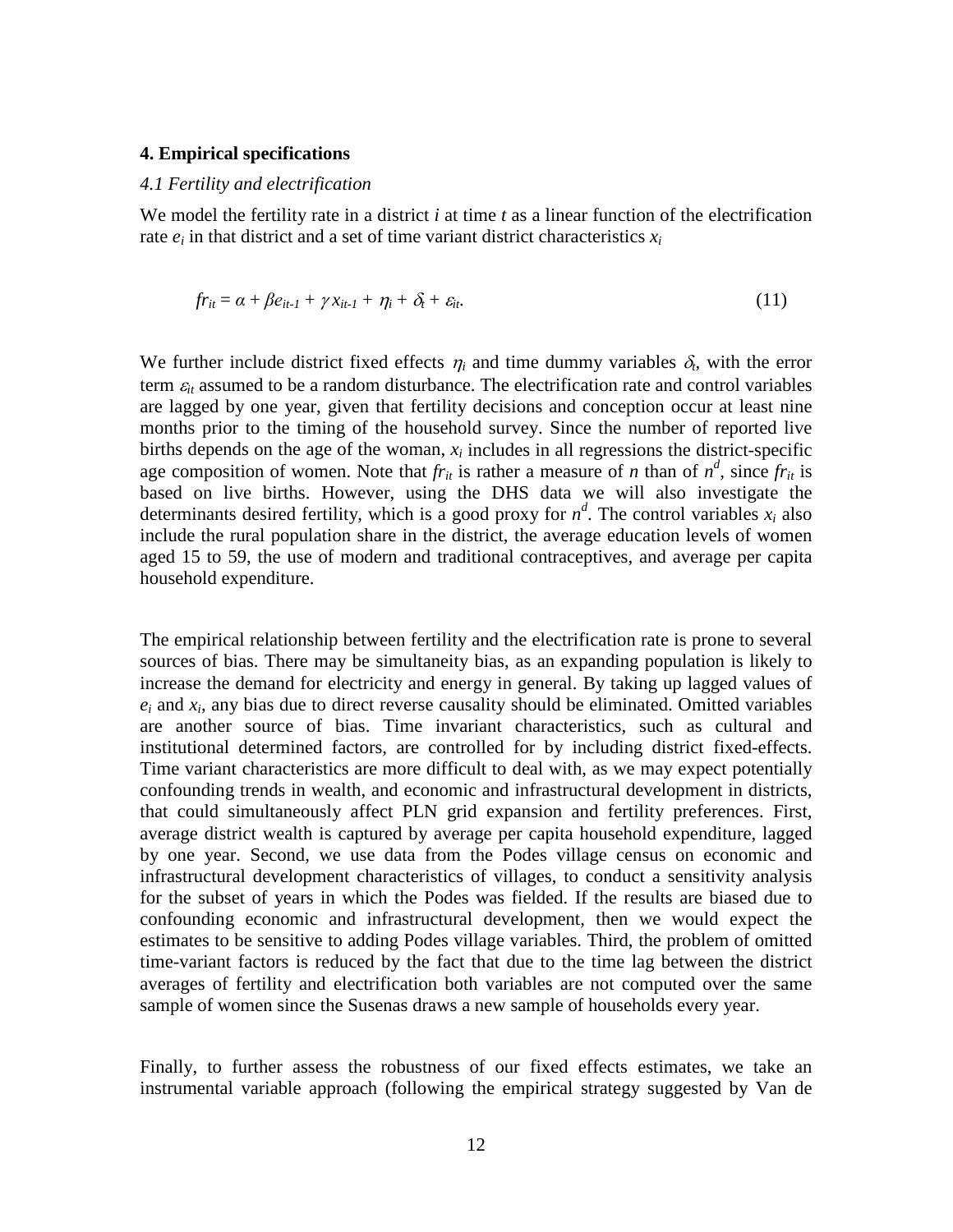Walle et al. (2013)), where we instrument the district electrification rate by the presence of at least one power plant in the same  $(p_{it})$  or a neighbouring district  $(p_{it})$ . In this case the first stage equation is given by

$$
e_{it} = \phi + \chi p_{it} + \kappa p n_{it} + \lambda x_{it} + \varphi_i + \vartheta_t + \vartheta_{it}, \qquad (12)
$$

where all other variables have the same notation as above. The key identifying assumption is that the location of power plants determines village access to electricity but does not have any direct effect on fertility other than through the supply of electricity. For instance it could be that unobserved preferences simultaneously determine fertility outcomes in a village and the connection of that same village to the electricity grid. We assume that the placement of a power plant in the district where the village is located, or a neighbouring district, is exogenous to these preferences after controlling for district fixed effects. This assumption might be violated in the short term if the location of power plants is influenced by local economic development; within the fixed effects setup, however, the assumption is more credible when it concerns the location of older power plants. We therefore apply two alternative specifications: (i) using all power plants operational in year *t* as instruments and (ii) using only those power plants that have been in operation for at least five years.

#### *4.2 Transmission channels*

Guided by our theoretical framework, we assess the role of three potential transmission channels through which electrification may affect fertility: (i) children's and women's labour market participation, (ii) media exposure and (iii) child mortality. We apply a similar fixed effects specification as in equation (10), except that we do not take a lagged specification throughout (as the nine months pregnancy argument is not relevant and we would expect an immediate effect). Apart from income (approximated by per capita expenditure) all other variables we focus on are observed in the current period. To explore the relevance of a particular channel, we first always test whether electrification has a significant effect on the channel variable under study. If this is the case, we then test whether the channel variable has a significant effect on fertility. Finally, we test whether (i) the direct effect of electricity is altered if the channel variable is included in the fertility equation and (ii) if the channel variable is statistically significant. If the latter is the case, we take this as suggestive evidence that this particular channel is empirically relevant.

#### **5. Results**

#### *5.1 Does electrification affect fertility?*

Table 5 summarizes the results estimating Equation (11) with the district level data for different specifications. Columns (1) and (2) show a simple random and fixed effects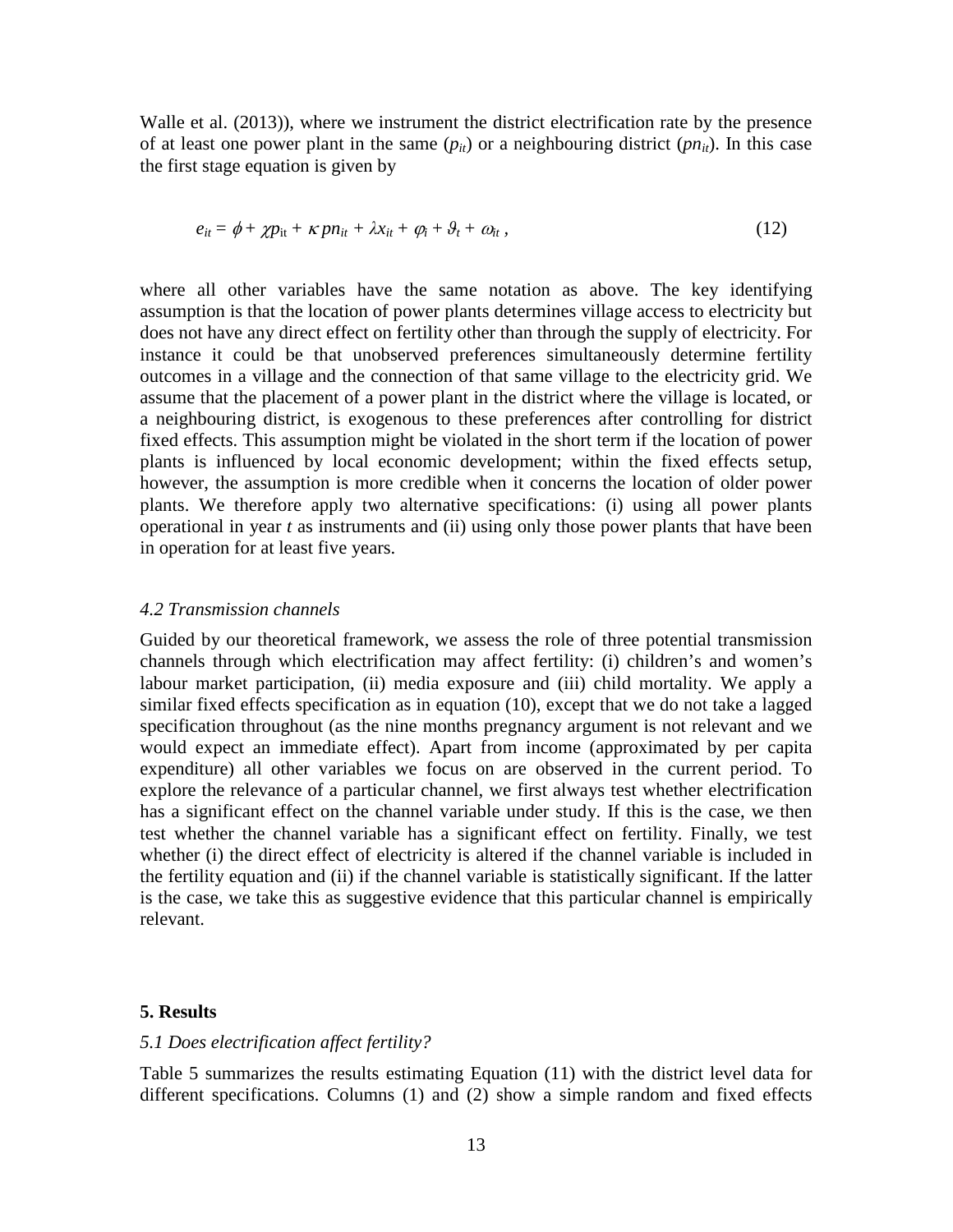model, respectively, in which we do not control for any time-variable effects except for year dummy variables. In both cases electricity is highly significant, but the district fixed effects appear to explain part of the correlation captured by the random effects model. The within estimator suggests that an increase in the district coverage by ten percentage points is associated with a reduction of the (district-level) average number of live births per women aged 15 to 49 in the following year by 0.027 children or by 1.3 percent. As more control variables are added the size of the electricity effect decreases somewhat, but stays negative and statistically significantly different from zero (column (3)). The electricity effect also persists if the sample is divided into rural and urban households and the model is estimated separately. To place these results in perspective, when we compare the estimated coefficients to the total change in the average number of live births over the observation period of 16.5 percent, then electricity is in fact explaining a large part of it. The reduced form point estimate in column (3) implies that over the period 1993 to 2010 electrification alone reduced the number of live births per women by 0.084 (0.2245  $\times$  0.3731), corresponding to about 24 percent of the total change in fertility over the same period  $(0.084/0.350)$  $(0.084/0.350)$  $(0.084/0.350)$ .<sup>8</sup> This seems a sizeable effect, especially if we compare this to factors that have traditionally been credited for decreasing fertility, such increased female education (see e.g. Molynaux and Gertler, 2000), for which we estimate the contribution to be about 27 percent.

#### [insert Table 5]

All coefficients associated with the control variables have the expected signs.<sup>[9](#page-14-0)</sup> A higher urbanisation and a higher education are both associated with lower fertility. The effect of the share of women using modern contraceptives is also negative and highly significant. As we will examine in more detail below, the use of modern contraception is a possible pathway for the effect of electrification on fertility, hence this variable may capture parts of the electricity effect. The use of traditional contraceptives does not have any effect. We find a positive income effect, which may seem counterintuitive but is in line with theoretical predictions; as long as children are considered a normal good, the pure income effect should be positive if urbanisation, education, hoarding and price effects - in particular the opportunity cost of time – are controlled for. The statistically significant positive income effect is also observed for rural areas (columns (4)) but diminishes and loses precision for urban areas (columns (5)). This supports the view that children have a different value in urban as compared to rural areas, where relatively wealthier parents tend to have fewer but rather better educated children, possibly because the return to education may exceed the return to child labour.

Columns (6) to (8) in Table 5 present estimates of the effects of electrification by age group, showing that the effect of electricity is always statistically significant and

 $8$  The average electrification rate increased from 57.6 percent in 1993 to 94.9 percent in 2010 (see Table 2), and the average number of live births per woman declined from 2.118 in 1993 to 1.768 in 2010 (Table 4).

<span id="page-14-0"></span> $9$  The coefficients for the control variables are not shown here, but the complete estimation results are reported in the supplemental appendix.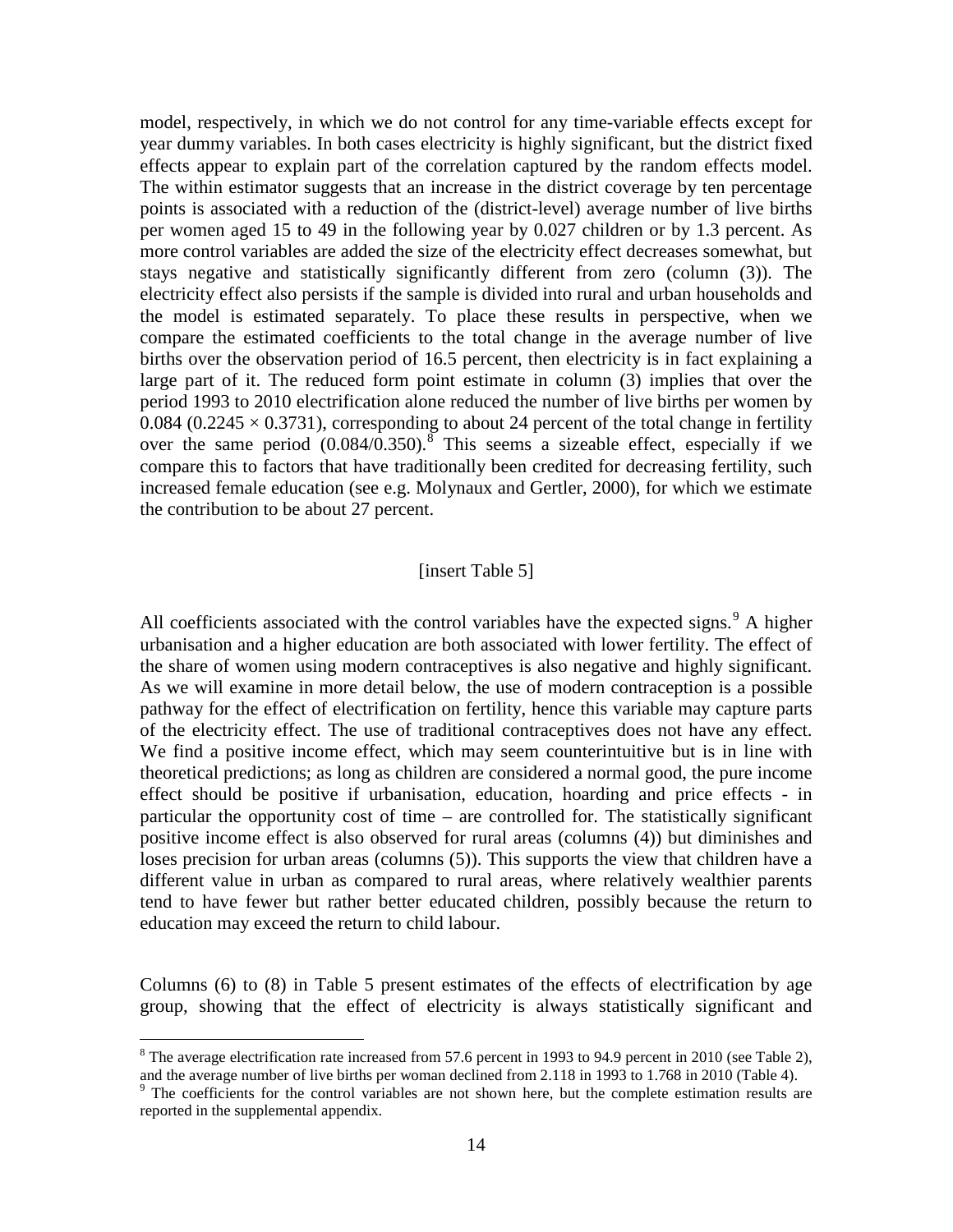negative. The order of magnitude for the age group 25 to 34 is comparable to that for the overall female population of reproductive age, but for older and younger age groups the effects appear smaller.

Although the effect of electricity coverage on fertility is quite robust across these different specifications, it cannot be excluded that time-varying district-specific shocks or confounding unobserved economic development still lead to an omitted variable bias. To assess this potential bias, we add time-varying village characteristics from the village census (Podes) to the set of control variables. A summary of the results is presented in Table 6. These Podes variables are all listed in Table 1 and primarily relate to the availability of infrastructure, including water and education. Given the fact that Podes data is not available in all years, the benchmark specification taken from column (3) in Table 5 is re-estimated on the reduced sample of observations, yielding a coefficient of - 0.18 (Table 6, column (1)). The estimates do not seem sensitive to adding the Podes characteristics, as the electrification coefficient decreases only slightly to -0.17 (Table 6, column (2)), even though some of the Podes variables do appear statistically significant. This result is also not dependent on the inclusion or exclusion of certain subsets of Podes variables, which could be the case if the Podes variables were highly co-linear.<sup>[10](#page-14-0)</sup> Finally, the effect also holds if, instead of the district electrification rate, the district-average of village electrification is used as explanatory variable, where village electrification is defined as at least one household in the village reporting the use electricity as the main source of lighting. This should further reduce a possible endogeneity problem as the focus is then more on potential than actual access.<sup>[11](#page-15-0)</sup> Obviously, with this specification we lose some variation at the lower end reducing the estimated coefficient, but at least for the entire sample the effect is still significantly negative. Overall, this robustness suggests that the estimated effect of electrification on fertility is not driven by unobserved economic development or modernity, and can therefore be interpreted as causal effects. If these unobservables did account for part of the estimated effect of electrification, then we would expect this estimate to be sensitive. Nevertheless, in the remainder of the analysis we will stick to the conservative estimates and include the Podes variables where possible. Among the Podes characteristics that can be associated with a better education supply and with modernity (such as the existence of a shopping complex), we find a negative sign, while public health facilities for maternity care have a positive effect on fertility.

#### [insert Table 6]

To further document the robustness of our findings, we conduct a few more sensitivity checks. First, we re-estimate the model on either only those districts where in 1993 the electrification rate was below 50% (roughly the median) or above 50% to see whether the

<sup>&</sup>lt;sup>10</sup> This is shown in Table A6 of the supplemental appendix.<br><sup>11</sup> These results are shown in Table A7 of the supplemental appendix.

<span id="page-15-0"></span>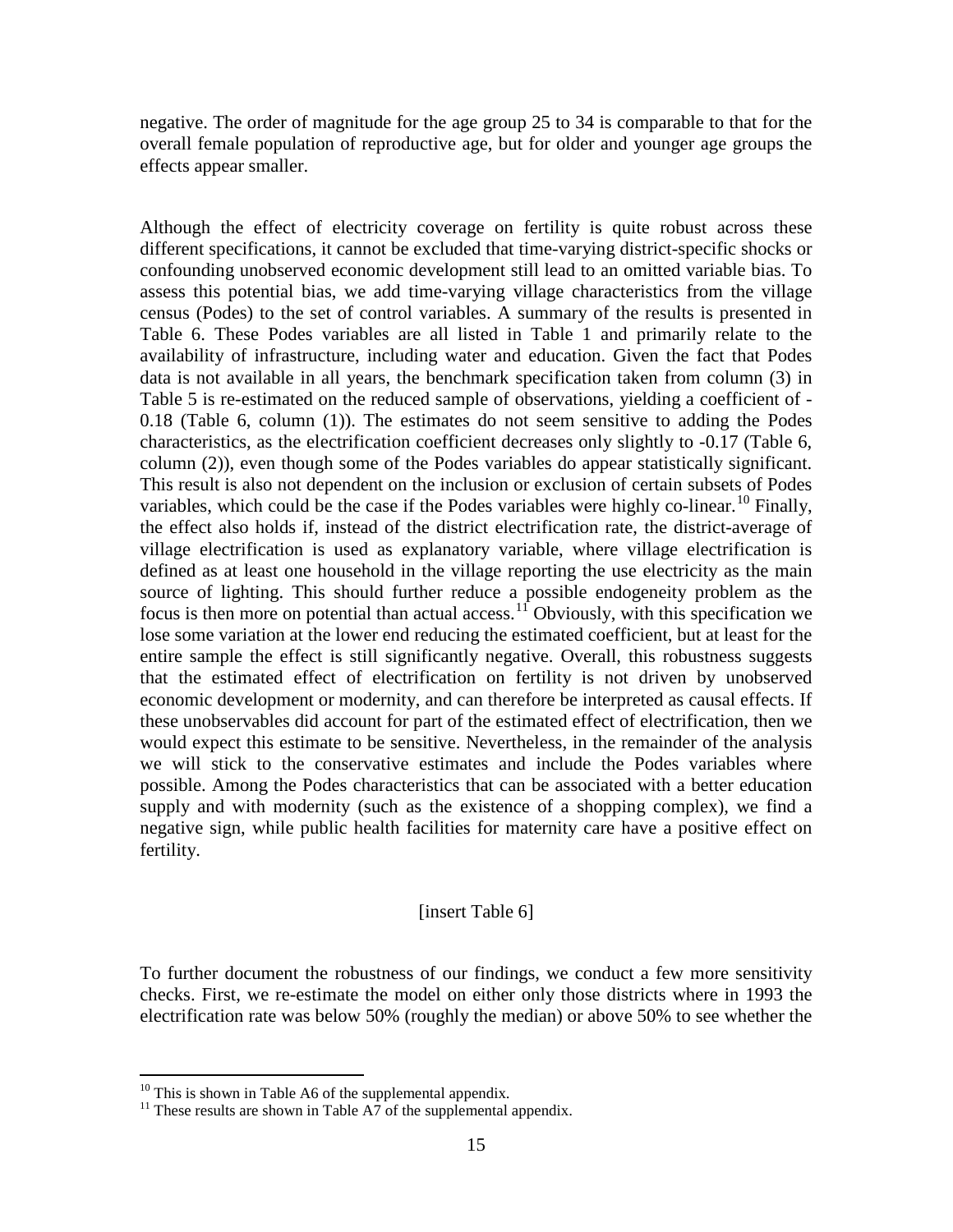initial electrification level matters.<sup>[12](#page-15-0)</sup> The estimated effects are very similar to the corresponding estimates shown in Table 5 and 6.

Finally, we re-estimate the model controlling for the presence of a power plant in the same or neighbouring district and alternatively using the presence of a power plant in the same and a neighbouring district as an instrument for the electrification rate. The results are presented in Table 7. If we just control for the presence of power plants (column (2)), the electricity effect is not different from the previous estimates (reproduced in column (1)). This is also the case if we consider only those power plants that have been in operation for at least five years (column (3)). If we use the instrumental variables, the electricity effect remains negative and statistically significant but increases in its absolute size. This could indicate a weak instrument problem, although at least in column (4) the *F*-statistics suggest that the instruments are strong. The over-identifying restrictions tests do not reject the validity of the instrumental variables. Hence, although we are inclined to interpret the more conservative fixed effects estimates as preferred results, the instrumental variables estimates underline the robustness of our findings.

# [insert Table 7]

# *5.2 How does electrification affect fertility? – Understanding the relevant transmission channels*

Guided by our theoretical framework introduced in Section 2, we now explore in more detail the channels through which electricity may affect fertility.

5.2.1 Does electrification affect fertility through changes in children's and women's labour market participation?

As we set out above, access to electricity may influence the (shadow) price of children by affecting both the direct and indirect cost of raising children. The direct costs increase as electricity improves the productivity on the labour market of the main caregiver and hence the opportunity cost of time for raising children. But electricity also affects the productivity of child labour and, subsequently, the indirect cost of raising children. If electricity is a substitute to child labour, the cost of children increases and hence fertility is further reduced through this channel. If electricity and children are complements the opposite must be expected. In practice, cases of complementarity and substitution will both occur, with the net effect remaining an empirical issue. Nevertheless, we expect the substitution effect to dominate in Indonesia given that more than two thirds of child labour in the age group 10 to 15 years takes place in agriculture (Kis-Katos and Sparrow, 2011) where a technological development is likely to substitute labour.

<span id="page-16-0"></span> $12$  These results are shown in Table A8 of the supplemental appendix.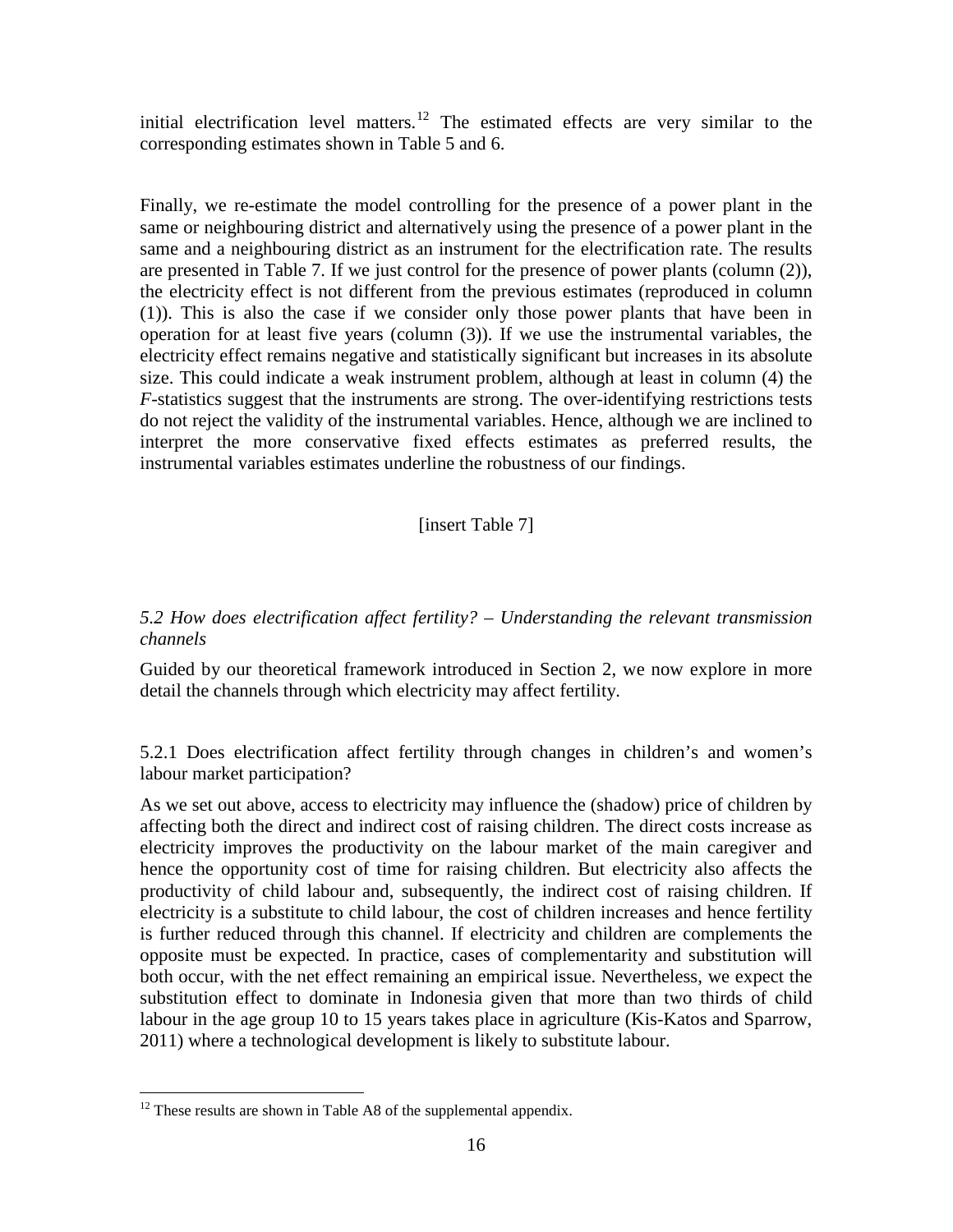Table 8 shows that child labour indeed decreases with electricity coverage. In a district that is electrified the share of children working decreases on average by 6 percentage points. If child labour is introduced in the fertility equation the coefficient of child labour is not statistically significant. Overall, this suggests that electricity does reduce child labour, which is in it-self an interesting finding, but changes in child labour do not seem to cause changes in fertility.

#### [insert Table 8]

Electricity coverage also lowers female labour market participation roughly by the same extent it lowers child labour. This may surprise as electricity may open up new labour market opportunities. Similar to child labour, we find no effects of female labour participation on fertility. We also control for the district-specific share of men working to account for the complete allocation of time within the household. The share of men working is associated with fertility decline, but these effects are difficult to interpret as they just account for time allocation and do not capture wage or income effects. The absence of an effect of electrification on female labour market participation is in contrast with the findings by Dinkelman (2011) for South Africa. Dinkelman (2011) finds a significant positive effect of household electrification on female employment and argues that this increase stems from a release of women from home production and from the creation of new micro-enterprises. Van de Walle et al. (2013), in turn, find for India also only moderate effects. They observe an increase in female casual work, but not for regular wage work.

5.2.2 Does electrification affect fertility through increased the exposure to modern media, altered fertility preferences and an increased use of contraception?

Media exposure is another possible channel linking electricity and fertility. Following Equation (8), media exposure may change the fertility preferences through the promotion of specific role models or by providing information on modern contraception. This may reduce fertility through a more efficient prevention of unwanted births, by reducing the price of not having a child and thus increasing *pn*.

The results in Table 9, columns (1) and (2), suggest that electricity coverage increases exposure to television, while simultaneously decreasing the exposure to newspapers, suggesting that the former is a substitute to the latter.<sup>[13](#page-16-0)</sup> Column  $(3)$  explores directly the effect of TV exposure on the use of modern contraception. The results suggest that exposure to television increases the use of modern contraception by about 12 percentage points. There is no effect on the use of traditional contraception. This is what we would

<span id="page-17-0"></span> $<sup>13</sup>$  Since the media variables are only available in the Susenas surveys from 1993 to 1998, the number of</sup> observations smaller than those reported in Table 5. For this period we have PODES data only for 1996, therefore PODES variables are not included as controls in the fixed effects regressions.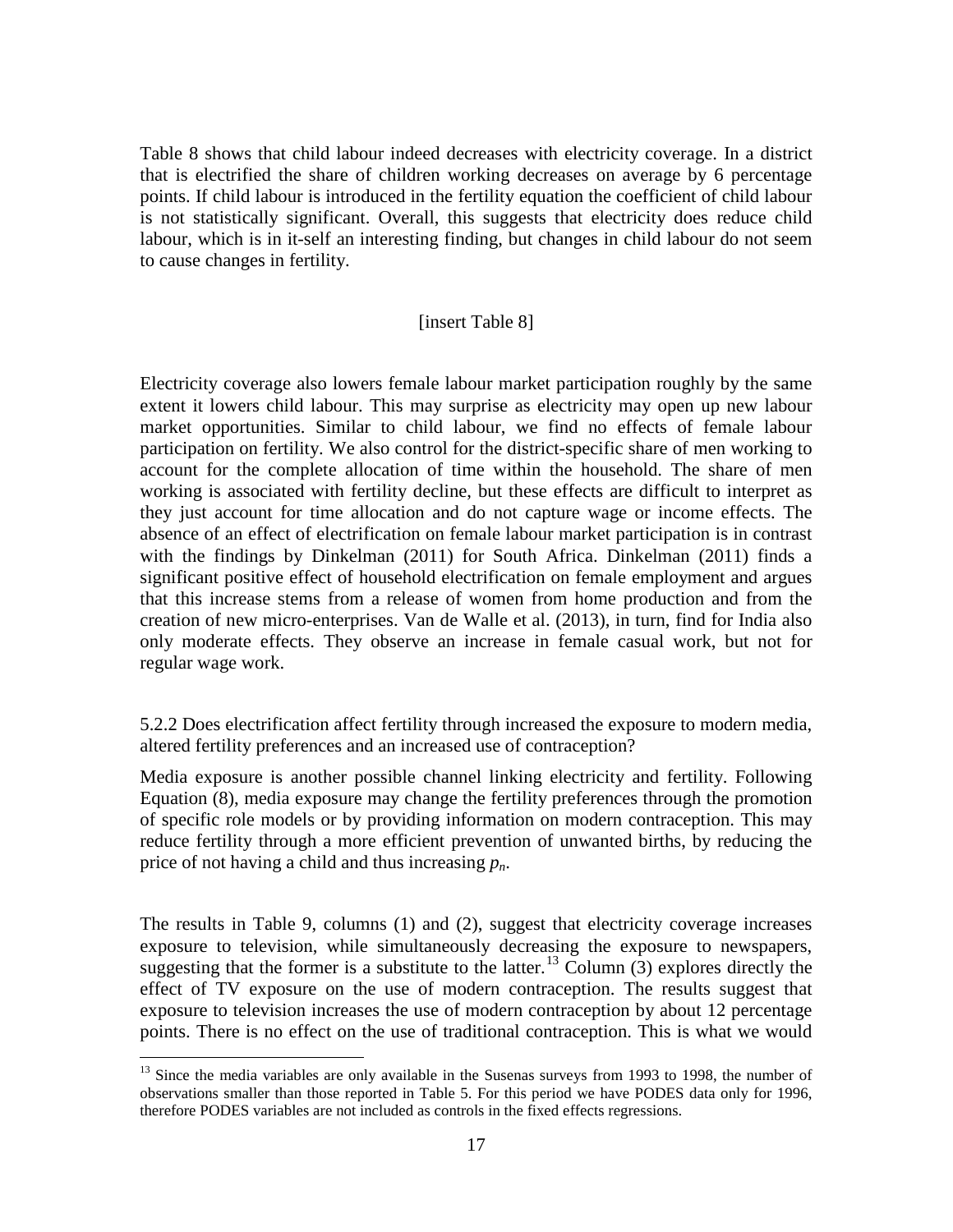expect, since the Government in Indonesia uses television to promote *modern* family planning and rather discourages *traditional* methods (Dewi et al., 2013).

TV exposure enters negatively and statistically significant in the fertility equation. When it is introduced together with electricity, the effect of TV exposure is still statistically significant while the effect of electricity is slightly lower and less precise compared to a regression in which TV exposure is excluded, suggesting that TV exposure is indeed a relevant transmission channel linking electricity and fertility. The point estimate implies that an increase of the share of women exposed to TV by one standard deviation, i.e. 43 percent, reduces the average number of live births per woman by 0.022, i.e. by about 1.2 percent. This means that the TV effect explains about a quarter of the total reduction in fertility that can be attributed to the increase in electrification. Our point estimate is comparable to the effect identified by La Ferrara et al. (2012). For Brazil they found that the exposure to the signal of cable TV showing soap operas reduced the average number of live births per woman by 0.027 with an only slightly higher overall mean in their dependant variable. $^{14}$  $^{14}$  $^{14}$ 

#### [insert Table 9]

To further assess the effects on desired fertility, we turn to the DHS data. We reemphasize that we need to be cautious when interpreting the results based on the DHS, nevertheless it can still provide us an interesting insight. Moreover, when replicating the analysis of electrification on fertility, we find qualitatively similar results to those based on the district pseudo panel.<sup>[15](#page-18-0)</sup> Table 10 shows the average desired number of children by age group and year. The reported ideal number of children decreases over time suggesting that next to the use of family planning devices, and hence a reduction in unwanted births, a reduction in the number of wanted births is a major driver of Indonesia's fertility decline. The preferred number of children increases with age, mainly reflecting cohort effects but also the fact that respondents ex-post tend to accept actual fertility, i.e. older women may over-report the children they would have preferred at the beginning of their fertility cycle. In other words, as parity increases, the ideal number of children also increases because women tend to rationalize their actual family size to be their ideal family size (BPS and Macro International, 2008).

#### [insert Table 10]

We apply a Poisson regression with the number of desired children as dependent variable and dummy variables indicating the availability of electricity and whether the household

 $14$  Jensen and Oster (2009) estimated for India that exposure to cable TV reduced the probability of a woman being pregnant at the time of the survey by 4 to 7 percent.

<span id="page-18-1"></span><span id="page-18-0"></span><sup>&</sup>lt;sup>15</sup> To further check the robustness of our results, we re-estimated Equation  $(11)$  with the five rounds of pooled DHS data (1991, 1994, 1997, 2002/03 and 2007). These estimates provide results consistent to those obtained through the district panel. The full results are reported in the supplemental appendix (Table A11).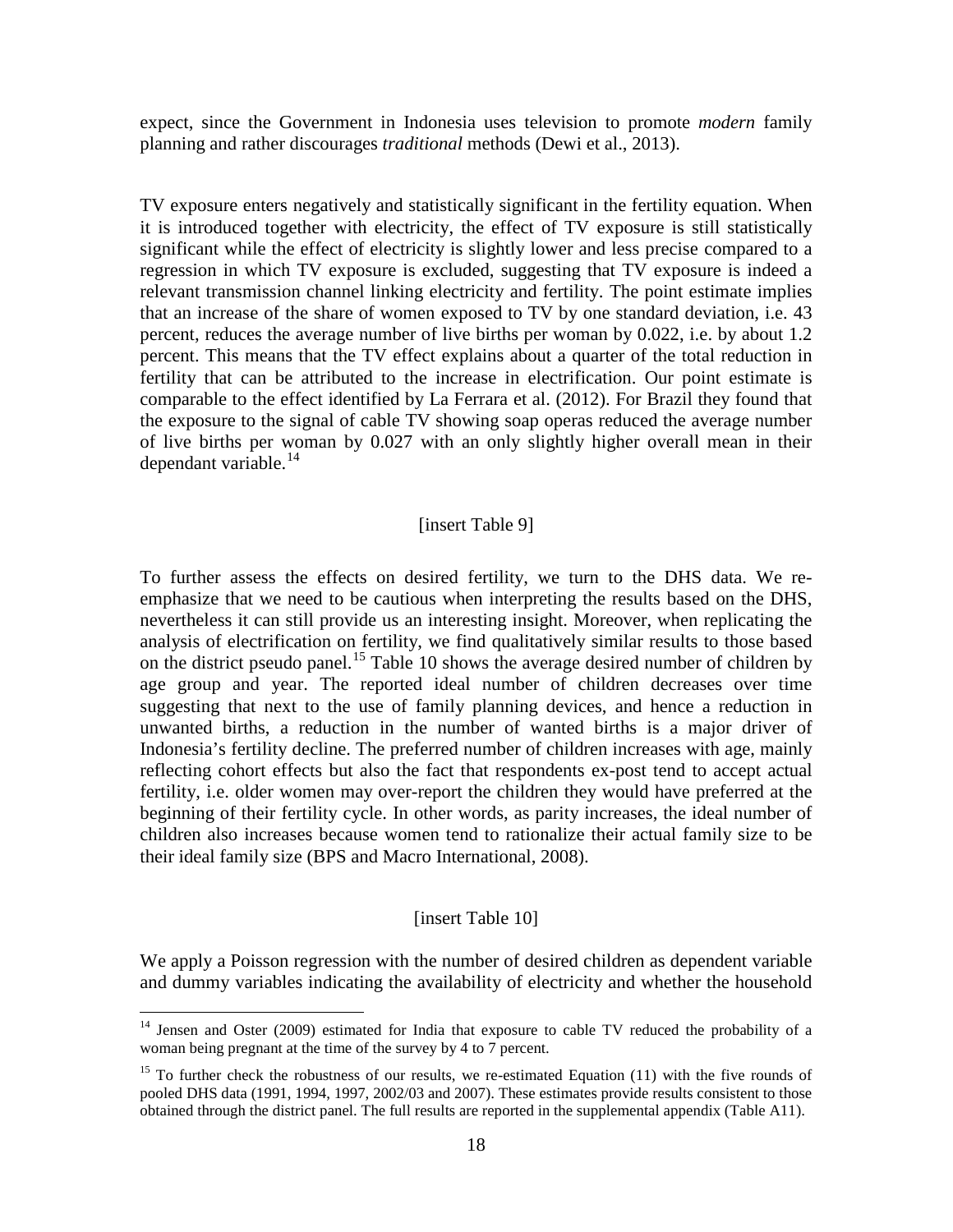has a TV set as main explanatory variables. The control variables include age, a dummy for living in a rural area, education, asset ownership and DHS wave indicators.

Column (1) of Table 11 presents the reduced form showing that electricity is negatively correlated with desired fertility. Women in households with electricity report an ideal number of children that is lower by roughly 5% or 0.15 children (marginal effect computed at the sample mean) compared to the reported ideal number by women in households without electricity. When TV is also introduced (column (2)), both variables have a negative effect. The effect associated with TV exposure implies a reduction in the number of desired children by about 2.5 percent, possibly through new information, new role models and so forth. The effect associated with electricity is roughly unchanged. The upshot from these regressions is that electricity has an effect on actual and desired fertility (or fertility demand) that is independent of TV exposure.

# [insert Table 11]

### 5.2.3 Does electrification affect fertility through reduced child mortality?

Finally, we examine whether electrification also affects child mortality, for example by improved quality of health care supply, including better conditions of maternal care and attended births. We also examine whether child mortality affects actual and desired fertility. If risk-averse parents that aim for a certain number of children that survive until adulthood expect higher survival chances for their offspring they may reduce the number of desired and actual pregnancies. The estimation in column (1) in Table 12 shows that electricity per se, as expected, significantly reduces child mortality. Furthermore, child mortality, here approximated by the average mortality in a woman's cluster,  $16$  increases actual fertility (column (2)), i.e. parents seem to anticipate that some of their children may die and hence they compensate. When cluster-specific mortality is introduced, the electricity effect decreases, suggesting that the electricity effect passes at least partly through reduced mortality (compare column (2) in Table 12 with column (2) in Table A11). The same holds for desired fertility (compare column (3) in Table 12 with column (1) in Table 11).

### [insert Table 12]

### **6. Conclusion**

Theoretically, there are multiple pathways by which the availability and use of electricity may affect fertility. This paper empirically examines several of these pathways. The reduced form estimates suggest that expanding electrification in Indonesia can explain about 18 to 24 percent of the overall decline in the fertility rate between 1993 and 2010,

<sup>&</sup>lt;sup>16</sup> Note that this average is computed without taking into account the experienced child mortality of the mother under study. A cluster contains on average 124 households in the Indonesian DHS.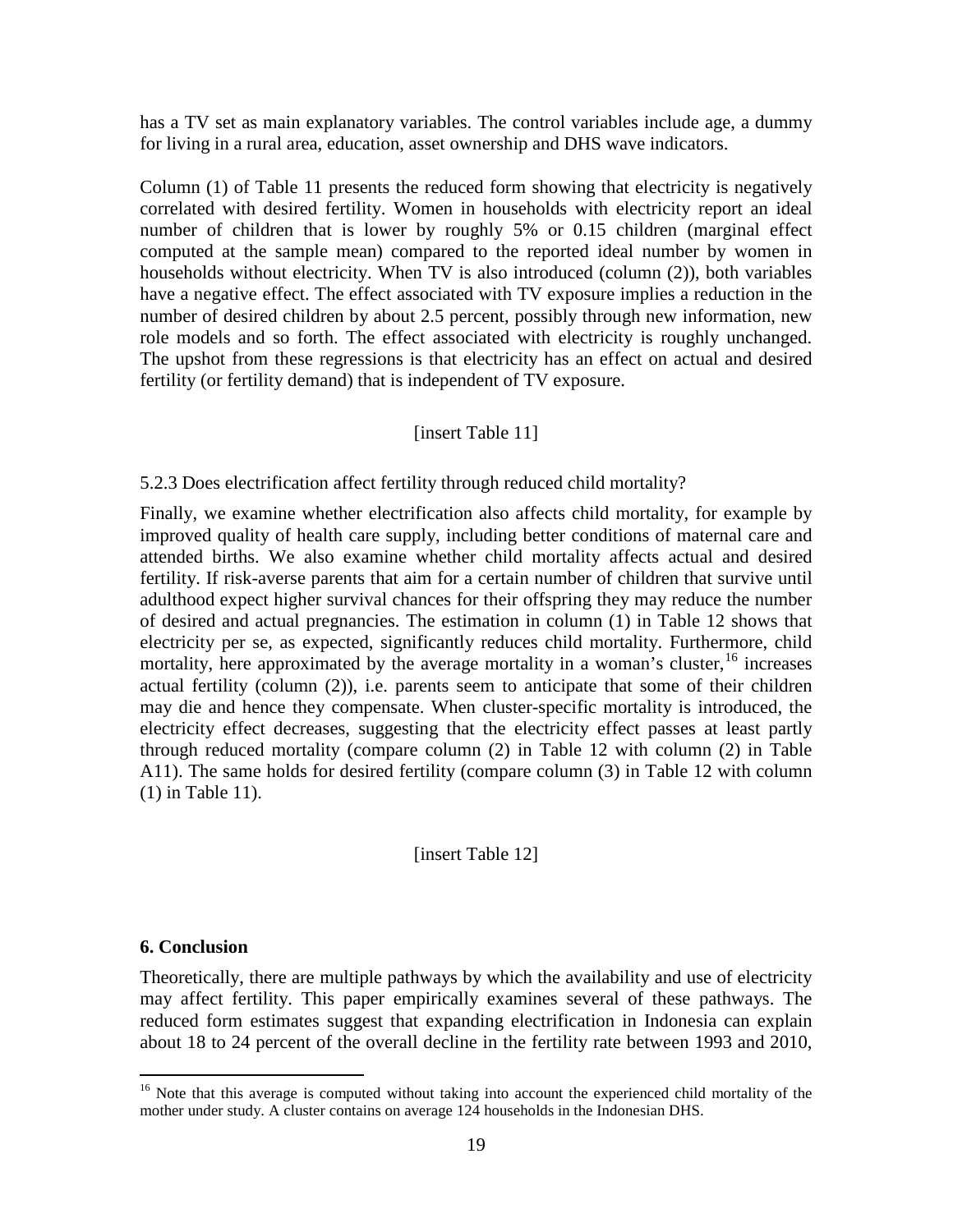depending on the specification. This seems a sizeable effect, especially if we compare this to factors that have traditionally been credited for decreasing fertility, such increased female education, for which we estimate the contribution to be about 27 percent. The estimate is robust to a large number of robustness checks including an IV estimator. The key identification assumption of the IV is that the location of power plants determines village access to electricity but does not have any direct effect on fertility other than through the supply of electricity to households.

We also made an attempt to unpack the net effect to further understand how electricity affects fertility. Our results are summarized in Table A2. Although electricity does seem to reduce women's and children's labour market participation, it does not affect fertility through this channel. However, we find evidence that the availability of electricity increases exposure to TV and by this channel reduces fertility. The point estimate implies that an increase of the share of women exposed to TV by one standard deviation, i.e. 43 percent, reduces the average number of live births per woman by 0.022 i.e. by about 1.2 percent. TV can explain about a quarter of the total fertility effect. Further analysis suggests that this is partly explained by changes in desired fertility and a more effective use of modern contraception. But we think it is also plausible to assume that watching television simply reduces the time spent on physical intimacy. At least anecdotic evidence seems to suggest that this effect is important, not only in Indonesia but for example also in India or China (Dewi et al., 2013; Johnson, 2001). Finally we find that electricity seems to reduce child mortality and by this channel also fertility. However, given that the latter results are based on pooled cross-sectional DHS data, they are more vulnerable to omitted variable bias and require caution to be interpreted as causal effects. Nevertheless, these results are informative and consistent with the other results.

Overall the results suggest that the expansion of the electricity grid contributes substantially to the fertility decline. In a context in which family planning policy still plays an important role and in which the societal objective is to further reduce the birth rate, these benefits need to be taken into account when costs of electricity roll out are compared to its benefits. These findings are potentially important for many countries in Sub-Saharan Africa where fertility is still high, often much higher than in Indonesia today and grid electricity in rural areas is still rare.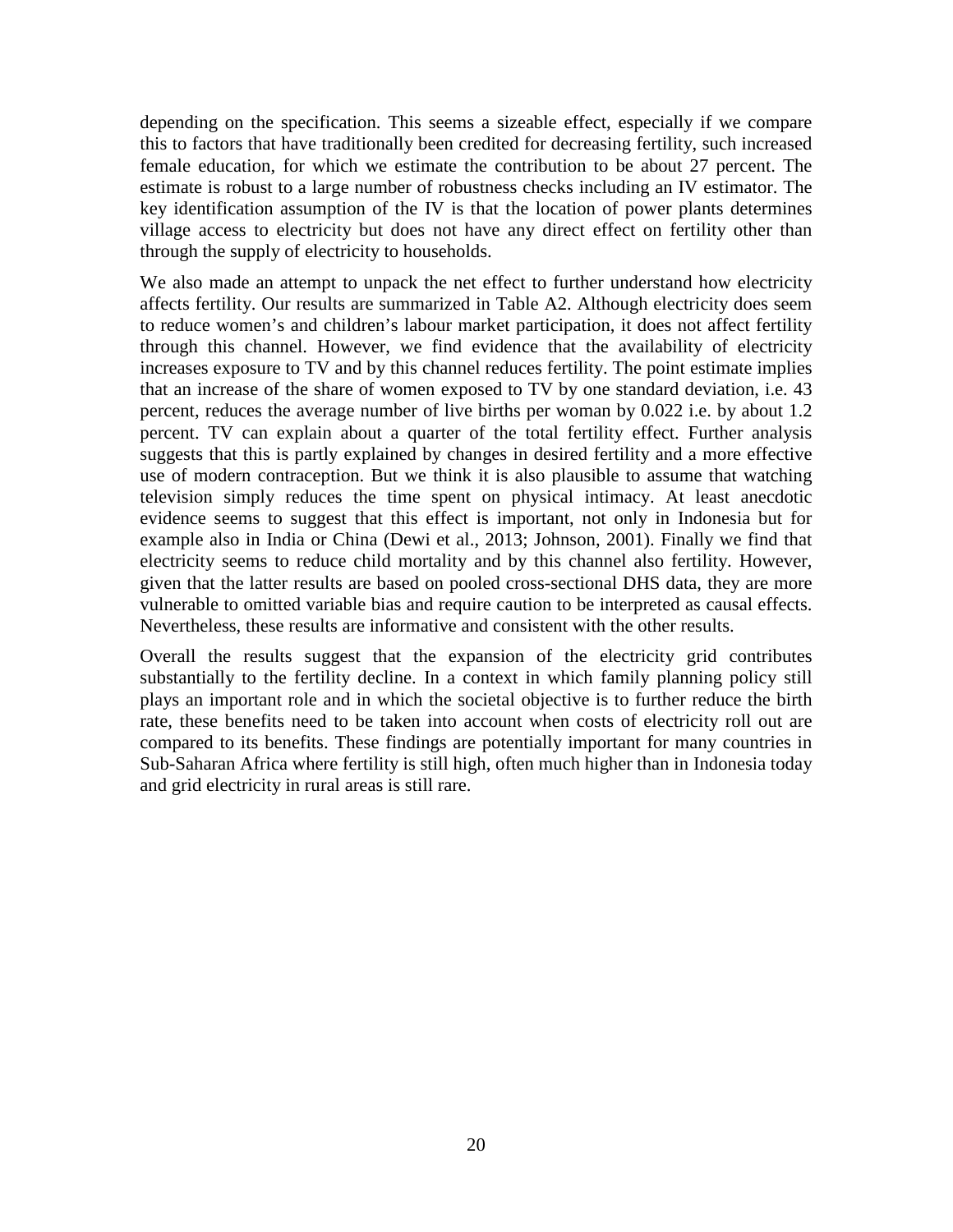#### **References**

- Adioetomo, S. M., Kitting, A. S. and Taufik. S. (1990), *Fertility Transition In Indonesia: Trends in Proximate Determinants of Fertility, Population Studies in Sri Lanka and Indonesia*. New York: Population Council.
- Angeles G., D.K. Guilkey and T.A. Mroz (2005), The Effects of Education and Family Planning Programs on Fertility in Indonesia. *Economic Development and Cultural Change*, 54 (1): 165-201.
- Bailey, M. J. and Collins, W. J. (2011), Did Improvements in Household Technology Cause the Baby Boom? Evidence from Electrification, Appliance Diffusion, and the Amish, *American Economic Journal: Macroeconomics*, 3 (2): 189:217.
- Becker G.S. (1981), *A treatise on the family*. Harvard University Press: Cambridge.
- Becker G.S. and H.G. Lewis (1973), On the interaction between the Quantity and Quality of Children. *Journal of Political Economy*. 81 (2), p.2: S279-S288.
- Bernard T. (2010), Impact Analysis of Rural Electrification Projects in Sub-Saharan Africa. *World Bank Research Observer*, 27 (1): 33-51.
- Bongaarts J. (1993), The supply-demand framework for the determinants of fertility: An alternative Implementation. *Population Studies*, 47: 437-456.
- BPS (National Statistics) (1998), *Statistical Yearbook of Indonesia*. BPS, Jakarta.
- BPS (National Statistics) and Macro International (2008), *Indonesia Demographic and Health Survey 2007*. Calverton, Maryland, USA: BPS and Macro International.
- Burlando A. (2013), Power Outages, Power Externalities, and Baby Booms. Mimeo, University of Oregon.
- Chakravorty U., M. Pelli and B.U. Marchand (2013), Does the Quality of Electricity Matter? Evidence from Rural India. GREDI Working Paper 13-05, Université Sherbrooke.
- Cornwall G. and W. Robinson (1988), Fertility of U.S. Farm Women during the Electrification Era. 1930-1950. *Population Research and Policy Review*, 7 (3): 277- 291.
- Dewi R.K., D. Suryadarma and A. Suryahadi (2013), The Impact of Expansion of Television Coverage on Fertility: Evidence from Indonesia. Mimeo, SMERU Research Institute, Jakarta.
- Dinkelman T. (2011), The effects of rural electrification on employment: New evidence from South Africa. *American Economic Review*, 101 (7): 3078-3108.
- Easterlin R.A. and E.M. Crimmins (1985). *The fertility revolution: A supply-demand analysis*. Chicago: University of Chicago Press, Chicago.
- Fetzer T., O. Pardo and A. Shanghavi (2013), An Urban Legend?! Power Rationing, Fertility and its Effects on Mothers. CEP Discussion Paper No. 1247. Centre for Economic Performance, London.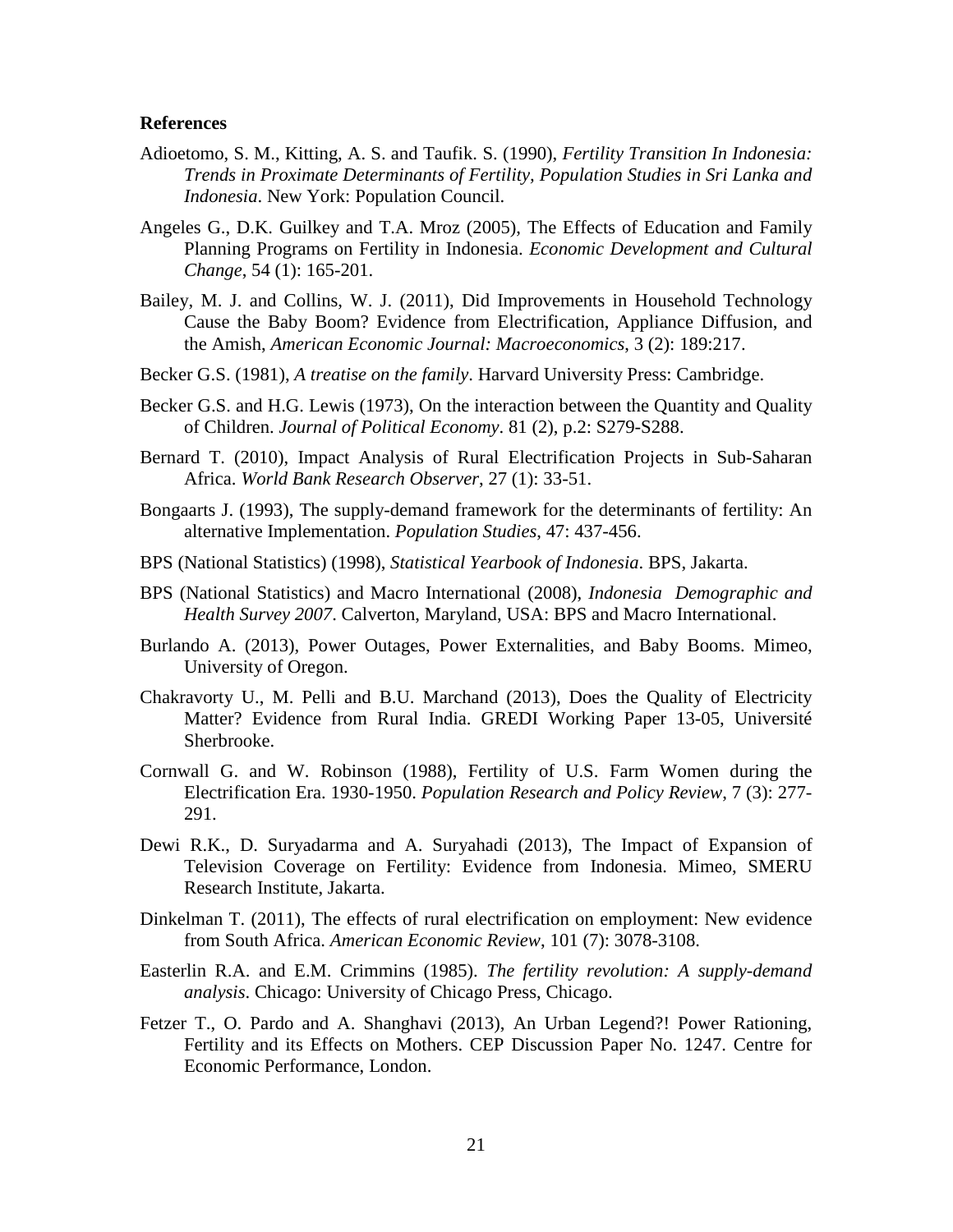- Fitrani F., B. Hofman and K. Kaiser (2005), [Unity in diversity? The creation of new local](http://ideas.repec.org/a/taf/bindes/v41y2005i1p57-79.html)  [governments in a decentralising Indonesia.](http://ideas.repec.org/a/taf/bindes/v41y2005i1p57-79.html) *[Bulletin of Indonesian Economic](http://ideas.repec.org/s/taf/bindes.html)  [Studies](http://ideas.repec.org/s/taf/bindes.html)*, 41 (1): 57-79.
- Gertler P.J. and J.W. Molyneaux (1994), How Economic Development and Family Planning Programs Combined to Reduce Indonesian Fertility. *Demography*, 31 (1): 33-63.
- Harbison, S. F. and Robinson, W.C. (1985), Rural Electrification and Fertility Change, *Population Research and Policy Review*, 4: 149-171.
- Herrin, A.N. (1979), Rural electrification and fertility change in the southern Philippines. *Population and Development Review,* 5: 61–86.
- Hull, T. H. (2013), Indonesia's fertility levels, trends and determinants: An Analysis based on the 2010 census. Presented at the JYP CARC 2013 Conference, NUS Global Asia Institute, Singapore.
- Hull, T. and Hatmadji, S. H. (1990), *Regional Fertility Differentials in Indonesia: Causes and Trends*. Canberra, Australia: Australian National University.
- Hull, T. H. and Hull, V. J. (2005), From Family Planning to Reproductive Health Care: a Brief History. In Hull T. H. (ed.), *People, Population, and Policy in Indonesia*, Jakarta, Indonesia.
- Hull, T. H., Hull, V. J. and Singarimbun, M. (1977), Indonesia's Family Planning Story: Success and Challenge, *Population Bulletin*, 32 (6), Washington, DC: Population Reference Bureau.
- Jensen, R. and E. Oster (2009), The power of TV: Cable television and women's status in India. *Quarterly Journal of Economics*, 124 (3): 1057-1094.
- Johnson K. (2001), Media and Social Change: The Modernizing Influence of Television in Rural India. *Media, Culture and Society*, 23 (2): 14-169.
- La Ferrara, E., A. Chong and S. Duryea (2012), Soap Operas and Fertility: Evidence from Brazil. *American Economic Journal: Applied Economics*. 4 (4): 1-31.
- Khandker S.R., DF Barnes and H.A. Samad (2013), Welfare Impacts of Rural Electrification: A Panel Data Analysis from Vietnam. *Economic Development and Cultural Change,* 61 (3): 659-692.
- Kis-Katos, K. and R. Sparrow (2011), Child Labor and Trade Liberalization in Indonesia. *Journal of Human Resources*, 46 (4): 722-749.
- Lipscom M., A.M. Mobarak and T. Barham (2013), Development Effects of Electrification: Evidence from the Topographic Placement of Hydropower Plants in Brazil. *American Economic Journal: Applied Economics*, 5(2): 200-231.
- McNicoll, G. and Singarimbun. M. (1983*), Fertility Decline in Indonesia: Analysis and Interpretation*. Washington, DC: National Academy Press.
- Molyneaux J.W. and P.J Gertler (2000), The Impact of Targeted Family Programs in Indonesia. *Population and Development Review*, 26: 61-85.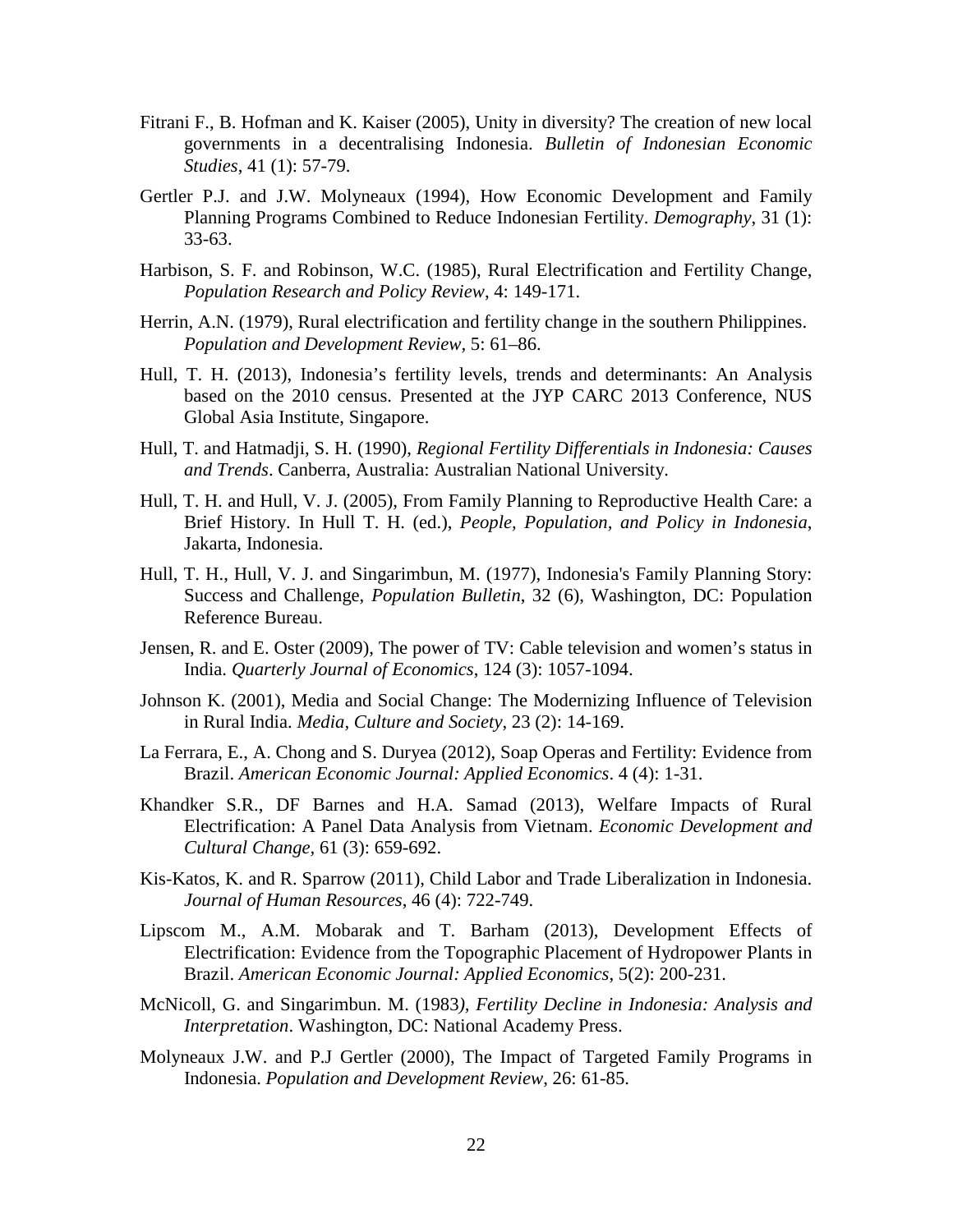- Olken B.A. (2009), Do Television and Radio Destroy Social Capital? Evidence from Indonesian Villages. *American Economic Journal: Applied Economics*, 1 (4): 1-33.
- Peters, J. and C. Vance (2011), Rural electrification and fertility. Evidence from Côte d'Ivoire. *Journal of Development Studies*, 47 (5): 753-766.
- Pitt M.M., M.R. Rosenzweig and D.M. Gibbons (1993), The Determinants of Consequences of the Placement of Government Programs in Indonesia. *World Bank Economic Review*, 7 (3): 319-348.
- Potter J.E., C.P. Schmertmann, and S.M. Cavenaghi (2002), Fertility and Development: Evidence from Brazil. *Demography*, 39 (4): 739-761.
- Pritchett L. (1994), Desired Fertility and the Impact of Population Policies, *Population and Development Review,* 20: 1-55.
- Sah, R.K. (1991), The Effects of Child Mortality Changes on Fertility Choice and Parental Welfare. *Journal of Political Economy*, 99 (3): 582-606.
- Schultz T.P. (1997), Demand for children in low income countries. In M.R. Rosenzweig and O. Stark (eds.), *Handbook of Population and Family Economics* (edition 1), Amsterdam: Elsevier.
- Simon, W. M. (1955), *The Failure of the Prussian Reform Movement*. Ithaca, New York: Cornell University Press.
- Udry, J.R. (1970), The effects of the great blackout of 1965 on births in New York City, *Demography*, 7: 325-327.
- Van de Walle, M. Ravallion, V. Mendiratta and G. Koolwal (2013), Long-Term Impacts of Household Electrification in Rural India. World Bank Policy Research Working Paper No. 6527, World Bank, Washington D.C.
- Willis, R.J. (1973), A New Approach to the Economic Theory of Fertility Behavior. *Journal of Political Economy*, 81 (2), p. 2: S14-S64.
- World Bank. (1990), Indonesia: Family Planning Perspectives in the 1990s, Washington, DC: World Bank.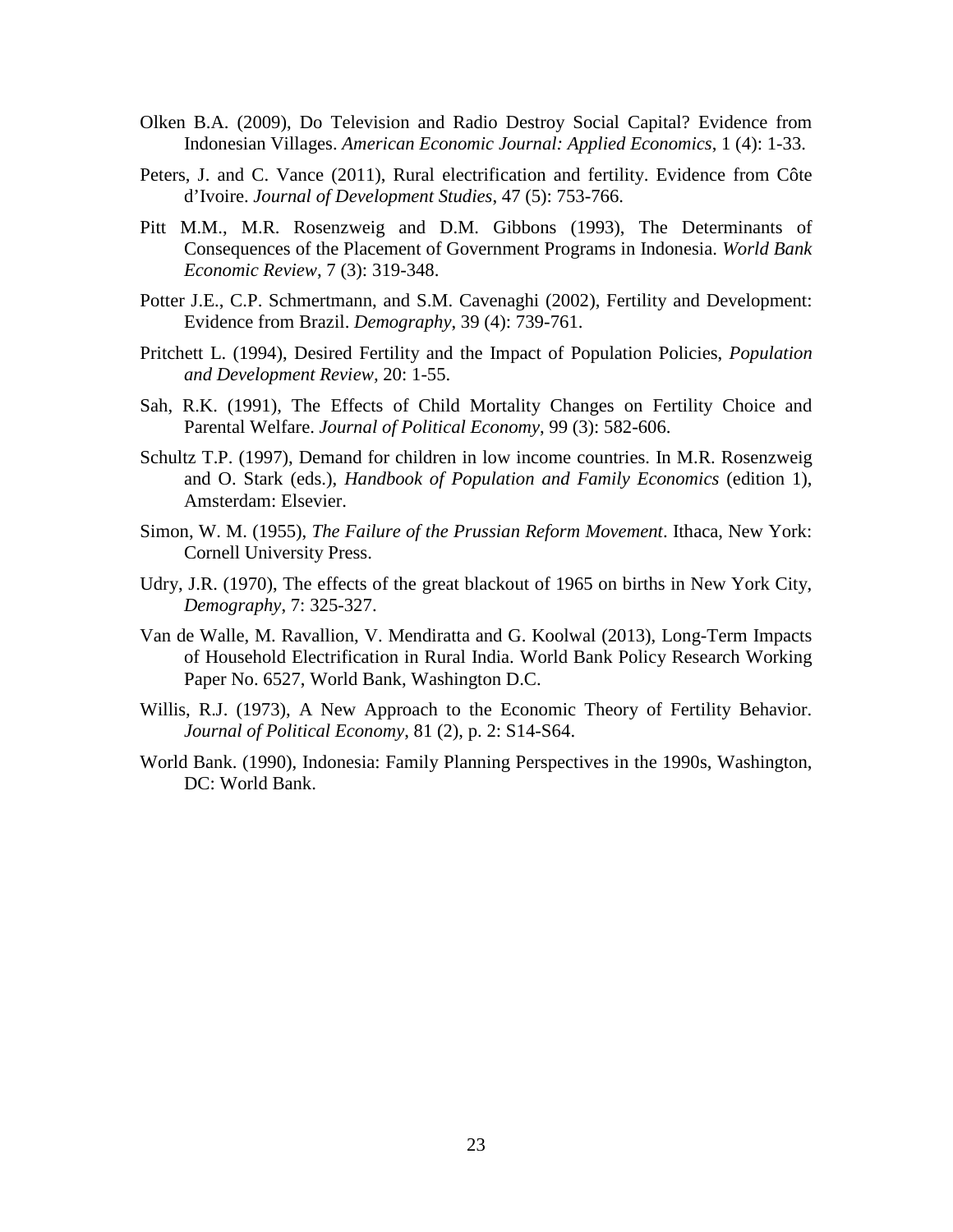# **Tables and figures**

| Variable                                          | Obs  | Mean   | Std. Dev |
|---------------------------------------------------|------|--------|----------|
| Susenas                                           |      |        |          |
| Age                                               | 4697 | 27.95  | 2.82     |
| Female share                                      | 4697 | 0.50   | 0.01     |
| Household size                                    | 4697 | 4.89   | 0.53     |
| Rural share                                       | 4697 | 0.61   | 0.32     |
| Electricity coverage <sup>2</sup>                 | 4436 | 0.79   | 0.23     |
| <b>PLN</b>                                        | 4436 | 0.75   | 0.25     |
| Other source                                      | 4436 | 0.04   | 0.07     |
| Composition of female population                  |      |        |          |
| Share aged 15-19                                  | 4697 | 0.18   | 0.03     |
| Share aged 20-24                                  | 4697 | 0.16   | 0.03     |
| Share aged 25-29                                  | 4697 | 0.16   | 0.02     |
| Share aged 30-34                                  | 4697 | 0.15   | 0.02     |
| Share aged 35-39                                  | 4697 | 0.14   | 0.02     |
| Share aged 40-44                                  | 4697 | 0.12   | 0.02     |
| Share aged 45-49                                  | 4697 | 0.10   | 0.02     |
| Fertility rate (average number of live births)    |      |        |          |
| Women aged 15-49                                  | 4697 | 1.88   | 0.34     |
| Women aged 15-24                                  | 4697 | 0.29   | 0.11     |
| Women aged 25-34                                  | 4697 | 1.81   | 0.40     |
| Women aged 35-49                                  | 4697 | 3.49   | 0.74     |
| Contraceptives used                               | 4697 | 0.38   | 0.11     |
| Traditional contraceptives used                   | 4697 | 0.005  | 0.01     |
| Real monthly per capita expenditure (Rupiah)      | 4697 | 287964 | 263325   |
| Child work                                        | 4697 | 0.10   | 0.08     |
| Female work                                       | 4697 | 0.50   | 0.13     |
| Media exposure in previous week (1993-1998 only)  |      |        |          |
| TV                                                | 1566 | 0.61   | 0.26     |
| Radio                                             | 1566 | 0.51   | 0.21     |
| Newspaper                                         | 1566 | 0.19   | 0.15     |
| Highest education completed by women aged 15-49   |      |        |          |
| None                                              | 4697 | 0.34   | 0.14     |
| Primary                                           | 4697 | 0.31   | 0.08     |
| Junior secondary                                  | 4697 | 0.17   | 0.07     |
| Senior secondary                                  | 4697 | 0.13   | 0.08     |
| Higher                                            | 4697 | 0.05   | 0.05     |
| Podes $3$                                         |      |        |          |
| Agriculture main activity in village              | 1296 | 0.69   | 0.32     |
| Market with (semi-) permanent building in village | 1296 | 0.29   | 0.17     |
| Shopping complex in village                       | 1296 | 0.27   | 0.21     |
| Majority of traffic on asphalt road in village    | 1296 | 0.73   | 0.22     |

# Table 1 Descriptive statistics district panel, 261 districts<sup>1</sup>, 1993-2010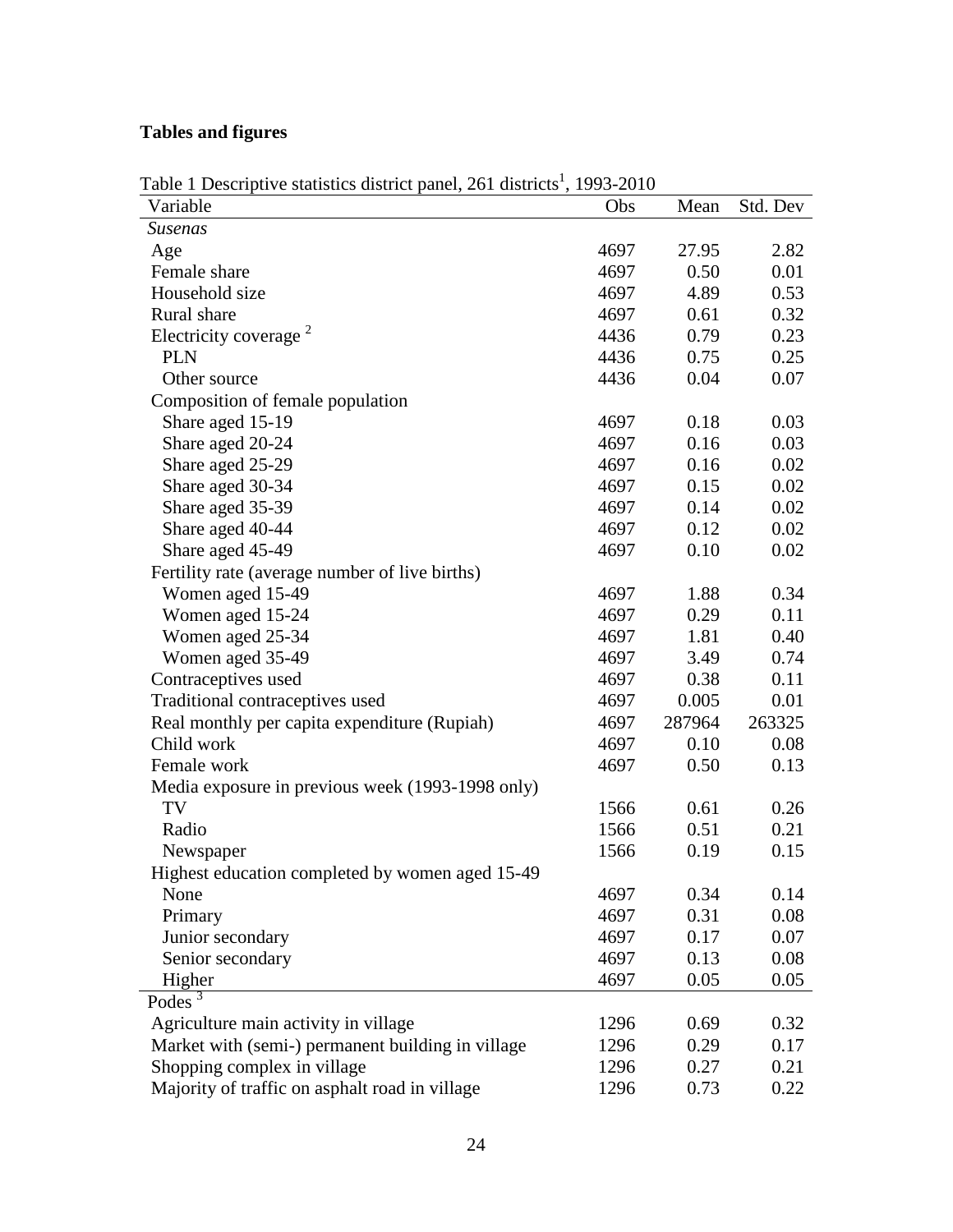| Drinking water piped/pump in village          | 1296 | 0.33 | 0.29 |
|-----------------------------------------------|------|------|------|
| Nr. of primary schools in village             | 1296 | 4.32 | 2.72 |
| Nr. of junior secondary schools in village    | 1296 | 1.01 | 0.87 |
| Nr. of senior secondary schools in village    | 1296 | 0.59 | 0.67 |
| Nr. of maternity clinics/hospitals in village | 1296 | 0.16 | 0.18 |
| Nr. of health centers in village              | 1296 | 0.24 | 0.17 |
| Nr. of village maternity posts in village     | 1296 | 0.33 | 0.25 |

*Note:* <sup>1)</sup> The panel is balanced for all years except 2006, for which  $N = 260$ . The provinces of Aceh, Maluku and Papua are excluded throughout.

 $^{2)}$  Electrification rate missing for 2005.

 $3)$  Podes data is only available for 1996, 2000, 2003, 2006 and 2008.

*Source*: Susenas household surveys.

| Year | $10111000 + 199000000000$<br>PLN connection | $\chi$<br>Other source | Total connected |
|------|---------------------------------------------|------------------------|-----------------|
| 1993 | 53.84                                       | 3.75                   | 57.59           |
| 1994 | 59.26                                       | 3.67                   | 62.93           |
| 1995 | 64.68                                       | 3.84                   | 68.52           |
| 1996 | 70.48                                       | 3.80                   | 74.28           |
| 1997 | 74.93                                       | 3.81                   | 78.74           |
| 1998 | 79.38                                       | 2.87                   | 82.25           |
| 1999 | 82.63                                       | 2.15                   | 84.78           |
| 2000 | 84.22                                       | 2.45                   | 86.67           |
| 2001 | 83.91                                       | 2.76                   | 86.67           |
| 2002 | 85.11                                       | 2.30                   | 87.40           |
| 2003 | 85.71                                       | 2.97                   | 88.68           |
| 2004 | 87.32                                       | 2.47                   | 89.79           |
| 2005 |                                             | $\bullet$              | $\bullet$       |
| 2006 | 88.60                                       | 2.88                   | 91.48           |
| 2007 | 88.96                                       | 3.15                   | 92.11           |
| 2008 | 90.05                                       | 3.38                   | 93.43           |
| 2009 | 89.88                                       | 4.35                   | 94.23           |
| 2010 | 90.17                                       | 4.73                   | 94.90           |

Table 2 Electrification rate 1993 to 2010 (percent of population)

*Source*: Susenas household surveys, based on households reporting electricity as main source of lighting. The electrification rate is missing for 2005.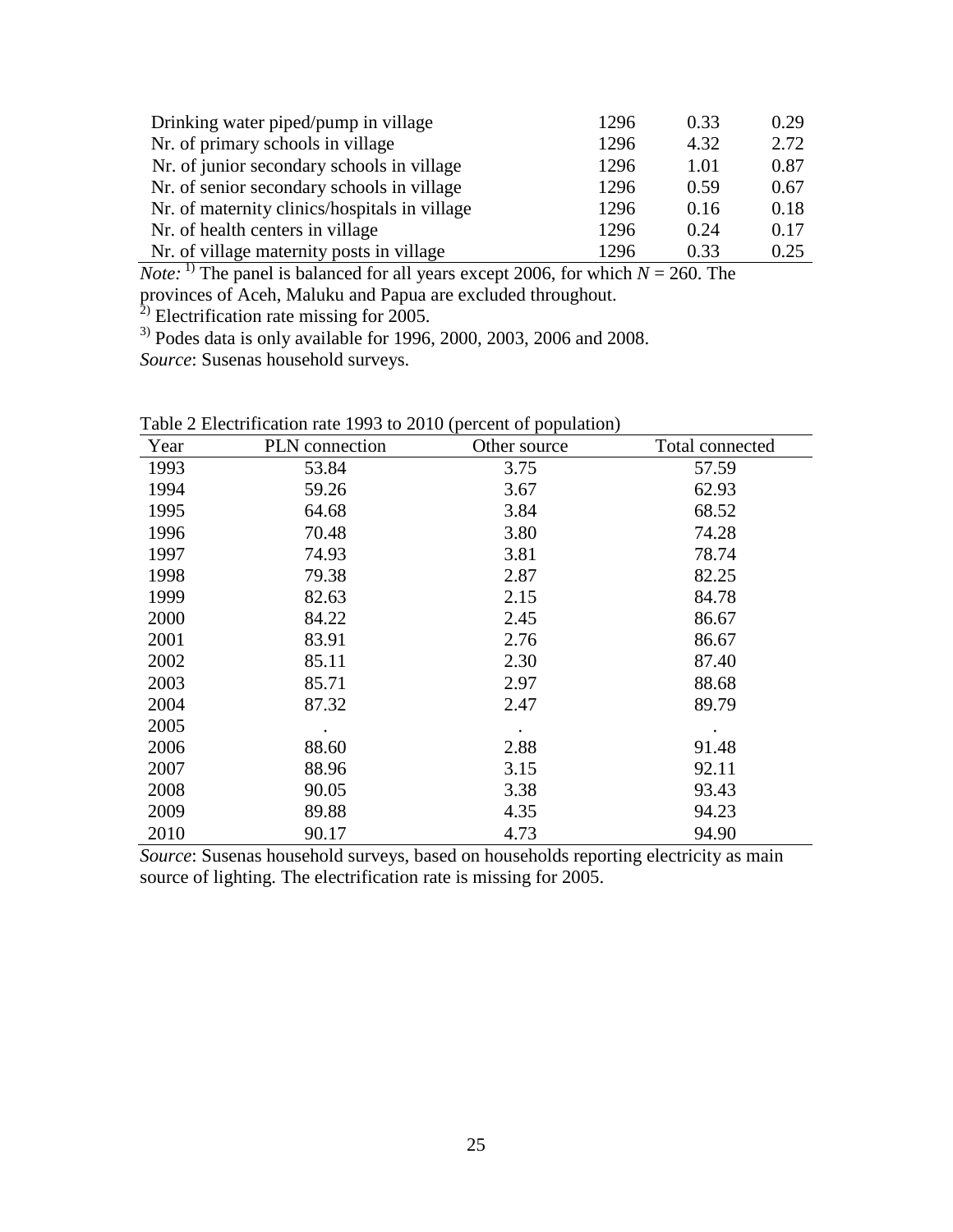

Figure 1 Roll out of the electricity grid across space

*Source:* Susenas household surveys, own representation.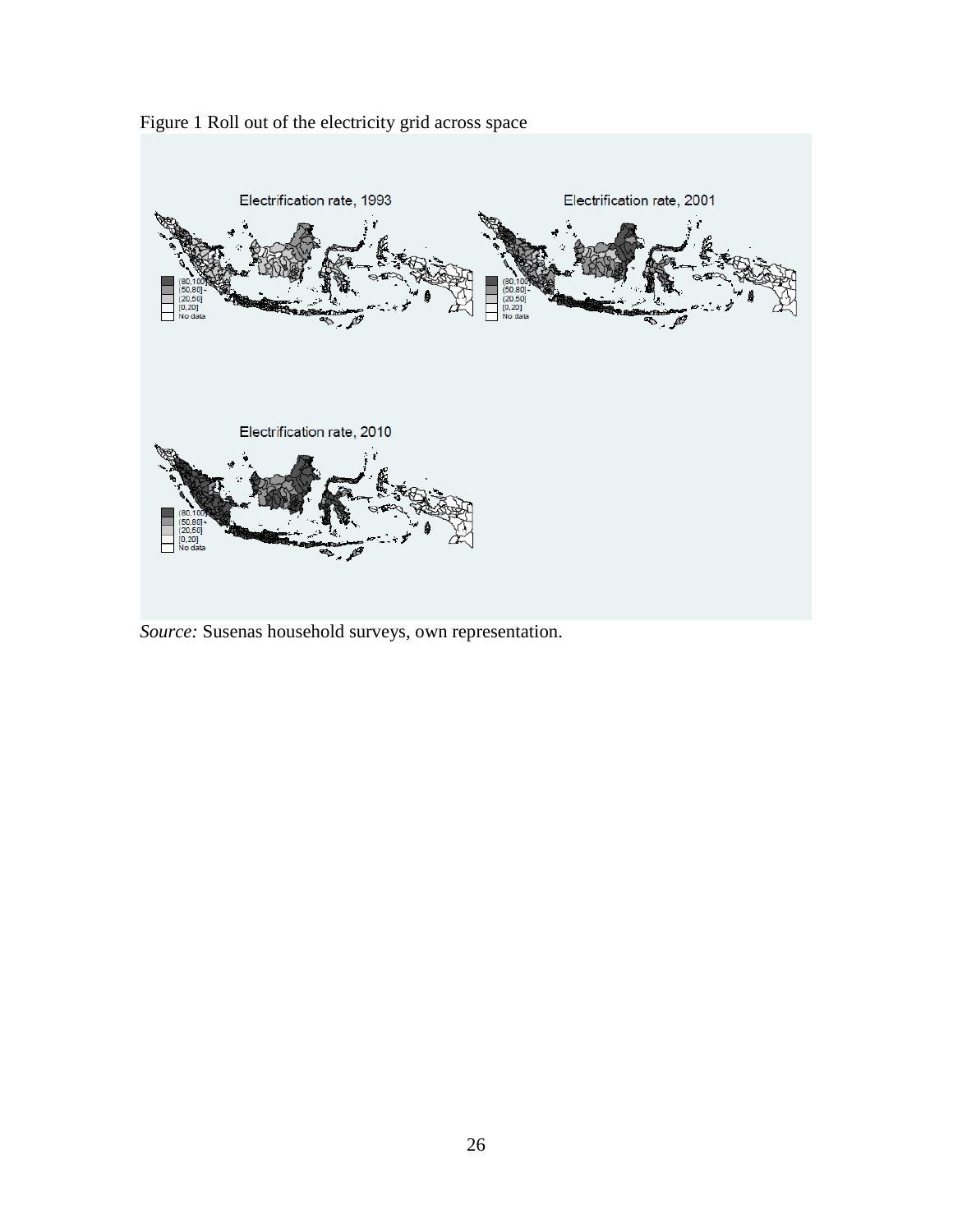|          | Tuolo o Encentricumon<br>.<br>$\sum_{i=1}^{n}$ |       |       |       |       |       |       |       |       |
|----------|------------------------------------------------|-------|-------|-------|-------|-------|-------|-------|-------|
| Ouintile | 1993                                           | '996  | 1999  | 2002  | 2004  | 2006  | 2008  | 2009  | 2010  |
|          | 33.37                                          | 53.89 | 72.23 | 74.17 | 78.48 | 85.27 | 87.97 | 88.80 | 89.93 |
|          | 45.33                                          | 65.72 | 81.24 | 84.33 | 87.04 | 89.11 | 92.38 | 92.80 | 93.65 |
|          | 55.35                                          | 74.75 | 85.54 | 88.43 | 91.04 | 91.41 | 92.82 | 94.56 | 95.07 |
|          | 67.44                                          | 83.26 | 89.53 | 92.71 | 94.71 | 94.23 | 95.52 | 96.53 | 97.01 |
|          | 86.44                                          | 93.77 | 95.35 | 97.38 | 97.69 | 97.38 | 98.46 | 98.48 | 98.85 |

Table 3 Electrification (percent coverage) by per capita consumption quintile

*Source*: Susenas household surveys, based on households reporting electricity as main source of lighting.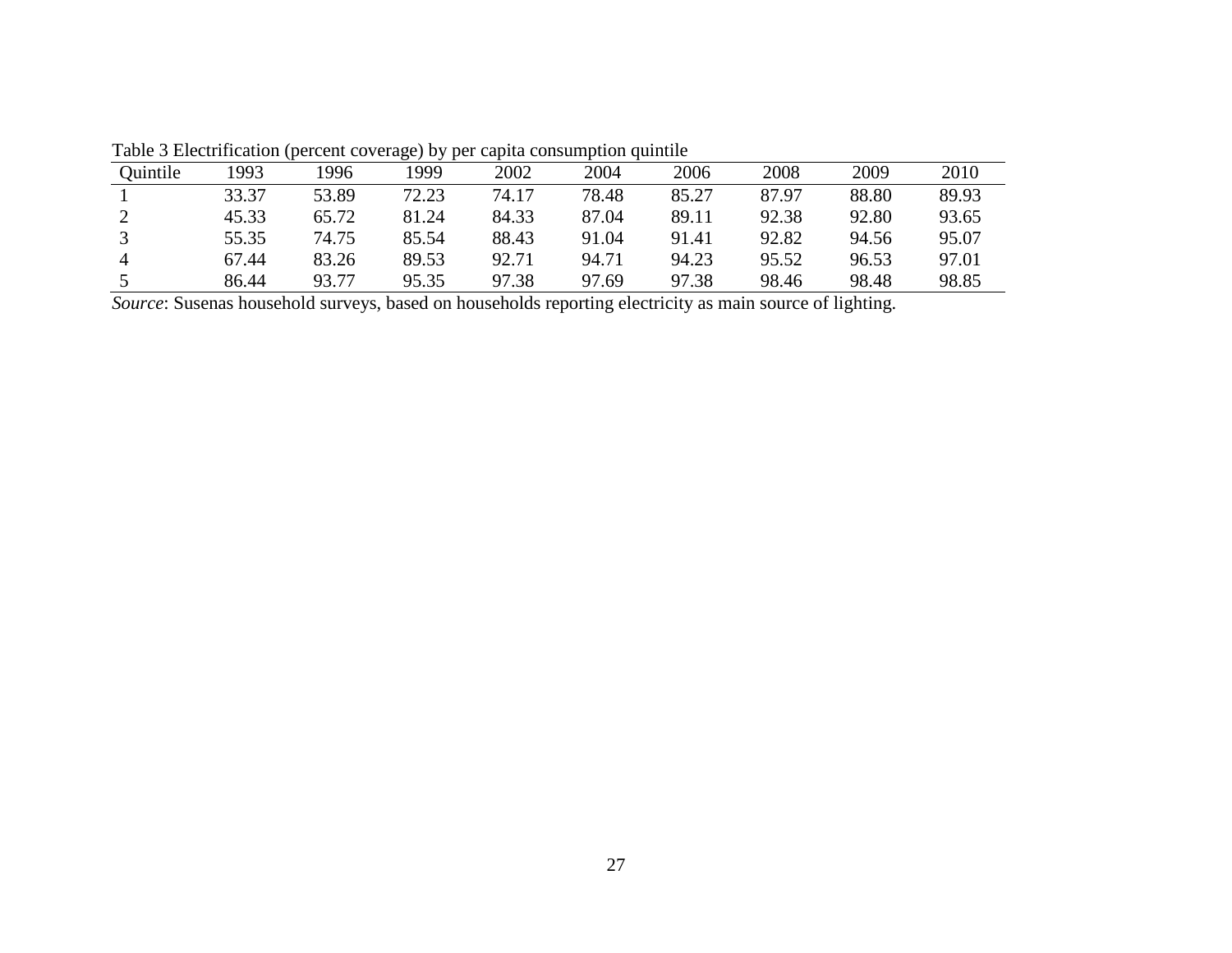| $15 - 49$<br>Year<br>$15 - 24$<br>$25 - 34$<br>$35 - 49$<br>1993<br>0.341<br>2.239<br>4.128<br>2.118<br>1994<br>0.318<br>2.097<br>4.009<br>2.043<br>1995<br>2.055<br>0.336<br>2.093<br>3.981<br>2.029<br>0.311<br>2.024<br>3.912<br>1996<br>0.306<br>1.923<br>1997<br>1.944<br>3.741<br>1998<br>0.290<br>1.854<br>1.906<br>3.649<br>1999<br>1.833<br>1.780<br>0.264<br>3.542<br>2000<br>1.763<br>0.260<br>1.684<br>3.339<br>2001<br>1.850<br>0.308<br>1.759<br>3.471<br>2002<br>3.330<br>1.790<br>0.275<br>1.685<br>2003<br>1.779<br>0.271<br>1.659<br>3.254<br>2004<br>0.282<br>1.726<br>1.632<br>3.110<br>2005<br>1.711<br>0.261<br>1.595<br>3.057<br>2006<br>0.250<br>1.617<br>3.118<br>1.759<br>0.280<br>2007<br>1.790<br>1.619<br>3.126<br>2008<br>1.593<br>1.766<br>0.270<br>3.051<br>2009<br>0.267<br>1.570<br>1.749<br>2.996<br>2010<br>1.768<br>0.286<br>1.637<br>3.061 |  | Table + I clumly fail 1999 to 2010 by age group (average humber of five bifully) |  |
|----------------------------------------------------------------------------------------------------------------------------------------------------------------------------------------------------------------------------------------------------------------------------------------------------------------------------------------------------------------------------------------------------------------------------------------------------------------------------------------------------------------------------------------------------------------------------------------------------------------------------------------------------------------------------------------------------------------------------------------------------------------------------------------------------------------------------------------------------------------------------------|--|----------------------------------------------------------------------------------|--|
|                                                                                                                                                                                                                                                                                                                                                                                                                                                                                                                                                                                                                                                                                                                                                                                                                                                                                  |  |                                                                                  |  |
|                                                                                                                                                                                                                                                                                                                                                                                                                                                                                                                                                                                                                                                                                                                                                                                                                                                                                  |  |                                                                                  |  |
|                                                                                                                                                                                                                                                                                                                                                                                                                                                                                                                                                                                                                                                                                                                                                                                                                                                                                  |  |                                                                                  |  |
|                                                                                                                                                                                                                                                                                                                                                                                                                                                                                                                                                                                                                                                                                                                                                                                                                                                                                  |  |                                                                                  |  |
|                                                                                                                                                                                                                                                                                                                                                                                                                                                                                                                                                                                                                                                                                                                                                                                                                                                                                  |  |                                                                                  |  |
|                                                                                                                                                                                                                                                                                                                                                                                                                                                                                                                                                                                                                                                                                                                                                                                                                                                                                  |  |                                                                                  |  |
|                                                                                                                                                                                                                                                                                                                                                                                                                                                                                                                                                                                                                                                                                                                                                                                                                                                                                  |  |                                                                                  |  |
|                                                                                                                                                                                                                                                                                                                                                                                                                                                                                                                                                                                                                                                                                                                                                                                                                                                                                  |  |                                                                                  |  |
|                                                                                                                                                                                                                                                                                                                                                                                                                                                                                                                                                                                                                                                                                                                                                                                                                                                                                  |  |                                                                                  |  |
|                                                                                                                                                                                                                                                                                                                                                                                                                                                                                                                                                                                                                                                                                                                                                                                                                                                                                  |  |                                                                                  |  |
|                                                                                                                                                                                                                                                                                                                                                                                                                                                                                                                                                                                                                                                                                                                                                                                                                                                                                  |  |                                                                                  |  |
|                                                                                                                                                                                                                                                                                                                                                                                                                                                                                                                                                                                                                                                                                                                                                                                                                                                                                  |  |                                                                                  |  |
|                                                                                                                                                                                                                                                                                                                                                                                                                                                                                                                                                                                                                                                                                                                                                                                                                                                                                  |  |                                                                                  |  |
|                                                                                                                                                                                                                                                                                                                                                                                                                                                                                                                                                                                                                                                                                                                                                                                                                                                                                  |  |                                                                                  |  |
|                                                                                                                                                                                                                                                                                                                                                                                                                                                                                                                                                                                                                                                                                                                                                                                                                                                                                  |  |                                                                                  |  |
|                                                                                                                                                                                                                                                                                                                                                                                                                                                                                                                                                                                                                                                                                                                                                                                                                                                                                  |  |                                                                                  |  |
|                                                                                                                                                                                                                                                                                                                                                                                                                                                                                                                                                                                                                                                                                                                                                                                                                                                                                  |  |                                                                                  |  |
|                                                                                                                                                                                                                                                                                                                                                                                                                                                                                                                                                                                                                                                                                                                                                                                                                                                                                  |  |                                                                                  |  |
|                                                                                                                                                                                                                                                                                                                                                                                                                                                                                                                                                                                                                                                                                                                                                                                                                                                                                  |  |                                                                                  |  |

Table 4 Fertility rate 1993 to 2010 by age group (average number of live births)

*Source*: Susenas household surveys.

Figure 2: Electrification rate (percent) and fertility (average number of live births per woman 15 to 49) over time, Indonesia



*Source:* Susenas household surveys (left axis: electrification; (right axis: fertility).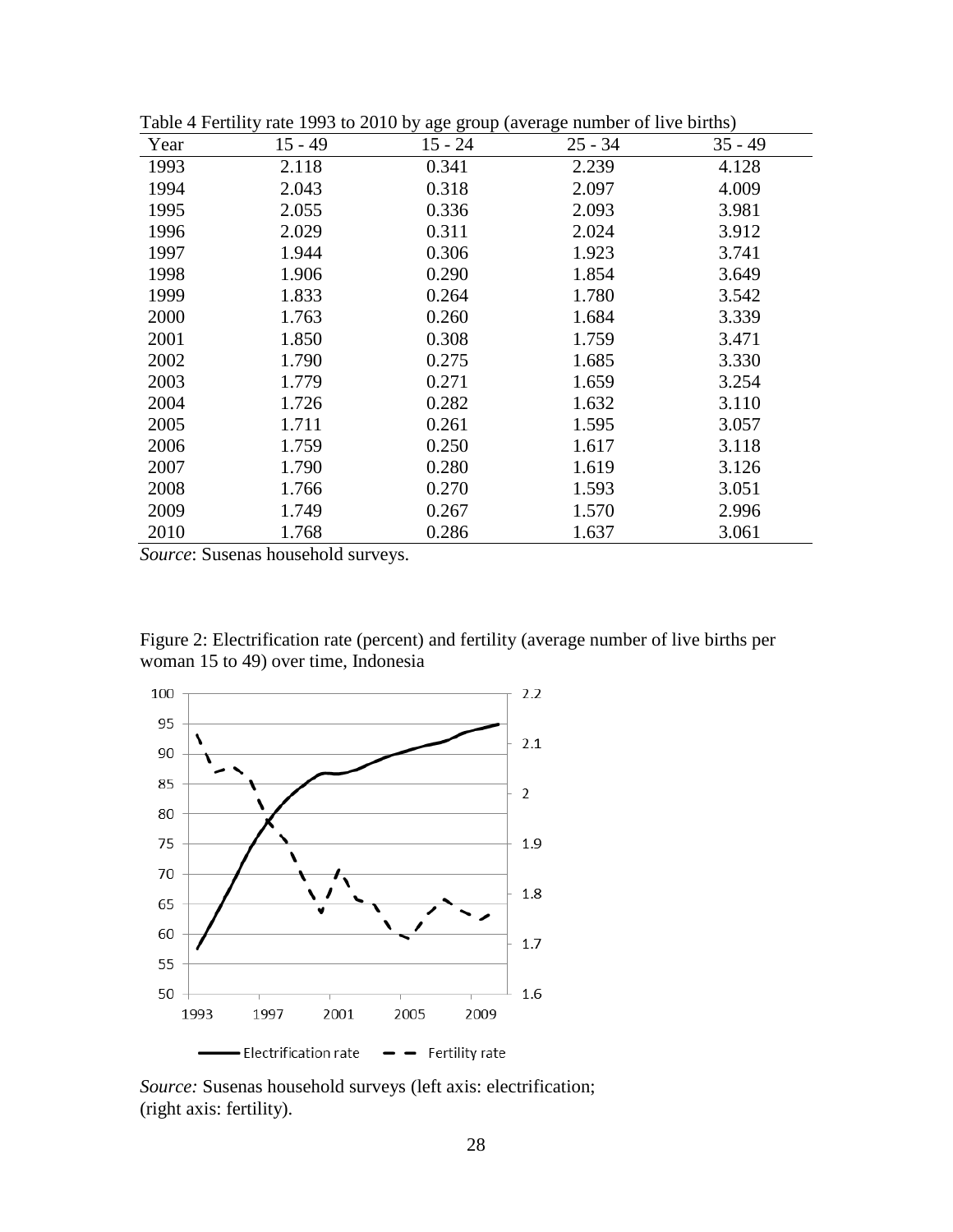|                        | All         | All         | All         | Rural       | Urban      | Age 15-24   | Age 25-34   | Age 35-49 |
|------------------------|-------------|-------------|-------------|-------------|------------|-------------|-------------|-----------|
|                        |             | (2)         | (3)         | (4)         | (5)        | (6)         |             | (8)       |
| Electricity coverage   | $-0.3227**$ | $-0.2695**$ | $-0.2245**$ | $-0.1648**$ | $-0.1806*$ | $-0.0696**$ | $-0.1917**$ | $-0.1306$ |
|                        | [0.0390]    | [0.0395]    | [0.0409]    | [0.0499]    | [0.0851]   | [0.0169]    | [0.0595]    | [0.0806]  |
| Year dummies           | Yes         | Yes         | Yes         | Yes         | Yes        | Yes         | Yes         | Yes       |
| District fixed effects | No          | Yes         | Yes         | Yes         | Yes        | Yes         | Yes         | Yes       |
| Control variables      | No          | No          | Yes         | Yes         | Yes        | Yes         | Yes         | Yes       |
| <b>Observations</b>    | 4175        | 4175        | 4175        | 3820        | 4146       | 4175        | 4175        | 4175      |
| Number of districts    | 261         | 261         | 261         | 251         | 261        | 261         | 261         | 261       |
| R-squared (within)     | 0.56        | 0.56        | 0.58        | 0.41        | 0.21       | 0.13        | 0.63        | 0.78      |

Table 5 Impact of electrification on fertility (average number of live births), women 15 to 49, 1993-2010

*Note*: Control variables are lagged by one year and include rural population share, age composition of the female population, education shares, contraceptive use, and log per capita expenditure. Robust standard errors in brackets, clustered at districts level. Full results are reported in Tables A3 and A4.

Statistical significance:  $+10\%$ ,  $*5\%$ ,  $**1\%$ .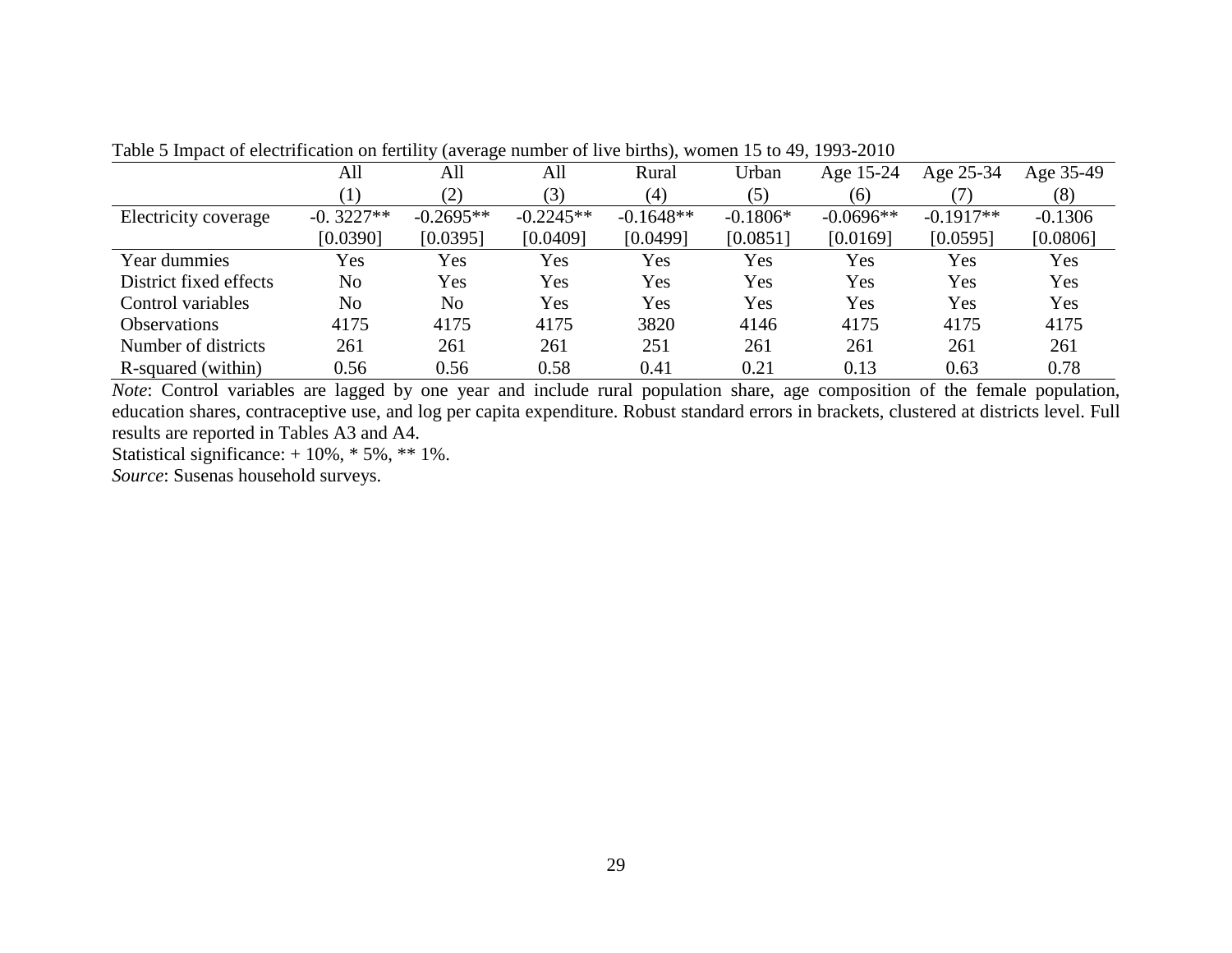| Electricity coverage   | $-0.1803**$ | $-0.1725*$ |
|------------------------|-------------|------------|
|                        | [0.0663]    | [0.0678]   |
| Year dummies           | Yes         | Yes        |
| District fixed effects | Yes         | Yes        |
| Control variables      | Yes         | Yes        |
| Podes variables        | No          | Yes        |
| <b>Observations</b>    | 1304        | 1296       |
| Number of districts    | 261         | 261        |
| R-squared (within)     | 0.50        | 0.52       |

Table 6 Robustness of impact of electrification on fertility to including village economic and infrastructure variables, women 15 to 49, Podes years only

*Note*: Podes years are 1996, 2000, 2003, 2006 and 2008. Control variables are lagged by one year and include rural population share, age composition of the female population, education shares, contraceptive use, and log per capita expenditure. Robust standard errors in brackets, clustered at districts level. Full results are reported in Table A5. Statistical significance: + 10%, \* 5%, \*\* 1%.

*Source*: Susenas household surveys and Podes village census.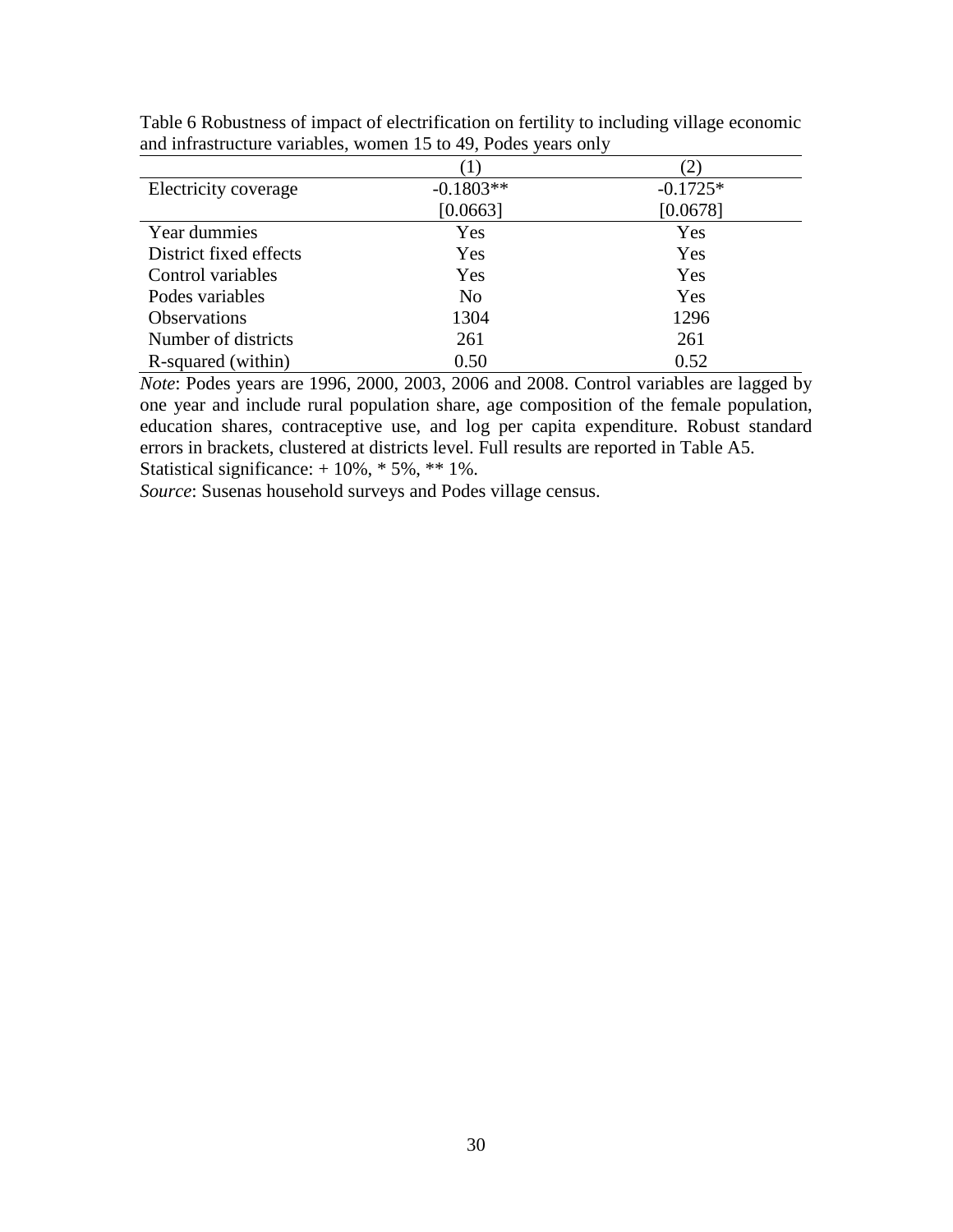|                                                     | Results     |             | Power plants as   | Power plants as instrumental |             |
|-----------------------------------------------------|-------------|-------------|-------------------|------------------------------|-------------|
|                                                     | Table 5     |             | control variables |                              | variables   |
|                                                     |             | All plants  | $> 5$ years       | All plants                   | $> 5$ years |
| Electricity coverage                                | $-0.2245**$ | $-0.2170**$ | $-0.2228**$       | $-0.4591**$                  | $-0.3306+$  |
|                                                     | [0.0409]    | [0.0414]    | [0.0407]          | [0.1402]                     | [0.1953]    |
| Power plants district                               |             | $-0.0017$   | 0.0077            |                              |             |
|                                                     |             | [0.0247]    | [0.0246]          |                              |             |
| Power plants neighbour                              |             | $-0.0226$   | $-0.0103$         |                              |             |
|                                                     |             | [0.0170]    | [0.0195]          |                              |             |
| First stage IV                                      |             |             |                   |                              |             |
| Power plants district                               |             |             |                   | $0.0318**$                   | $0.0359**$  |
|                                                     |             |             |                   | [0.0105]                     | [0.0104]    |
| Power plants neighbour                              |             |             |                   | $0.0836**$                   | $0.0508**$  |
|                                                     |             |             |                   | [0.0085]                     | [0.0076]    |
| Joint significance instruments                      |             |             |                   |                              |             |
| <i>F</i> -statistic (clustered standard errors)     |             |             |                   | 13.6                         | 5.9         |
| <i>F</i> -statistic (non-clustered standard errors) |             |             |                   | 62.0                         | 30.9        |
| Over-identifying restrictions test                  |             |             |                   |                              |             |
| $\chi^2(1)$ test statistic                          |             |             |                   | 0.0135                       | 0.0799      |
| p-value                                             |             |             |                   | 0.9075                       | 0.7774      |
| Year dummies                                        | Yes         | Yes         | Yes               | Yes                          | Yes         |
| District fixed effects                              | Yes         | Yes         | Yes               | Yes                          | Yes         |
| Susenas control variables                           | Yes         | Yes         | Yes               | Yes                          | Yes         |
| Observations                                        | 4175        | 4175        | 4175              | 4175                         | 4175        |
| Number of districts                                 | 261         | 261         | 261               | 261                          | 261         |
| R-squared (within)                                  | 0.58        | 0.58        | 0.58              | 0.57                         | 0.58        |

Table 7 Impact of electrification on fertility (average number of live births), women 15 to 49, 1993-2010, IV estimates

*Note:* Control variables are lagged by one year and include rural population share, age composition of the female population, education shares, contraceptive use, and log per capita expenditure. Standard errors in brackets.

Statistical significance:  $+10\%$ ,  $*5\%$ ,  $**1\%$ .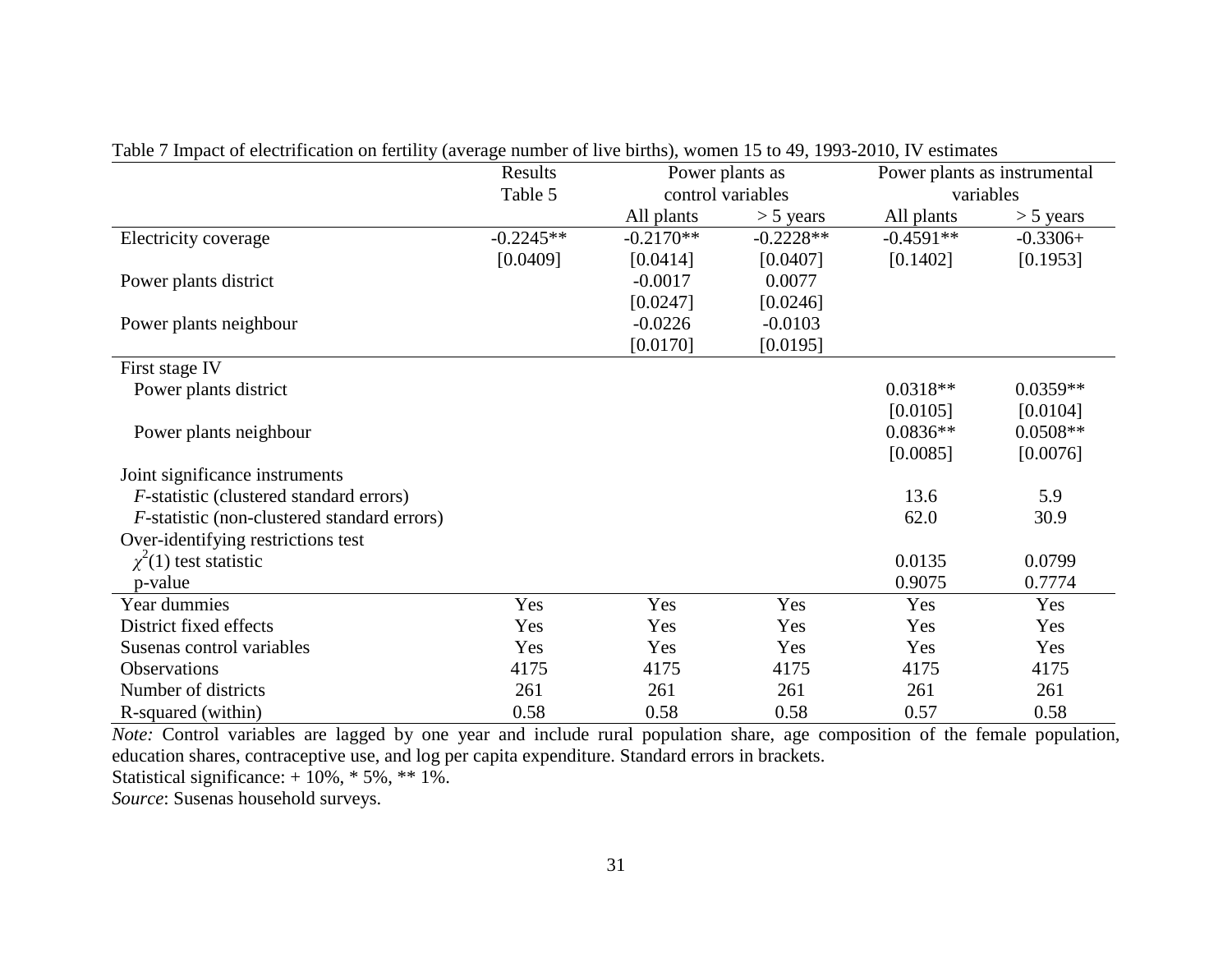|                         | Child works | Female works | Fertility        |
|-------------------------|-------------|--------------|------------------|
|                         |             |              | (age $15 - 49$ ) |
|                         | (1)         | (2)          | (3)              |
| Electricity coverage    | $-0.0637**$ | $-0.0698*$   | $-0.1766*$       |
|                         | [0.0244]    | [0.0294]     | [0.0705]         |
| Child works (age 10-15) |             |              | 0.1389           |
|                         |             |              | [0.1215]         |
| Female works            |             |              | $-0.0266$        |
|                         |             |              | [0.0801]         |
| Male works              |             |              | $-0.3097+$       |
|                         |             |              | [0.1846]         |
| Year dummies            | Yes         | Yes          | Yes              |
| District fixed effects  | Yes         | Yes          | Yes              |
| Control variables       | Yes         | Yes          | Yes              |
| Podes variables         | Yes         | Yes          | Yes              |
| <b>Observations</b>     | 1296        | 1296         | 1296             |
| Number of districts     | 261         | 261          | 261              |
| R-squared (within)      | 0.47        | 0.46         | 0.52             |

Table 8 Impact of electrification on fertility, and the role of child and female labour, 1993-2010, Podes years only

*Note*: Podes years are 1996, 2000, 2003, 2006 and 2008. Control variables are lagged by one year and include rural population share, age composition of the female population, education shares, contraceptive use, and log per capita expenditure. Robust standard errors in brackets, clustered at districts level. Full results are reported in Table A9. Statistical significance:  $+10\%$ ,  $*5\%$ ,  $**1\%$ .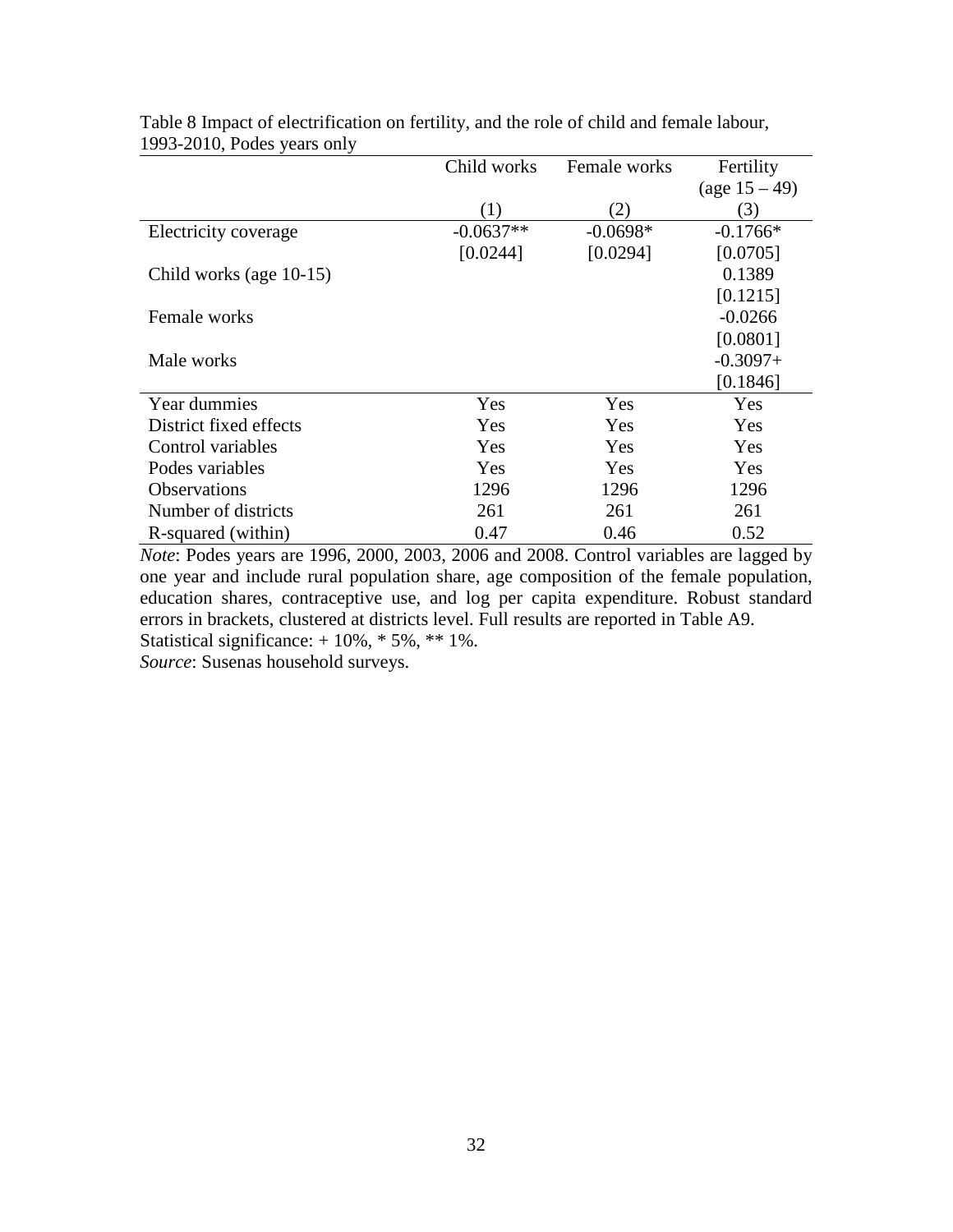|                            |            |            |                | Contraception used |                | Fertility        |            |
|----------------------------|------------|------------|----------------|--------------------|----------------|------------------|------------|
|                            | TV         | Newspaper  | All            | Traditional        |                | (age $15 - 49$ ) |            |
|                            | (1)        | (2)        | (3)            | (4)                | (5)            | (6)              | (7)        |
| Electricity coverage       | $0.1848**$ | $-0.0518*$ | 0.0161         | $-0.0039$          |                | $-0.1030+$       | $-0.1227*$ |
|                            | [0.0400]   | [0.0222]   | [0.0187]       | [0.0030]           |                | [0.0578]         | [0.0597]   |
| Watch TV                   |            |            | $0.1176**$     | 0.0033             | $-0.0948*$     | $-0.0739+$       |            |
|                            |            |            | [0.0150]       | [0.0021]           | [0.0455]       | [0.0440]         |            |
| Listen to radio            |            |            | $-0.0165$      | $-0.0013$          | $0.0914*$      | 0.0878           |            |
|                            |            |            | [0.0143]       | [0.0027]           | [0.0582]       | [0.0571]         |            |
| Read newspaper             |            |            | $-0.1496**$    | $-0.0013$          | $-0.0868$      | $-0.0964$        |            |
|                            |            |            | [0.0273]       | [0.0037]           | [0.0833]       | [0.0831]         |            |
| Contraceptives used        |            |            |                |                    | $-0.1031$      | $-0.1042$        | $-0.1183$  |
|                            |            |            |                |                    | [0.0894]       | [0.0888]         | [0.0877]   |
| Traditional contraceptives |            |            |                |                    | 0.0126         | $-0.0268$        | $-0.0710$  |
| used                       |            |            |                |                    | [0.5689]       | [0.5702]         | [0.5765]   |
| Year dummies               | Yes        | Yes        | Yes            | Yes                | Yes            | Yes              | Yes        |
| District fixed effects     | Yes        | Yes        | Yes            | Yes                | Yes            | Yes              | Yes        |
| Control variables          | Yes        | Yes        | Yes            | Yes                | Yes            | Yes              | Yes        |
| Podes variables            | No         | No         | N <sub>o</sub> | N <sub>o</sub>     | N <sub>o</sub> | No               | No         |
| <b>Observations</b>        | 1305       | 1305       | 1305           | 1305               | 1566           | 1566             | 1566       |
| Number of districts        | 261        | 261        | 261            | 261                | 261            | 261              | 261        |
| R-squared (within)         | 0.91       | 0.64       | 0.78           | 0.09               | 0.41           | 0.41             | 0.41       |

Table 9 Impact of electrification on fertility, and the role of media, 1993-1998

*Note*: Control variables are lagged by one year and include rural population share, age composition of the female population, education shares, contraceptive use, and log per capita expenditure. Robust standard errors in brackets, clustered at districts level. Full results are reported in Table A10.

Statistical significance: + 10%, \* 5%, \*\* 1%.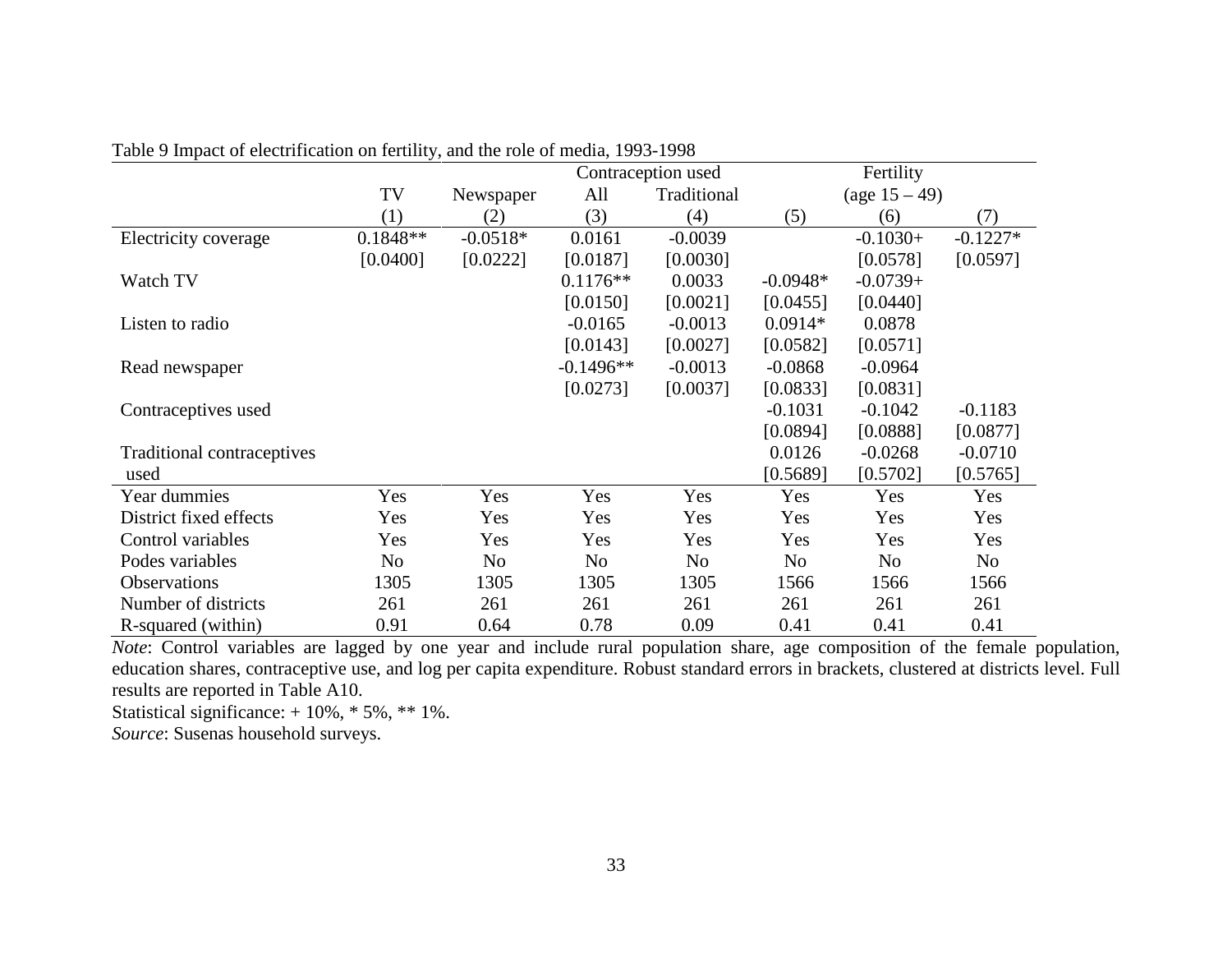|         | 707 OF 75 |           |           |       |  |  |  |
|---------|-----------|-----------|-----------|-------|--|--|--|
| Year    | 15 - 49   | $15 - 24$ | $25 - 34$ | 35-49 |  |  |  |
| 1991    | 3.16      | 2.67      | 3.05      | 3.56  |  |  |  |
| 1994    | 2.97      | 2.56      | 2.87      | 3.27  |  |  |  |
| 1997    | 2.96      | 2.54      | 2.83      | 3.24  |  |  |  |
| 2002-03 | 2.91      | 2.59      | 2.74      | 3.15  |  |  |  |
| 2007    | 2.82      | 2.56      | 2.72      | 2.95  |  |  |  |

Table 10 Desired number of children 1991 to 2007 by age group

*Source*: DHS, various years.

Table 11 Impact of electrification on fertility preferences and the role of media, 1991- 2007, DHS data, Poisson model

|                      |             | Number of desired children |
|----------------------|-------------|----------------------------|
|                      | (1)         | 2)                         |
| Electricity coverage | $-0.047***$ | $-0.053***$                |
|                      | [0.005]     | [0.005]                    |
| Watch TV             |             | $-0.024***$                |
|                      |             | [0.005]                    |
| DHS wave             | Yes         | Yes                        |
| Control variables    | Yes         | Yes                        |
| Observations         | 107,137     | 107,137                    |

*Note*: Control variables include age, education, an asset index and a dummy variable for rural areas. Robust standard errors, i.e. corrected for intra-cluster correlation, in brackets. Full results are reported in Table A12.

Statistical significance:  $+10\%$ ,  $*5\%$ ,  $**1\%$ .

*Source*: DHS, various years.

Table 12 Impact of electrification on fertility and fertility preferences, and the role of child mortality, 1991-2007, DHS data, Poisson model

|                           | Mortality        | Fertility  | Desired fertility |
|---------------------------|------------------|------------|-------------------|
|                           | $\left(1\right)$ | (2)        | 3)                |
| Electricity coverage      | $-0.089***$      | $-0.008$   | $-0.031***$       |
|                           | [0.009]          | [0.006]    | [0.004]           |
| Average cluster mortality |                  | $0.456***$ | $0.393***$        |
|                           |                  | [0.005]    | [0.006]           |
| DHS wave                  | Yes              | Yes        | Yes               |
| Control variables         | Yes              | Yes        | Yes               |
| Observation               | 131,409          | 131,409    | 107,137           |

*Note*: Control variables include age, education, an asset index and a dummy variable for rural areas. Robust standard errors, i.e. corrected for intra-cluster correlation, in brackets. Full results are reported in Table A13.

Statistical significance:  $+10\%$ ,  $*5\%$ ,  $**1\%$ .

*Source*: DHS, various years.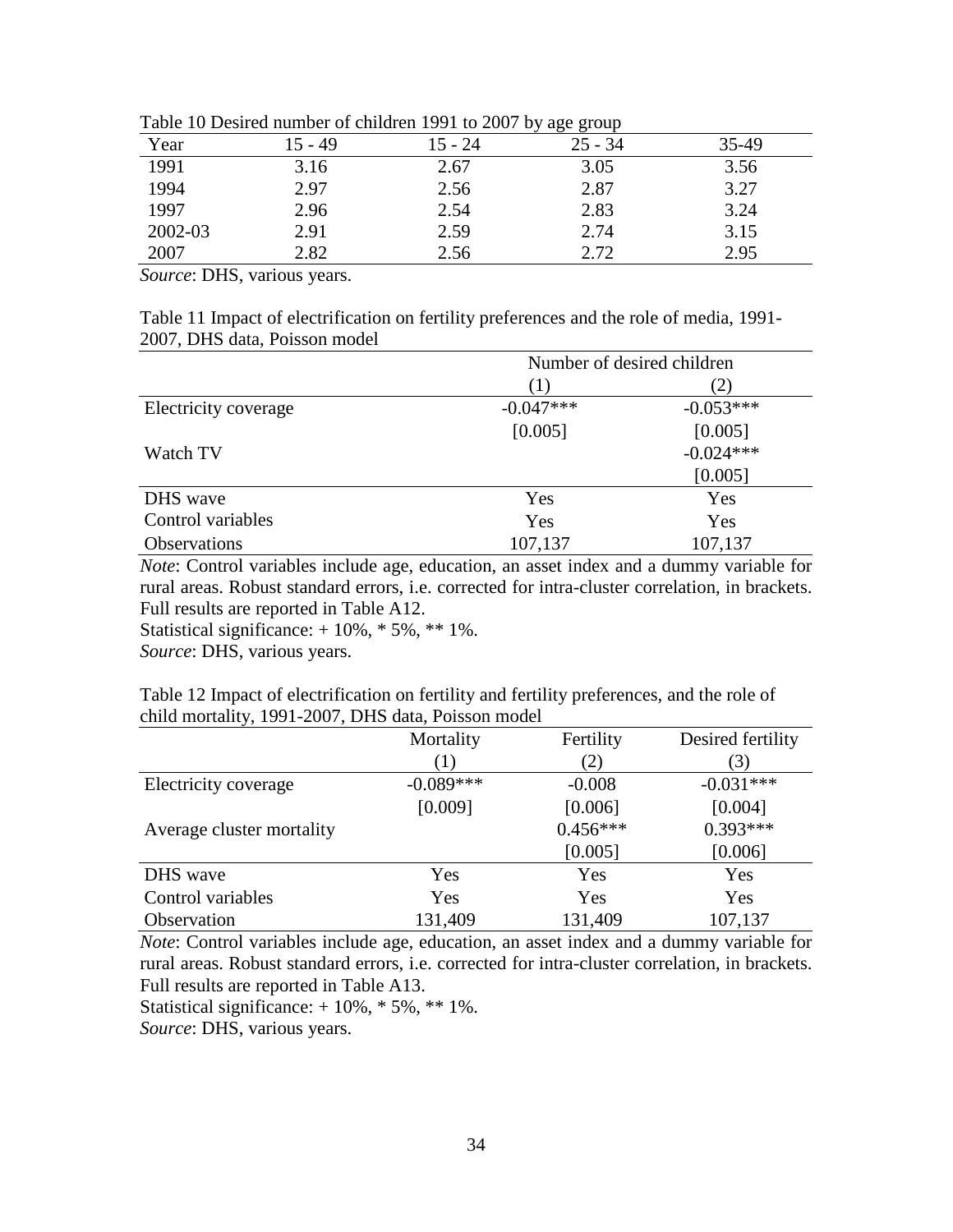# **Appendix**

| Name of data                                 | Observation unit                                                            | Unit of analysis            | N                                         | Years                                  |
|----------------------------------------------|-----------------------------------------------------------------------------|-----------------------------|-------------------------------------------|----------------------------------------|
| source                                       | (raw data)                                                                  |                             |                                           |                                        |
| <b>Susenas</b>                               | Households and<br>women $15$ to $49$<br>years living in<br>these households | <b>Districts</b>            | 261 districts<br>$(260 \text{ in } 2006)$ | 1993 to 2010<br>(annually)             |
| Podes                                        | Rural villages and<br>urban precincts                                       | Districts                   | 261 districts<br>$(260 \text{ in } 2006)$ | 1996, 2000,<br>2003, 2006,<br>2008     |
| Demographic<br>and Health<br>Survey<br>(DHS) | Women $15$ to $49$<br>years                                                 | Women $15$ to $49$<br>years | 131,409<br>(pooled)                       | 1991, 19994,<br>1997, 2002/03,<br>2007 |
| Power plants                                 | Power plant                                                                 | Power plants                | 133                                       | 1993-2010<br>(annually)                |

Table A1 Used data sources

*Source:* Own representation.

### Table A2 Synthesis of results

|                                               |                         | Demand        | Supply                |           |
|-----------------------------------------------|-------------------------|---------------|-----------------------|-----------|
|                                               | Desired                 | Use of modern | Survival              | Actual    |
|                                               | fertility <sup>b)</sup> | contraception | chances <sup>b)</sup> | fertility |
| Electricity                                   |                         |               | $+++$                 |           |
|                                               |                         |               |                       |           |
| Transmission channels                         |                         |               |                       |           |
| (effect of electricity through) <sup>a)</sup> |                         |               |                       |           |
| Children's labour supply (--)                 |                         |               |                       | n.s.      |
| Women's labour supply $(-)$                   |                         |               |                       | n.s.      |
| TV exposure $(++)$                            |                         | $++$          |                       |           |
| Child mortality <sup>b</sup> $(--)$           | $+++$                   |               |                       |           |

*Note:* <sup>a)</sup> In parentheses direction of effect of electricity on corresponding channel variable. "-" ("+") negative (positive) effect significant at 10%, "--" ("++") negative (positive) effect significant at 5%, "---"("+++") negative (positive) effect significant at 1%. n.s. stands for "not significant". b) These channels have been analysed with the DHS data and hence cannot necessarily be interpreted as causal. Channels with empty fields have not been analysed.

*Source:* Own representation.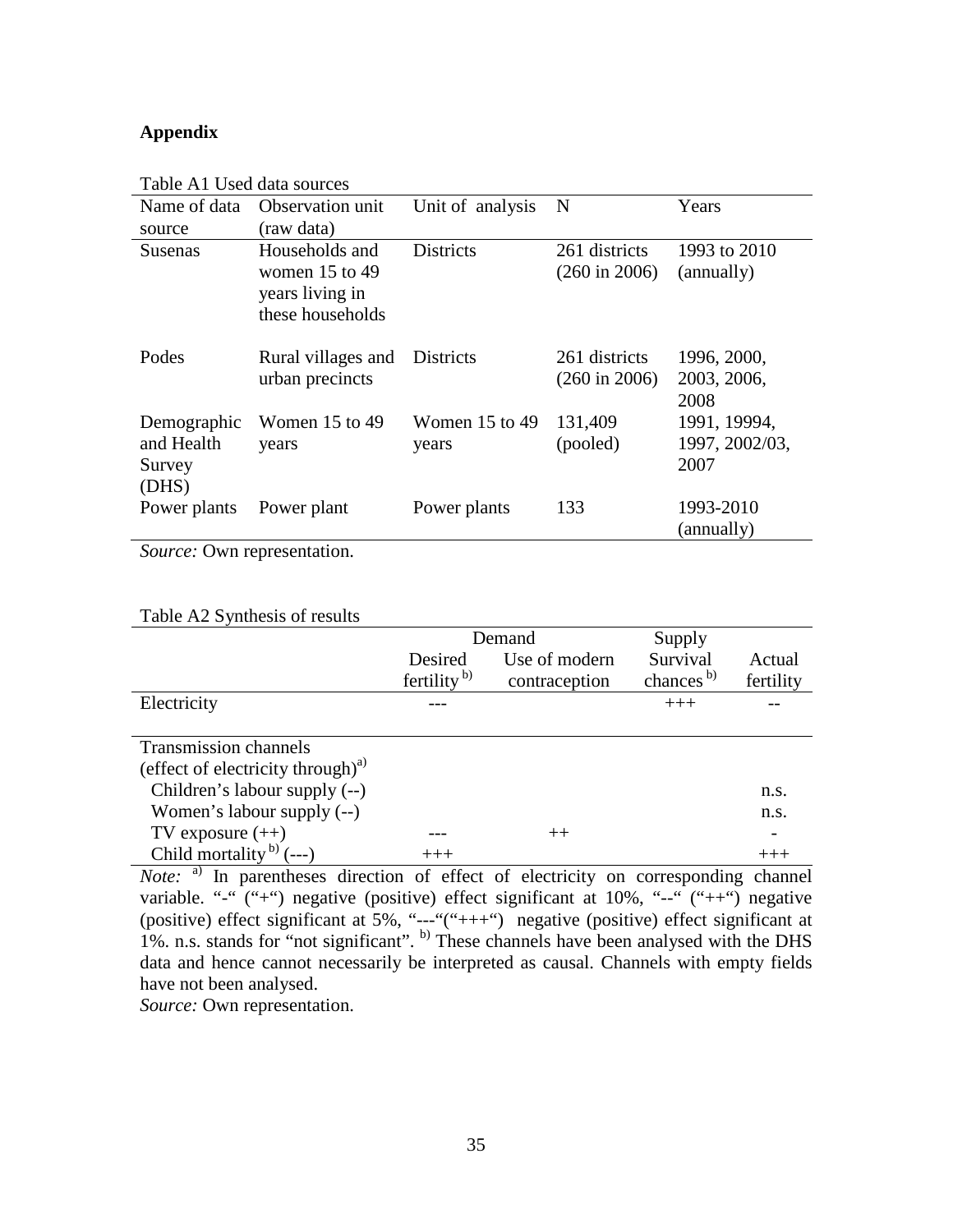# **Supplemental Appendix**

Table A3 Impact of electrification on fertility (average number of live births), women 15 to 49, all *lagged* explanatory variables, 1993- 2010

|                                  | Random      |             |             | Fixed effects |                 |            |
|----------------------------------|-------------|-------------|-------------|---------------|-----------------|------------|
|                                  | effects     |             |             |               |                 |            |
|                                  | All HH      |             | All HH      |               | <b>Rural HH</b> | Urban HH   |
|                                  | (1)         | (2)         | (3)         | (4)           | (6)             | (7)        |
| Electricity coverage             | $-0.3227**$ | $-0.2695**$ | $-0.2140**$ | $-0.2245**$   | $-0.1648**$     | $-0.1806*$ |
|                                  | [0.0390]    | [0.0395]    | [0.0416]    | [0.0409]      | [0.0499]        | [0.0851]   |
| Rural population share           |             |             | $0.1661**$  | $0.1806**$    |                 |            |
|                                  |             |             | [0.0562]    | [0.0547]      |                 |            |
| Composition of female population |             |             |             |               |                 |            |
| $(ref: share aged 15-19)$        |             |             |             |               |                 |            |
| Share aged 20-24                 |             |             | $-0.3183*$  | $-0.2697+$    | 0.0897          | $0.3453*$  |
|                                  |             |             | [0.1530]    | [0.1517]      | [0.3016]        | [0.1550]   |
| Share aged 25-29                 |             |             | $-0.1966$   | $-0.1005$     | $-0.0716$       | $0.3159*$  |
|                                  |             |             | [0.1398]    | [0.1431]      | [0.2826]        | [0.1388]   |
| Share aged 30-34                 |             |             | 0.1602      | 0.2137        | 0.3316          | 0.2150     |
|                                  |             |             | [0.1625]    | [0.1641]      | [0.2055]        | [0.1504]   |
| Share aged 35-39                 |             |             | $0.3716+$   | $0.4176*$     | 0.3099          | $0.3620+$  |
|                                  |             |             | [0.1970]    | [0.1956]      | [0.2797]        | [0.1929]   |
| Share aged 40-44                 |             |             | 0.1620      | 0.1854        | $-0.1686$       | $0.3727+$  |
|                                  |             |             | [0.2039]    | [0.1976]      | [0.3582]        | [0.1955]   |
| Share aged 45-49                 |             |             | 0.1239      | 0.1821        | $-0.1079$       | 0.3046     |
|                                  |             |             | [0.2013]    | [0.1969]      | [0.2937]        | [0.1949]   |
| Highest education completed by   |             |             |             |               |                 |            |
| women aged 15-49 (ref: none)     |             |             |             |               |                 |            |
| Primary                          |             |             | $-0.3593**$ | $-0.3360**$   | $-0.2040$       | $-0.2202*$ |
|                                  |             |             | [0.0814]    | [0.0798]      | [0.1283]        | [0.0859]   |
| Junior secondary                 |             |             | $-0.3381**$ | $-0.4003**$   | $-0.3589*$      | $-0.2333*$ |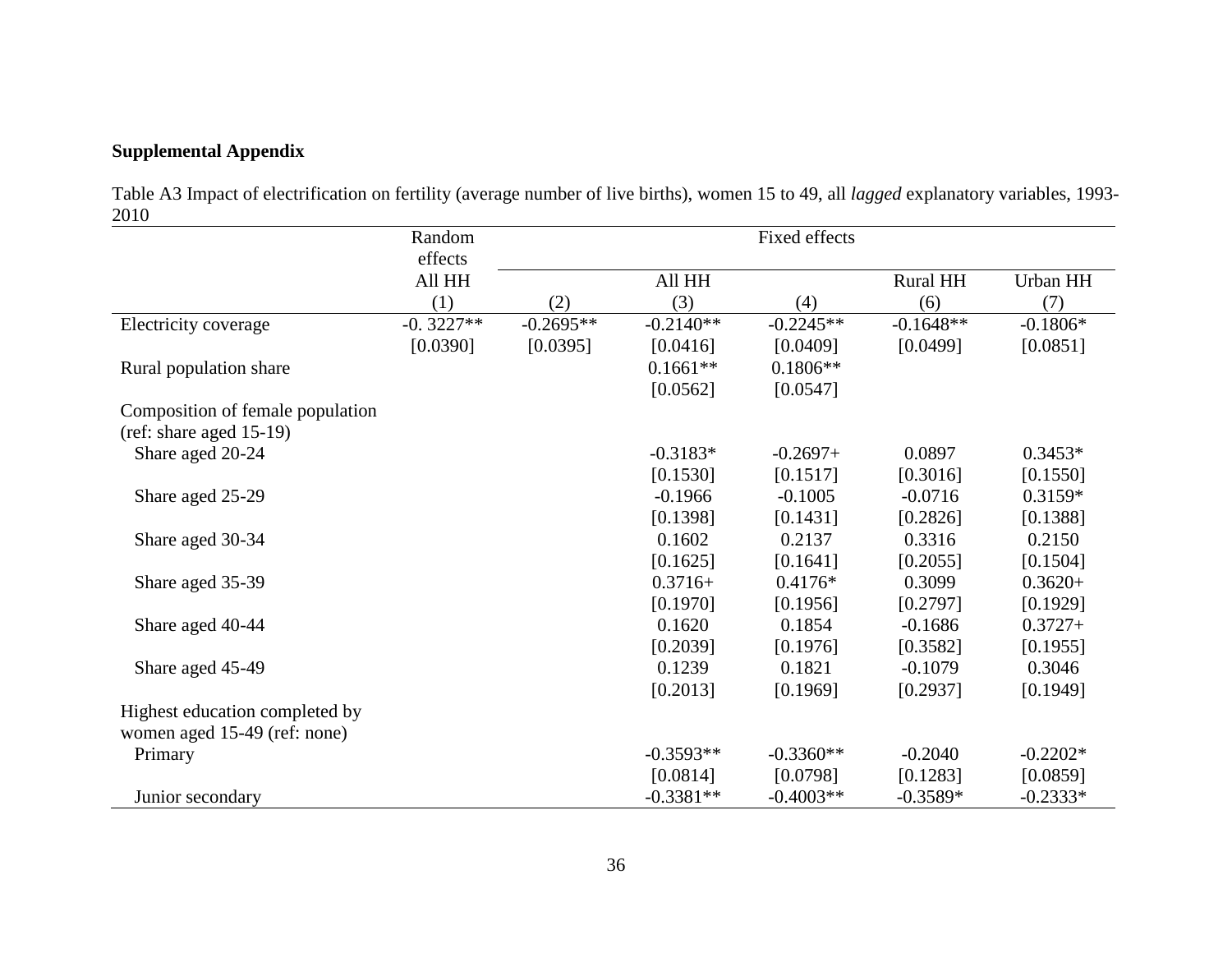|                                 |            |            | [0.0802]    | [0.0828]    | [0.1414]   | [0.0972]    |
|---------------------------------|------------|------------|-------------|-------------|------------|-------------|
| Senior secondary                |            |            | $-0.4447**$ | $-0.5149**$ | $-0.3576*$ | $-0.2309**$ |
|                                 |            |            | [0.0924]    | [0.0948]    | [0.1569]   | [0.0797]    |
| Higher                          |            |            | $-0.3902**$ | $-0.4173**$ | $-0.1642$  | $-0.0387$   |
|                                 |            |            | [0.1425]    | [0.1433]    | [0.2325]   | [0.1347]    |
| Contraceptives used             |            |            |             | $-0.1716**$ | $-0.1239$  | $-0.0414$   |
|                                 |            |            |             | [0.0605]    | [0.0768]   | [0.0748]    |
| Traditional contraceptives used |            |            |             | $-0.1020$   | 0.5317     | $-0.0397$   |
|                                 |            |            |             | [0.3804]    | [0.5395]   | [0.3859]    |
| Log per capita expenditure      |            |            |             | $0.1075**$  | $0.1230**$ | 0.0202      |
|                                 |            |            |             | [0.0210]    | [0.0383]   | [0.0249]    |
| Constant                        | $2.2693**$ | $2.0521**$ | $2.1419**$  | $0.6803*$   | $1.0645*$  | $1.7401**$  |
|                                 | [0.0307]   | [0.0354]   | [0.1422]    | [0.2965]    | [0.4618]   | [0.2647]    |
| Year dummies                    | Yes        | Yes        | Yes         | Yes         | Yes        | Yes         |
| <i><b>Observations</b></i>      | 4175       | 4175       | 4175        | 4175        | 3820       | 4146        |
| Number of districts             | 261        | 261        | 261         | 261         | 251        | 261         |
| R-squared (within)              | 0.56       | 0.56       | 0.57        | 0.58        | 0.41       | 0.21        |

*Note*: Robust standard errors in brackets, clustered at districts level.

Statistical significance: + 10%, \* 5%, \*\* 1%.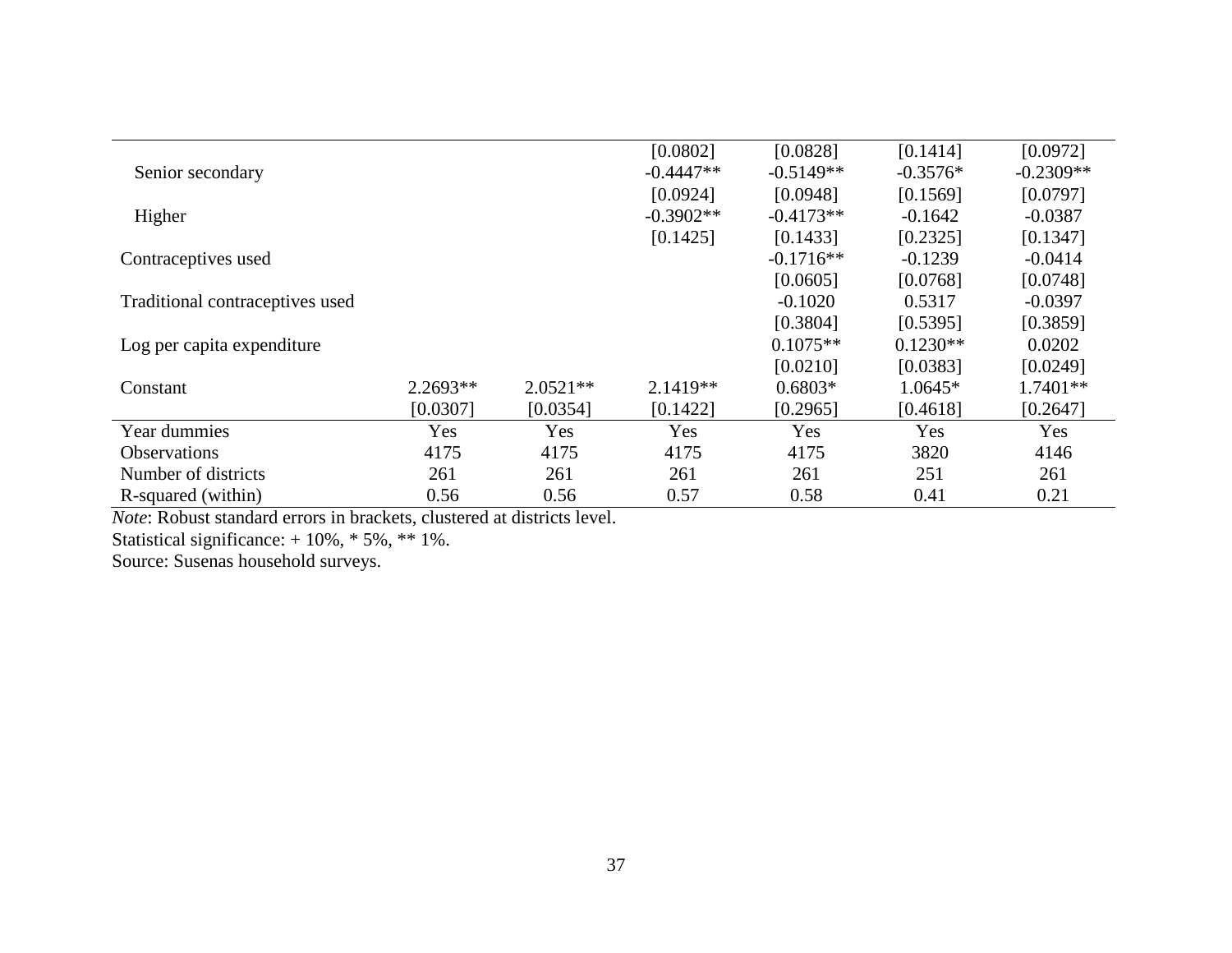|                                  | $15 - 24$   | $25 - 34$   | $35 - 49$   |
|----------------------------------|-------------|-------------|-------------|
|                                  | (1)         | (2)         | (3)         |
| Electricity coverage             | $-0.0696**$ | $-0.1917**$ | $-0.1306$   |
|                                  | [0.0169]    | [0.0595]    | [0.0806]    |
| Rural population share           | $0.0768**$  | $0.2124*$   | $0.3317**$  |
|                                  | [0.0213]    | [0.0849]    | [0.1073]    |
| Composition of female population |             |             |             |
| $(ref: share aged 15-19)$        |             |             |             |
| Share aged 20-24                 | $0.1538*$   | $-0.6647**$ | $-0.7516*$  |
|                                  | [0.0748]    | [0.2142]    | [0.3059]    |
| Share aged 25-29                 | $0.3295**$  | $-0.1387$   | $-1.2180**$ |
|                                  | [0.0804]    | [0.1981]    | [0.2833]    |
| Share aged 30-34                 | 0.1179      | 0.2080      | $-0.9056**$ |
|                                  | [0.0862]    | [0.2156]    | [0.3235]    |
| Share aged 35-39                 | 0.0836      | 0.2400      | $-0.6768+$  |
|                                  | [0.0903]    | [0.2495]    | [0.3754]    |
| Share aged 40-44                 | 0.0417      | $-0.1138$   | $-1.1505**$ |
|                                  | [0.0974]    | [0.2607]    | [0.3949]    |
| Share aged 45-49                 | 0.0608      | $-0.3749$   | $-0.7177$   |
|                                  | [0.0971]    | [0.2596]    | [0.4386]    |
| Highest education completed by   |             |             |             |
| women aged 15-49 (ref: none)     |             |             |             |
| Primary                          | $-0.1085**$ | $-0.3421**$ | $-0.4814**$ |
|                                  | [0.0374]    | [0.1037]    | [0.1579]    |
| Junior secondary                 | $-0.0613$   | $-0.6037**$ | $-0.5086**$ |
|                                  | [0.0436]    | [0.1026]    | [0.1562]    |
| Senior secondary                 | $-0.0806+$  | $-0.6831**$ | $-0.6864**$ |
|                                  | [0.0412]    | [0.1333]    | [0.1845]    |
| Higher                           | 0.0765      | $-0.2894$   | $-1.2940**$ |
|                                  | [0.0677]    | [0.1984]    | [0.2687]    |
| Contraceptives used              | 0.0044      | $-0.3331**$ | $-0.2356*$  |
|                                  | [0.0365]    | [0.0880]    | [0.1132]    |
| Traditional contraceptives used  | $-0.0930$   | 0.4696      | 0.0620      |
|                                  | [0.1699]    | [0.5416]    | [0.7574]    |
| Log per capita expenditure       | $0.0325**$  | $0.1279**$  | $0.1707**$  |
|                                  | [0.0113]    | [0.0282]    | [0.0398]    |
| Constant                         | $-0.2025$   | 0.5186      | 1.9701**    |
|                                  | [0.1722]    | [0.3960]    | [0.5840]    |
| Year dummies                     | Yes         | Yes         | Yes         |
| Observations                     | 4175        | 4175        | 4175        |
| Number of districts              | 261         | 261         | 261         |
| R-squared (within)               | 0.13        | 0.63        | 0.78        |

Table A4 Impact of electrification on fertility (average number of live births) by age group, all *lagged* explanatory variables, 1993-2010, fixed effects regressions

*Note*: Robust standard errors in brackets, clustered at districts level.

Statistical significance: + 10%, \* 5%, \*\* 1%. *Source:* Susenas household surveys.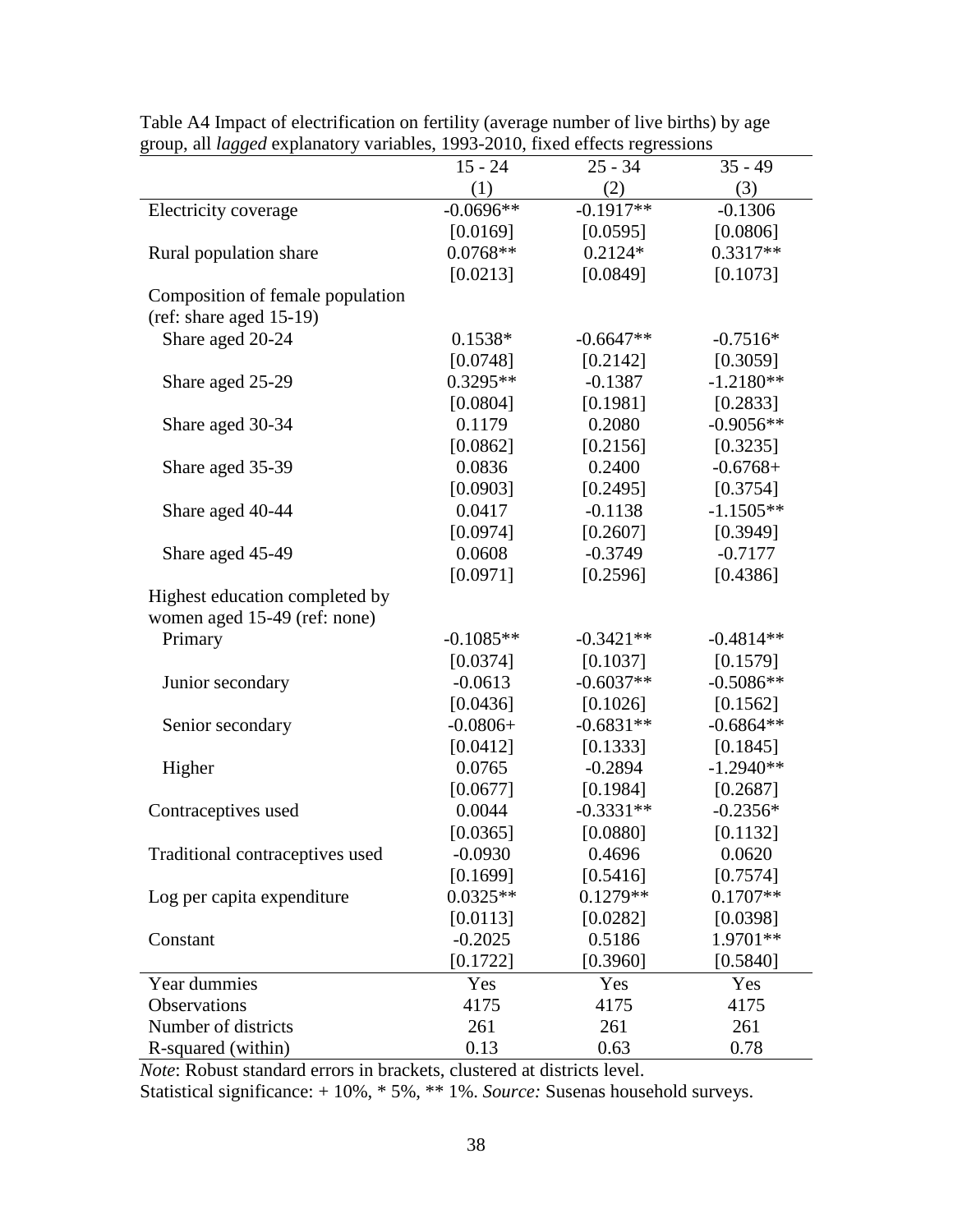| $m$ officit 15 to $\pm$ 7, frace cricels regressions | All years   | Podes years |             |
|------------------------------------------------------|-------------|-------------|-------------|
|                                                      | (1)         | (2)         | (3)         |
| Electricity coverage                                 | $-0.2245**$ | $-0.1803**$ | $-0.1725*$  |
|                                                      | [0.0409]    | [0.0663]    | [0.0678]    |
| Rural population share                               | $0.1806**$  | $0.2955**$  | $0.2778**$  |
|                                                      | [0.0547]    | [0.0921]    | [0.0891]    |
| Composition of female population (ref:               |             |             |             |
| share aged 15-19)                                    |             |             |             |
| Share aged 20-24                                     | $-0.2697+$  | $-0.4540+$  | $-0.4722+$  |
|                                                      | [0.1517]    | [0.2459]    | [0.2513]    |
| Share aged 25-29                                     | $-0.1005$   | $-0.1801$   | $-0.1962$   |
|                                                      | [0.1431]    | [0.2875]    | [0.2819]    |
| Share aged 30-34                                     | 0.2137      | $-0.0821$   | $-0.0762$   |
|                                                      | [0.1641]    | [0.3081]    | [0.3001]    |
| Share aged 35-39                                     | $0.4176*$   | 0.1767      | 0.1677      |
|                                                      | [0.1956]    | [0.3191]    | [0.3142]    |
| Share aged 40-44                                     | 0.1854      | 0.0495      | 0.1331      |
|                                                      | [0.1976]    | [0.3077]    | [0.3119]    |
| Share aged 45-49                                     | 0.1821      | 0.1998      | 0.2788      |
|                                                      | [0.1969]    | [0.3145]    | [0.3201]    |
| Highest education completed by women                 |             |             |             |
| aged $15-49$ (ref: none)                             |             |             |             |
| Primary                                              | $-0.3360**$ | $-0.4468**$ | $-0.4646**$ |
|                                                      | [0.0798]    | [0.1043]    | [0.1075]    |
| Junior secondary                                     | $-0.4003**$ | $-0.2589*$  | $-0.2110+$  |
|                                                      | [0.0828]    | [0.1226]    | [0.1195]    |
| Senior secondary                                     | $-0.5149**$ | $-0.4594**$ | $-0.4638**$ |
|                                                      | [0.0948]    | [0.1578]    | [0.1504]    |
| Higher                                               | $-0.4173**$ | $-0.5876**$ | $-0.5149*$  |
|                                                      | [0.1433]    | [0.2083]    | [0.2053]    |
| Contraceptives used                                  | $-0.1716**$ | $-0.0871$   | $-0.0627$   |
|                                                      | [0.0605]    | [0.0991]    | [0.1003]    |
| Traditional contraceptives used                      | $-0.1020$   | $-1.3129+$  | $-1.2461+$  |
|                                                      | [0.3804]    | [0.6950]    | [0.7034]    |
| Log per capita expenditure                           | $0.1075**$  | $0.0593+$   | $0.0610+$   |
|                                                      | [0.0210]    | [0.0319]    | [0.0347]    |
|                                                      |             |             |             |
| Villages Characteristics (Podes)                     |             |             |             |
| Agriculture main activity                            |             |             | 0.0691      |
|                                                      |             |             | [0.0578]    |
| Market with (semi-)permanent building                |             |             | $0.1169**$  |
|                                                      |             |             | [0.0438]    |
| Shopping complex                                     |             |             | $-0.0796$   |
|                                                      |             |             | [0.0487]    |

Table A5 Robustness of impact of electrification on fertility to including village economic and infrastructure variables, all *lagged* explanatory variables, 1993-2010, women 15 to 49, fixed effects regressions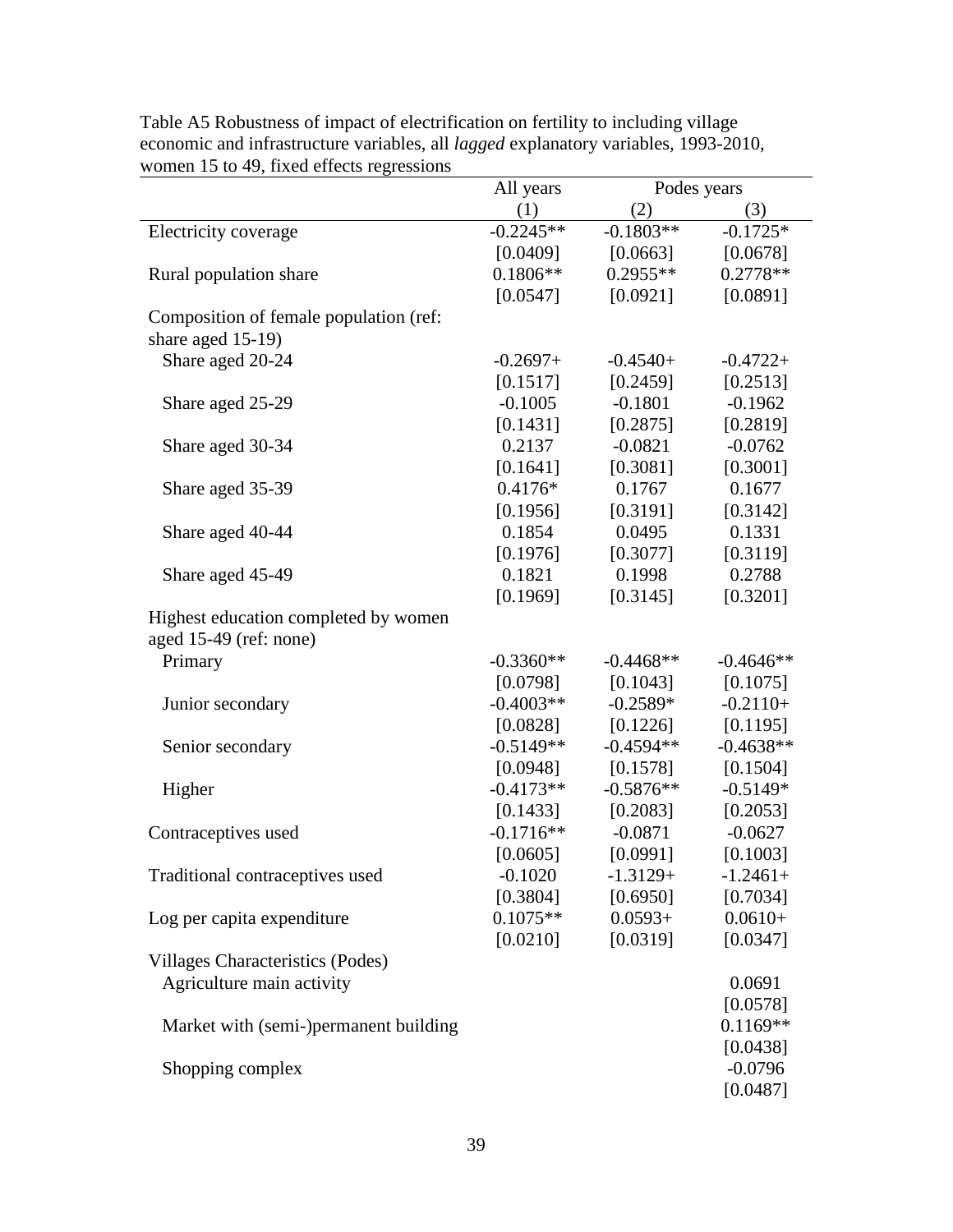| Majority of traffic on asphalt road |           |            | $-0.0058$  |
|-------------------------------------|-----------|------------|------------|
|                                     |           |            | [0.0366]   |
| Drinking water piped/pump           |           |            | 0.0122     |
|                                     |           |            | [0.0435]   |
| Nr. of primary schools              |           |            | $-0.0131*$ |
|                                     |           |            | [0.0055]   |
| Nr. of junior secondary schools     |           |            | 0.0254     |
|                                     |           |            | [0.0197]   |
| Nr. of senior secondary schools     |           |            | $-0.0019$  |
|                                     |           |            | [0.0184]   |
| Nr. of maternity clinics/hospitals  |           |            | 0.0475     |
|                                     |           |            | [0.0378]   |
| Nr. of village health centers       |           |            | $-0.0497$  |
|                                     |           |            | [0.0591]   |
| Nr. of village maternity posts      |           |            | $0.0373*$  |
|                                     |           |            | [0.0148]   |
| Constant                            | $0.6803*$ | $1.3702**$ | 1.2795*    |
|                                     | [0.2965]  | [0.4780]   | [0.5170]   |
| Year dummies                        | Yes       | Yes        | Yes        |
| Observations                        | 4175      | 1304       | 1296       |
| Number of districts                 | 261       | 261        | 261        |
| R-squared (within)                  | 0.58      | 0.50       | 0.52       |

*Note*: Robust standard errors in brackets, clustered at districts level. Podes years are 1996, 2000, 2003, 2006 and 2008.

Statistical significance: + 10%, \* 5%, \*\* 1%.

*Source*: Susenas household surveys and Podes village census.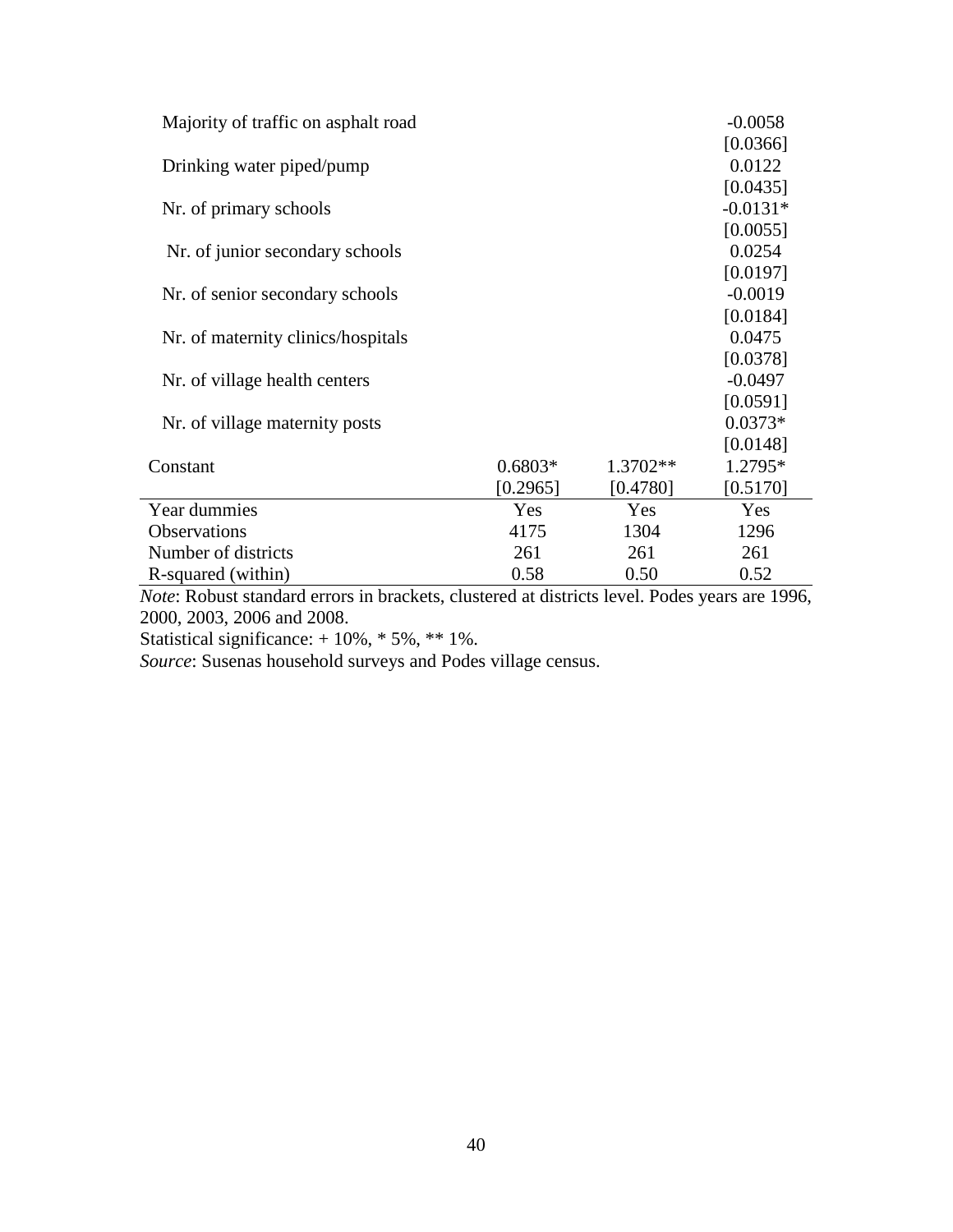|                                     | (1)        | (2)         | (3)        | (4)        |
|-------------------------------------|------------|-------------|------------|------------|
| Electrification rate                | $-0.1725*$ | $-0.1892**$ | $-0.1653*$ | $-0.1659*$ |
|                                     | [0.0678]   | [0.0656]    | [0.0673]   | [0.0664]   |
| Villages Characteristics (Podes)    |            |             |            |            |
| Agriculture main activity           | 0.0691     | 0.0589      |            |            |
|                                     | [0.0578]   | [0.0573]    |            |            |
| Market with (semi-)permanent        | $0.1169**$ | $0.0796+$   |            |            |
| building                            |            |             |            |            |
|                                     | [0.0438]   | [0.0447]    |            |            |
| Shopping complex                    | $-0.0796$  | $-0.0905+$  |            |            |
|                                     | [0.0487]   | [0.0487]    |            |            |
| Majority of traffic on asphalt road | $-0.0058$  | $-0.0025$   |            |            |
|                                     | [0.0366]   | [0.0362]    |            |            |
| Drinking water piped/pump           | 0.0122     | 0.0173      |            |            |
|                                     | [0.0435]   | [0.0439]    |            |            |
| Nr. of primary schools              | $-0.0131*$ |             | $-0.0109*$ |            |
|                                     | [0.0055]   |             | [0.0054]   |            |
| Nr. of junior secondary schools     | 0.0254     |             | 0.0202     |            |
|                                     | [0.0197]   |             | [0.0201]   |            |
| Nr. of senior secondary schools     | $-0.0019$  |             | $-0.0011$  |            |
|                                     | [0.0184]   |             | [0.0183]   |            |
| Nr. of maternity clinics/hospitals  | 0.0475     |             |            | 0.0227     |
|                                     | [0.0378]   |             |            | [0.0385]   |
| Nr. of village health centers       | $-0.0497$  |             |            | $-0.0830$  |
|                                     | [0.0591]   |             |            | [0.0556]   |
| Nr. of village maternity posts      | $0.0373*$  |             |            | $0.0376*$  |
|                                     | [0.0148]   |             |            | [0.0147]   |
| Year dummies                        | Yes        | Yes         | Yes        | Yes        |
| District fixed effects              | Yes        | Yes         | Yes        | Yes        |
| Susenas controls                    | Yes        | Yes         | Yes        | Yes        |
| Observations                        | 1296       | 1296        | 1296       | 1296       |
| Number of districts                 | 261        | 261         | 261        | 261        |
| R-squared                           | 0.52       | 0.51        | 0.51       | 0.51       |

Table A6 Sensitivity of the results with respect to the inclusion and exclusion of Podes controls

*Note*: Robust standard errors in brackets, clustered at districts level.

Statistical significance: + 10%, \* 5%, \*\* 1%.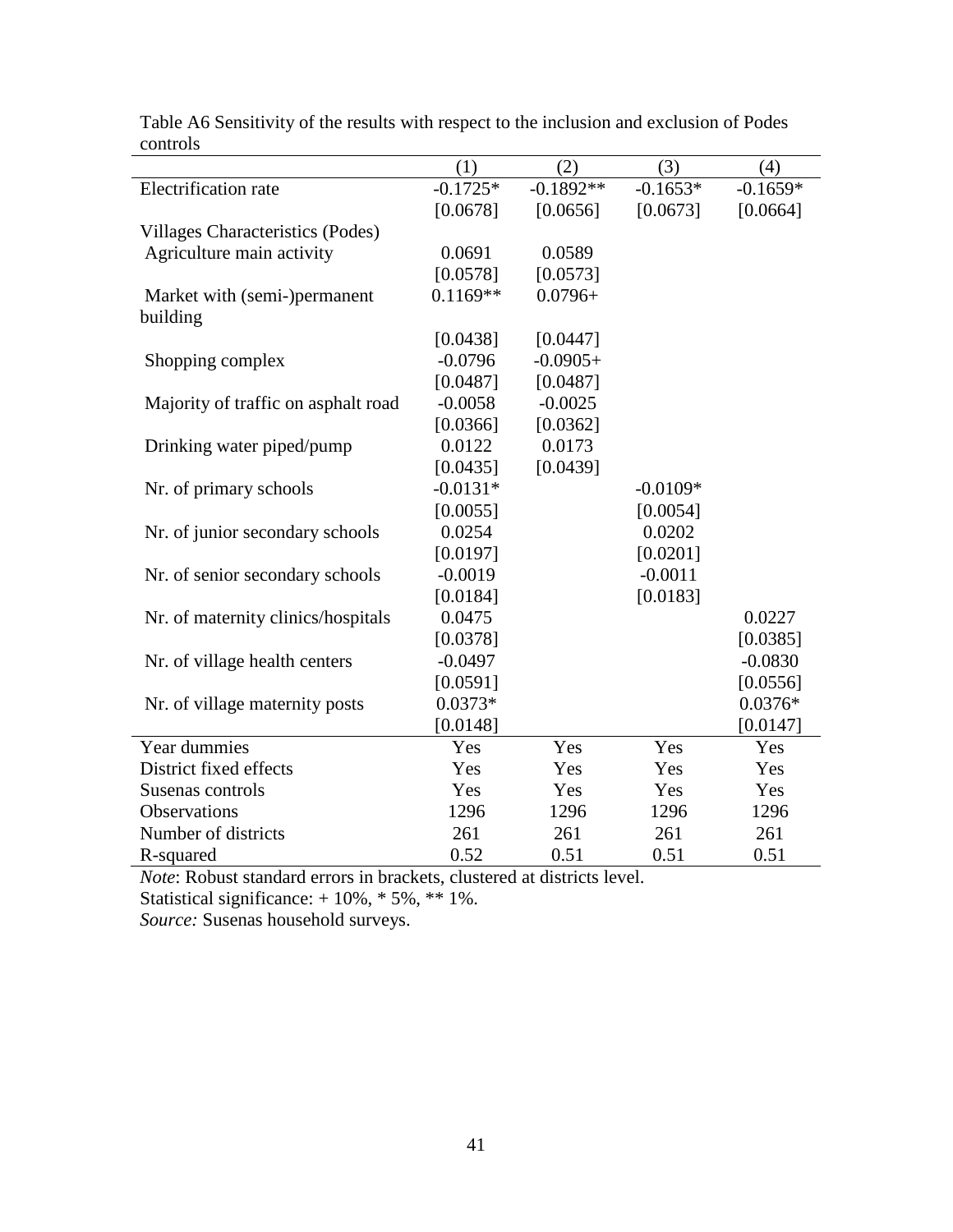| Village electrification rate | $-0.0898*$     | $-0.0131$ |
|------------------------------|----------------|-----------|
|                              | [0.0448]       | [0.0768]  |
| Year dummies                 | Yes            | Yes       |
| District fixed effects       | Yes            | Yes       |
| Susenas controls             | Yes            | Yes       |
| Podes controls               | N <sub>0</sub> | Yes       |
| <b>Observations</b>          | 4175           | 1296      |
| Number of districts          | 261            | 261       |
| R-squared                    | 0.57           | 0.51      |

Table A7 Impact of electrification on fertility using village level connection (at least one sampled household in the village is connected) instead of household level connection

*Note*: Robust standard errors in brackets, clustered at districts level.

Statistical significance: + 10%, \* 5%, \*\* 1%.

*Source:* Susenas household surveys.

| Table A8 Impact of electrification on fertility by initial electrification rate |  |  |
|---------------------------------------------------------------------------------|--|--|
|                                                                                 |  |  |

|                        | (1)             | (2)            | (3)             | $\left( 4\right)$ |
|------------------------|-----------------|----------------|-----------------|-------------------|
|                        | Elec $1993 < 5$ | Elec 1993      | Elec $1993 < 5$ | Elec 1993         |
|                        |                 | $>=.5$         |                 | $>=.5$            |
| Electrification rate   | $-0.1984**$     | $-0.2784**$    | $-0.1438$       | $-0.2060$         |
|                        | [0.0611]        | [0.0721]       | [0.1044]        | [0.1415]          |
| Year dummies           | Yes             | Yes            | Yes             | Yes               |
| District fixed effects | Yes             | Yes            | Yes             | Yes               |
| Susenas controls       | Yes             | Yes            | Yes             | Yes               |
| Podes controls         | N <sub>0</sub>  | N <sub>0</sub> | Yes             | Yes               |
| <b>Observations</b>    | 2064            | 2111           | 640             | 656               |
| Number of districts    | 129             | 132            | 129             | 132               |
| R-squared              | 0.58            | 0.60           | 0.54            | 0.52              |

Note: Robust standard errors in brackets, clustered at districts level.

*Statistical significance*: + 10%, \* 5%, \*\* 1%.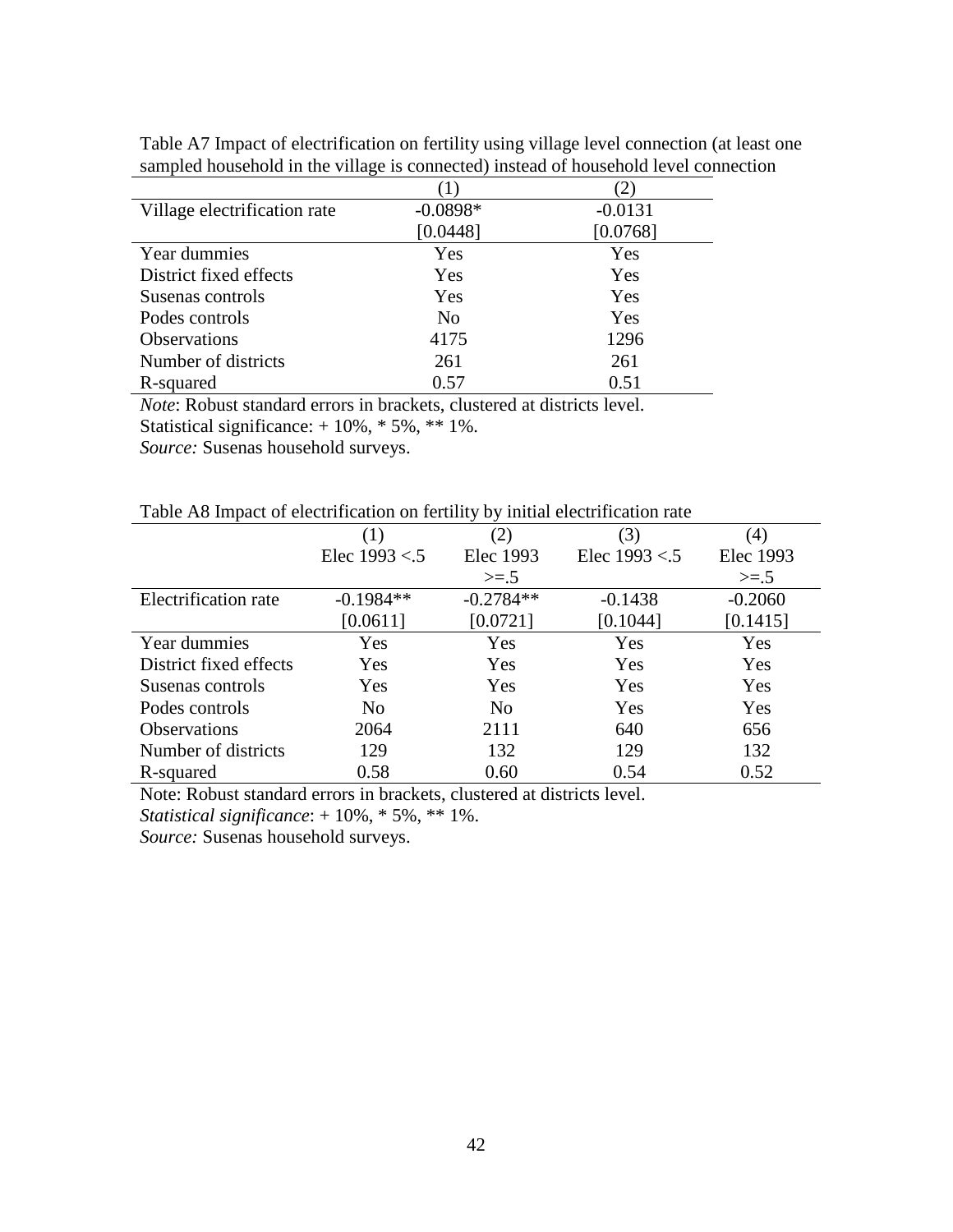| $1222$ 2010, trace cricels regressions  | Child works | Female works | Fertility $1$ |
|-----------------------------------------|-------------|--------------|---------------|
|                                         | (1)         | (2)          | (3)           |
| Electricity coverage                    | $-0.0637**$ | $-0.0698*$   | $-0.1766*$    |
|                                         | [0.0244]    | [0.0294]     | [0.0705]      |
| Child works (age 10-15)                 |             |              | 0.1389        |
|                                         |             |              | [0.1215]      |
| Female works                            |             |              | $-0.0266$     |
|                                         |             |              | [0.0801]      |
| Male works                              |             |              | $-0.3097+$    |
|                                         |             |              | [0.1846]      |
| Rural population share                  | $0.0712*$   | 0.0452       | $0.2836**$    |
|                                         | [0.0309]    | [0.0364]     | [0.0901]      |
| Composition of female population        |             |              |               |
| $(ref: share aged 15-19)$               |             |              |               |
| Share aged 20-24                        | $0.3715**$  | $0.3702**$   | $-0.4814+$    |
|                                         | [0.0817]    | [0.1092]     | [0.2511]      |
| Share aged 25-29                        | $0.2804**$  | 0.1796       | $-0.1652$     |
|                                         | [0.0848]    | [0.1122]     | [0.2800]      |
| Share aged 30-34                        | $0.1799*$   | $0.3282**$   | $-0.0498$     |
|                                         | [0.0843]    | [0.1148]     | [0.2977]      |
| Share aged 35-39                        | 0.1489      | 0.0974       | 0.1712        |
|                                         | [0.1124]    | [0.1281]     | [0.3128]      |
| Share aged 40-44                        | 0.0878      | 0.1935       | 0.1424        |
|                                         | [0.0913]    | [0.1334]     | [0.3139]      |
| Share aged 45-49                        | $-0.0837$   | 0.0122       | 0.3039        |
|                                         | [0.0996]    | [0.1210]     | [0.3194]      |
| Highest education completed by          |             |              |               |
| women aged 15-49 (ref: none)            |             |              |               |
| Primary                                 | $-0.2003**$ | $-0.1435**$  | $-0.4622**$   |
|                                         | [0.0471]    | [0.0457]     | [0.1103]      |
| Junior secondary                        | $-0.1817**$ | $-0.2847**$  | $-0.2443*$    |
|                                         | [0.0447]    | [0.0591]     | [0.1231]      |
| Senior secondary                        | $-0.1799**$ | $-0.2219**$  | $-0.5039**$   |
|                                         | [0.0502]    | [0.0736]     | [0.1555]      |
| Higher                                  | $-0.0437$   | 0.0775       | $-0.5075*$    |
|                                         | [0.0728]    | [0.1065]     | [0.2015]      |
| Contraceptive used                      |             |              | $-0.0734$     |
|                                         |             |              | [0.0987]      |
| Traditional contraceptives              |             |              | $-1.2436+$    |
| used                                    |             |              | [0.7158]      |
| Log per cap. $exp. (t-1)$               | $-0.0123$   | $-0.0003$    | $0.0630+$     |
|                                         | [0.0092]    | [0.0131]     | [0.0347]      |
| <b>Villages Characteristics (Podes)</b> |             |              |               |

Table A9 Impact of electrification on fertility, and the role of child and female labour, 1993-2010, fixed effects regressions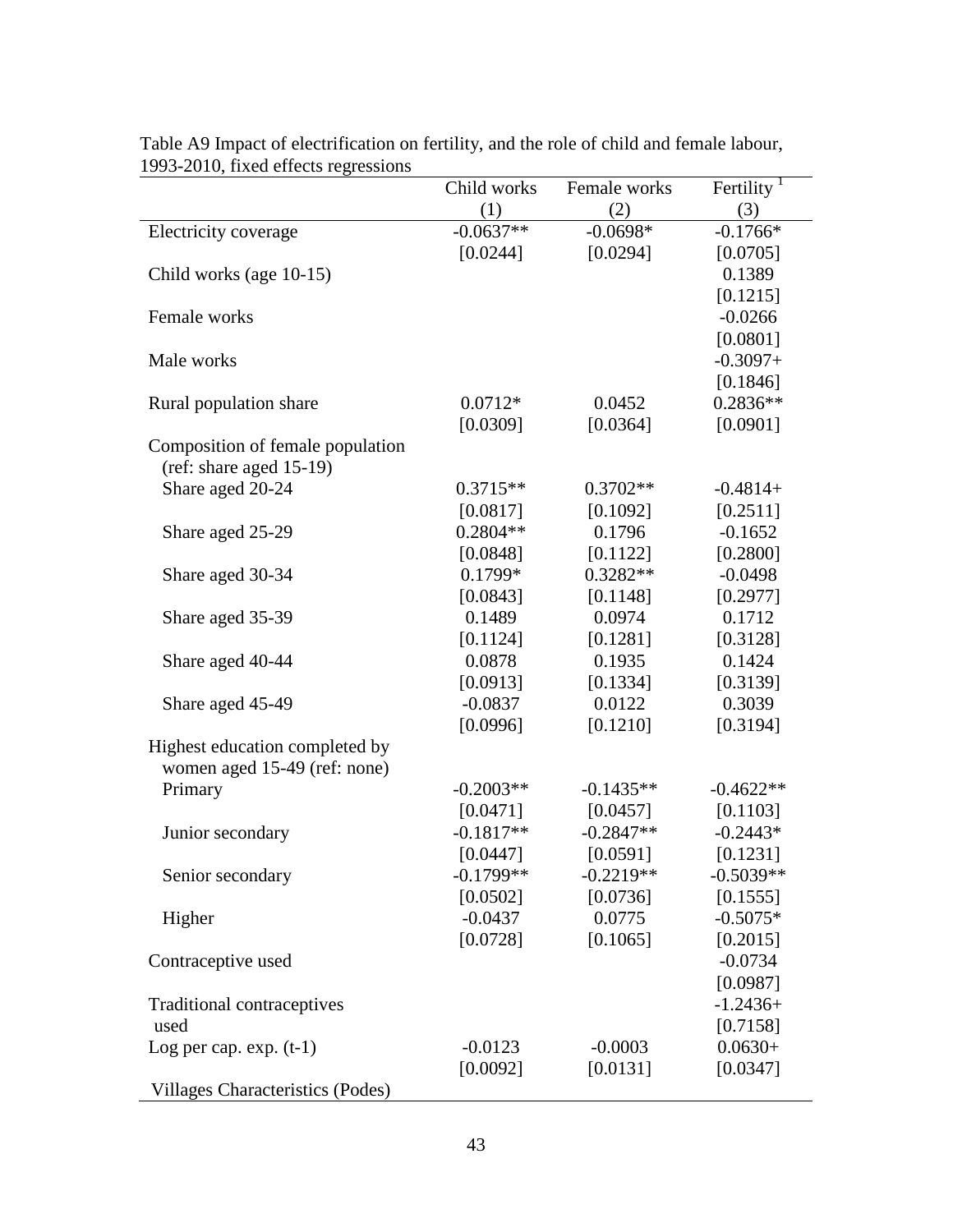| Agriculture main activity           | $-0.0156$   | 0.0160     | 0.0735     |
|-------------------------------------|-------------|------------|------------|
|                                     | [0.0161]    | [0.0246]   | [0.0571]   |
| Market with (semi-)permanent        | 0.0177      | 0.0220     | $0.1156**$ |
| building                            |             |            |            |
|                                     | [0.0162]    | [0.0223]   | [0.0439]   |
| Shopping complex                    | $-0.0120$   | $-0.0059$  | $-0.0773$  |
|                                     | [0.0141]    | [0.0226]   | [0.0487]   |
| Majority of traffic on asphalt road | 0.0185      | 0.0051     | $-0.0059$  |
|                                     | [0.0147]    | [0.0153]   | [0.0365]   |
| Drinking water piped/pump           | 0.0118      | 0.0174     | 0.0134     |
|                                     | [0.0130]    | [0.0162]   | [0.0431]   |
| Nr. of primary schools              | $-0.0021$   | $-0.0057*$ | $-0.0126*$ |
|                                     | [0.0014]    | [0.0025]   | [0.0055]   |
| Nr. of junior secondary schools     | 0.0019      | $0.0134+$  | 0.0261     |
|                                     | [0.0058]    | [0.0081]   | [0.0197]   |
| Nr. of senior secondary schools     | 0.0049      | 0.0122     | $-0.0048$  |
|                                     | [0.0063]    | [0.0078]   | [0.0185]   |
| Nr. of maternity clinics/hospitals  | $-0.0039$   | 0.0064     | 0.0470     |
|                                     | [0.0122]    | [0.0176]   | [0.0380]   |
| Nr. of village health centers       | 0.0020      | $-0.0394+$ | $-0.0505$  |
|                                     | [0.0171]    | [0.0231]   | [0.0589]   |
| Nr. of village maternity posts      | $-0.0243**$ | $-0.0154*$ | $0.0379*$  |
|                                     | [0.0047]    | [0.0066]   | [0.0150]   |
| Constant                            | $0.2458+$   | $0.5375**$ | 1.5216**   |
|                                     | [0.1293]    | [0.2025]   | [0.5620]   |
| Year dummies                        | Yes         | Yes        | Yes        |
| <b>Observations</b>                 | 1296        | 1296       | 1296       |
| Number of districts                 | 261         | 261        | 261        |
| R-squared (within)                  | 0.47        | 0.46       | 0.52       |

*Note*: Robust standard errors in brackets, clustered at districts level.

<sup>1)</sup> Age 15 – 49. All *lagged* explanatory variables.

Statistical significance: + 10%, \* 5%, \*\* 1%.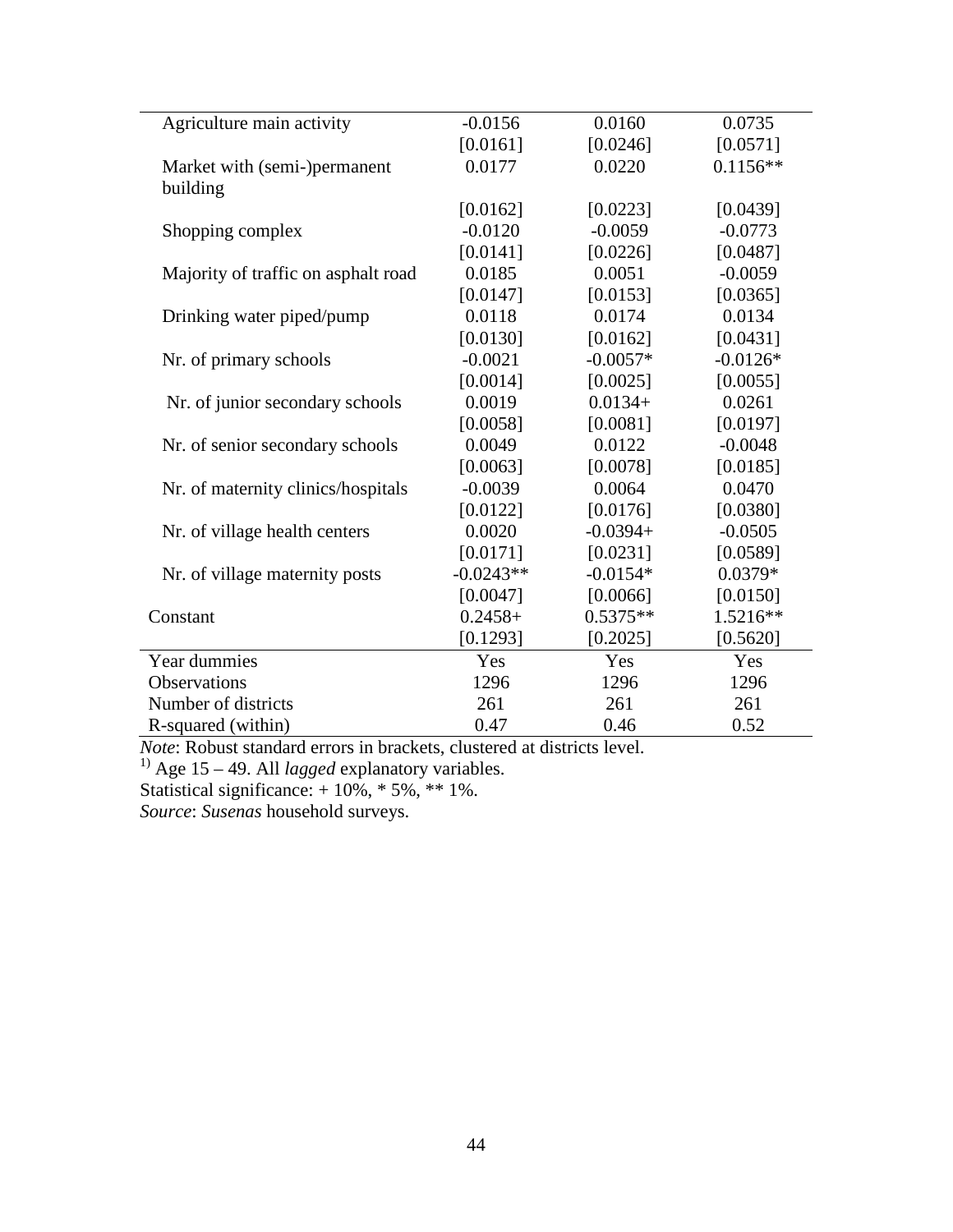|                                   |            |            |             | Contraception used |            | Fertility $1$    |            |
|-----------------------------------|------------|------------|-------------|--------------------|------------|------------------|------------|
|                                   | TV         | Newspaper  | All         | Traditional        |            | (age $15 - 49$ ) |            |
|                                   | (1)        | (2)        | (3)         | (4)                | (5)        | (6)              | (7)        |
| Electricity coverage              | $0.1848**$ | $-0.0518*$ | 0.0161      | $-0.0039$          |            | $-0.1030+$       | $-0.1227*$ |
|                                   | [0.0400]   | [0.0222]   | [0.0187]    | [0.0030]           |            | [0.0578]         | [0.0597]   |
| Watch TV                          |            |            | $0.1176**$  | 0.0033             | $-0.0948*$ | $-0.0739+$       |            |
|                                   |            |            | [0.0150]    | [0.0021]           | [0.0455]   | [0.0440]         |            |
| Listen to radio                   |            |            | $-0.0165$   | $-0.0013$          | 0.0914     | 0.0878           |            |
|                                   |            |            | [0.0143]    | [0.0027]           | [0.0582]   | [0.0571]         |            |
| Read newspaper                    |            |            | $-0.1496**$ | $-0.0013$          | $-0.0868$  | $-0.0964$        |            |
|                                   |            |            | [0.0273]    | [0.0037]           | [0.0833]   | [0.0831]         |            |
| Contraceptives used               |            |            |             |                    | $-0.1031$  | $-0.1042$        | $-0.1183$  |
|                                   |            |            |             |                    | [0.0894]   | [0.0888]         | [0.0877]   |
| <b>Traditional contraceptives</b> |            |            |             |                    | 0.0126     | $-0.0268$        | $-0.0710$  |
| used                              |            |            |             |                    | [0.5689]   | [0.5702]         | [0.5765]   |
| Rural population share            | $0.1564+$  | 0.0872     | $-0.0664+$  | $-0.0002$          | $0.3282**$ | $0.3017**$       | $0.3048**$ |
|                                   | [0.0853]   | [0.0780]   | [0.0351]    | [0.0039]           | [0.0740]   | [0.0734]         | [0.0732]   |
| Composition of female pop.        |            |            |             |                    |            |                  |            |
| (ref: share aged 15-19)           |            |            |             |                    |            |                  |            |
| Share aged 20-24                  | $-0.2494$  | 0.0672     | $0.2268*$   | $-0.0179$          | 0.0979     | 0.0774           | 0.1000     |
|                                   | [0.1821]   | [0.1211]   | [0.0997]    | [0.0132]           | [0.2227]   | [0.2234]         | [0.2242]   |
| Share aged 25-29                  | $-0.2207$  | 0.0599     | $0.5087**$  | $-0.0115$          | 0.1773     | 0.1373           | 0.1484     |
|                                   | [0.1805]   | [0.0990]   | [0.0844]    | [0.0105]           | [0.2345]   | [0.2326]         | [0.2300]   |
| Share aged 30-34                  | $-0.3105+$ | $-0.0115$  | $0.5347**$  | $-0.0029$          | 0.1264     | 0.1339           | 0.1351     |
|                                   | [0.1860]   | [0.1164]   | [0.0937]    | [0.0128]           | [0.2228]   | [0.2231]         | [0.2217]   |
| Share aged 35-39                  | $-0.5027*$ | 0.0325     | $0.4281**$  | $-0.0002$          | 0.1339     | 0.1043           | 0.1429     |
|                                   | [0.2378]   | [0.1310]   | [0.1051]    | [0.0131]           | [0.2730]   | [0.2673]         | [0.2720]   |
| Share aged 40-44                  | 0.0507     | 0.0876     | $0.4755**$  | $-0.0159$          | 0.2951     | 0.2656           | 0.2660     |
|                                   | [0.2247]   | [0.1434]   | [0.1152]    | [0.0165]           | [0.3112]   | [0.3067]         | [0.3094]   |
| Share aged 45-49                  | $-0.6268*$ | $-0.2466+$ | $0.3792**$  | 0.0078             | $-0.2358$  | $-0.2649$        | $-0.2153$  |

Table A10 Impact of electrification on fertility, and the role of media, 1993-1998, fixed effects regressions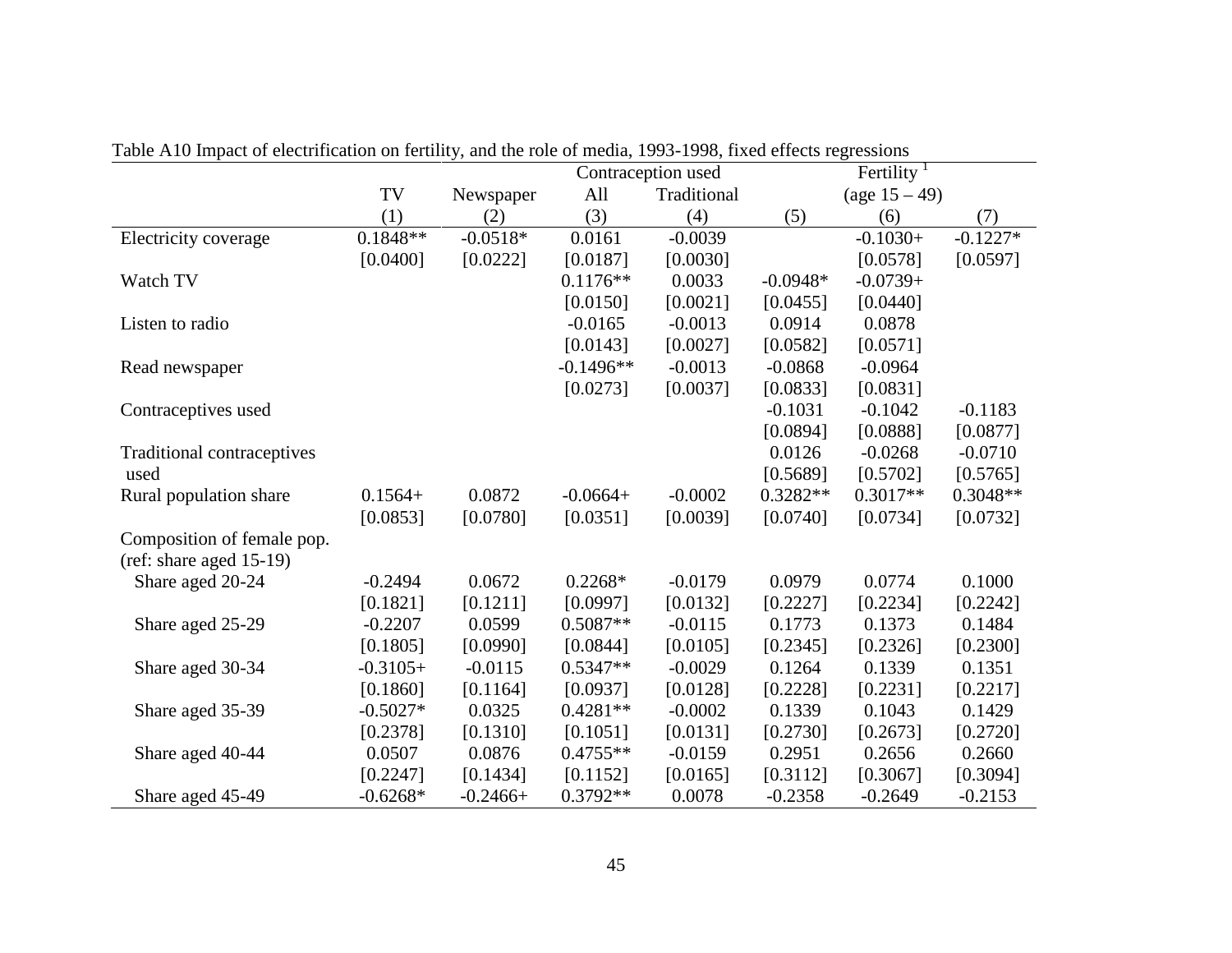|                           | [0.2664]   | [0.1335]    | [0.1187]   | [0.0145]  | [0.3022]  | [0.3011]   | [0.3025]  |
|---------------------------|------------|-------------|------------|-----------|-----------|------------|-----------|
|                           |            |             |            |           |           |            |           |
| Highest education         |            |             |            |           |           |            |           |
| completed by women aged   |            |             |            |           |           |            |           |
| $15-49$ (ref: none)       |            |             |            |           |           |            |           |
| Primary                   | 0.1091     | $-0.1390**$ | $0.1186**$ | 0.0120    | $-0.0624$ | $-0.0345$  | $-0.0285$ |
|                           | [0.0888]   | [0.0510]    | [0.0358]   | [0.0073]  | [0.1194]  | [0.1207]   | [0.1217]  |
| Junior secondary          | $0.5119**$ | $0.3693**$  | $0.1224+$  | 0.0018    | $-0.1454$ | $-0.0868$  | $-0.1589$ |
|                           | [0.1447]   | [0.1144]    | [0.0707]   | [0.0106]  | [0.1914]  | [0.1938]   | [0.2039]  |
| Senior secondary          | $0.3933*$  | $0.6495**$  | $-0.0389$  | 0.0008    | 0.1559    | 0.1723     | 0.1099    |
|                           | [0.1543]   | [0.1293]    | [0.0691]   | [0.0145]  | [0.1719]  | [0.1727]   | [0.1662]  |
| Higher                    | $0.9112*$  | $1.0205**$  | $-0.2048$  | 0.0248    | $0.7915+$ | 0.6813     | 0.5960    |
|                           | [0.3920]   | [0.2740]    | [0.1687]   | [0.0224]  | [0.4288]  | [0.4327]   | [0.4485]  |
| Log per cap. $exp. (t-1)$ | $0.0603*$  | 0.0187      | 0.0046     | 0.0018    | 0.0032    | 0.0161     | 0.0098    |
|                           | [0.0287]   | [0.0186]    | [0.0132]   | [0.0017]  | [0.0359]  | [0.0356]   | [0.0351]  |
| Constant                  | $-0.0920$  | $-0.1175$   | $-0.0953$  | $-0.0128$ | 1.8028**  | $1.7350**$ | 1.8014**  |
|                           | [0.3669]   | [0.2417]    | [0.1714]   | [0.0202]  | [0.4313]  | [0.4281]   | [0.4209]  |
| Year dummies              | Yes        | Yes         | Yes        | Yes       | Yes       | Yes        | Yes       |
| <b>Observations</b>       | 1305       | 1305        | 1305       | 1305      | 1566      | 1566       | 1566      |
| Number of districts       | 261        | 261         | 261        | 261       | 261       | 261        | 261       |
| R-squared (within)        | 0.91       | 0.64        | 0.78       | 0.09      | 0.41      | 0.41       | 0.41      |

*Note*: Robust standard errors in brackets, clustered at districts level.

<sup>1)</sup> All *lagged* explanatory variables.

Statistical significance: + 10%, \* 5%, \*\* 1%.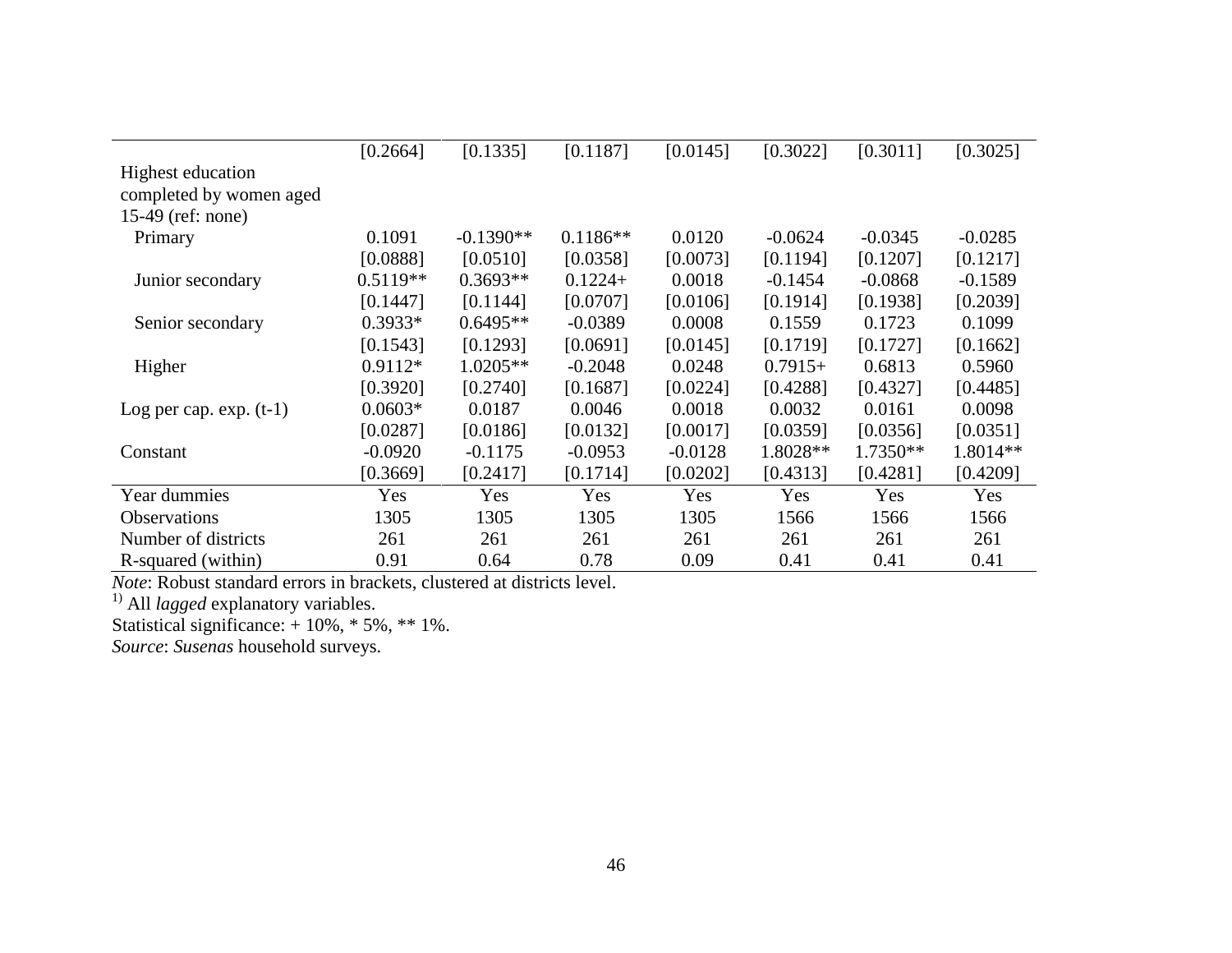| $13$ to $72$ , $2113$ , $1221$ $2007$ , I 0133011 1110001 | Fertility      | Fertility   |
|-----------------------------------------------------------|----------------|-------------|
|                                                           | (1)            | (2)         |
| Electricity coverage                                      | $-0.092***$    | $-0.025***$ |
|                                                           | [0.006]        | [0.005]     |
| Composition of female population                          |                |             |
| (ref: share aged 15-19)                                   |                |             |
| Share aged 20-24                                          |                | $0.247***$  |
|                                                           |                | [0.012]     |
| Share aged 25-29                                          |                | $0.626***$  |
|                                                           |                | [0.012]     |
| Share aged 30-34                                          |                | $0.950***$  |
|                                                           |                | [0.012]     |
| Share aged 35-39                                          |                | $1.176***$  |
|                                                           |                | [0.012]     |
| Share aged 40-44                                          |                | $1.327***$  |
|                                                           |                | [0.013]     |
| Share aged 45-49                                          |                | $1.431***$  |
|                                                           |                | [0.013]     |
| Highest education completed by                            |                |             |
| women aged 15-49 (ref: none)                              |                |             |
| Primary education                                         |                | $0.029***$  |
|                                                           |                | [0.007]     |
| Secondary education                                       |                | $-0.054***$ |
|                                                           |                | [0.008]     |
| Education higher than secondary                           |                | $-0.224***$ |
|                                                           |                | [0.011]     |
| Contraception used                                        |                | $-0.069***$ |
|                                                           |                | [0.004]     |
| Traditional contraceptive used                            |                | $0.021***$  |
|                                                           |                | [0.010]     |
| Asset index                                               |                | $-0.067***$ |
|                                                           |                | [0.002]     |
| Rural area                                                |                | $-0.055***$ |
|                                                           |                | [0.005]     |
| Constant                                                  | 1.069***       | $0.118***$  |
|                                                           | [0.004]        | [0.015]     |
| DHS wave                                                  | N <sub>o</sub> | Yes         |
| Observation                                               | 131,409        | 131,409     |

Table A11 Impact of electrification on fertility (average number of live births), women 15 to 49, DHS, 1991-2007, Poisson model

*Note*: Robust standard errors, i.e. corrected for intra-cluster correlation, in brackets. Statistical significance: + 10%, \* 5%, \*\*, 1%. *Source*: DHS, various years.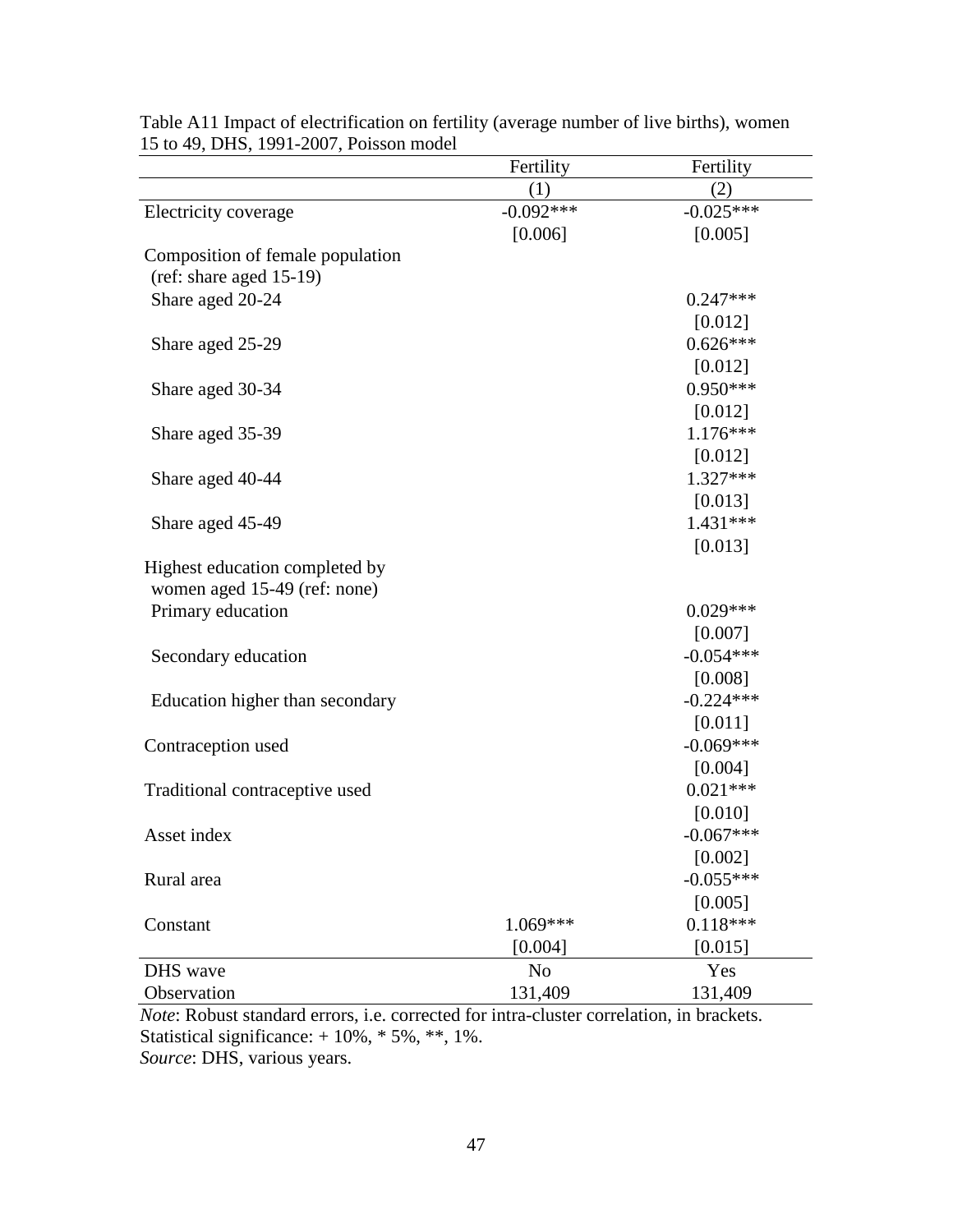| Number of desired children |                                                                                                                                                                                                                                                                              |  |
|----------------------------|------------------------------------------------------------------------------------------------------------------------------------------------------------------------------------------------------------------------------------------------------------------------------|--|
|                            | (2)                                                                                                                                                                                                                                                                          |  |
| $-0.047***$                | $-0.053***$                                                                                                                                                                                                                                                                  |  |
|                            | [0.0052]                                                                                                                                                                                                                                                                     |  |
|                            | $-0.024***$                                                                                                                                                                                                                                                                  |  |
|                            | [0.0047]                                                                                                                                                                                                                                                                     |  |
|                            |                                                                                                                                                                                                                                                                              |  |
|                            |                                                                                                                                                                                                                                                                              |  |
| $0.039***$                 | $0.038***$                                                                                                                                                                                                                                                                   |  |
| [0.0126]                   | [0.0128]                                                                                                                                                                                                                                                                     |  |
| $0.110***$                 | $0.109***$                                                                                                                                                                                                                                                                   |  |
| [0.0127]                   | [0.0126]                                                                                                                                                                                                                                                                     |  |
| $0.176***$                 | $0.175***$                                                                                                                                                                                                                                                                   |  |
|                            | [0.0127]                                                                                                                                                                                                                                                                     |  |
| $0.229***$                 | $0.228***$                                                                                                                                                                                                                                                                   |  |
|                            | [0.0129]                                                                                                                                                                                                                                                                     |  |
|                            | $0.274***$                                                                                                                                                                                                                                                                   |  |
|                            | [0.0132]                                                                                                                                                                                                                                                                     |  |
|                            | $0.319***$                                                                                                                                                                                                                                                                   |  |
|                            | [0.0134]                                                                                                                                                                                                                                                                     |  |
|                            | $-0.014***$                                                                                                                                                                                                                                                                  |  |
|                            | [0.0044]                                                                                                                                                                                                                                                                     |  |
|                            |                                                                                                                                                                                                                                                                              |  |
|                            |                                                                                                                                                                                                                                                                              |  |
|                            | $-0.041***$                                                                                                                                                                                                                                                                  |  |
|                            | [0.0070]                                                                                                                                                                                                                                                                     |  |
|                            | $-0.068***$                                                                                                                                                                                                                                                                  |  |
|                            | [0.0077]                                                                                                                                                                                                                                                                     |  |
|                            | $-0.086***$                                                                                                                                                                                                                                                                  |  |
|                            | [0.0109]                                                                                                                                                                                                                                                                     |  |
|                            | $-0.069***$                                                                                                                                                                                                                                                                  |  |
|                            | [0.0025]                                                                                                                                                                                                                                                                     |  |
|                            | $1.050***$                                                                                                                                                                                                                                                                   |  |
|                            | $[-0.0149]$                                                                                                                                                                                                                                                                  |  |
|                            | Yes                                                                                                                                                                                                                                                                          |  |
|                            | 107,137                                                                                                                                                                                                                                                                      |  |
|                            | (1)<br>[0.005]<br>[0.0127]<br>[0.0129]<br>$0.276***$<br>[0.0132]<br>$0.321***$<br>[0.0134]<br>$-0.0146*$<br>[0.0044]<br>$-0.039***$<br>[0.0070]<br>$-0.065***$<br>[0.0077]<br>$-0.084***$<br>[0.0110]<br>$-0.065***$<br>[0.0023]<br>$1.053***$<br>[0.0148]<br>Yes<br>107,137 |  |

Table A12 Impact of electrification on fertility preferences and the role of media, 1991- 2007, DHS, Poisson model

*Note*: Robust standard errors, i.e. corrected for intra-cluster correlation, in brackets. Statistical significance: + 10%, \* 5%, \*\* 1%.

*Source*: DHS, various years.